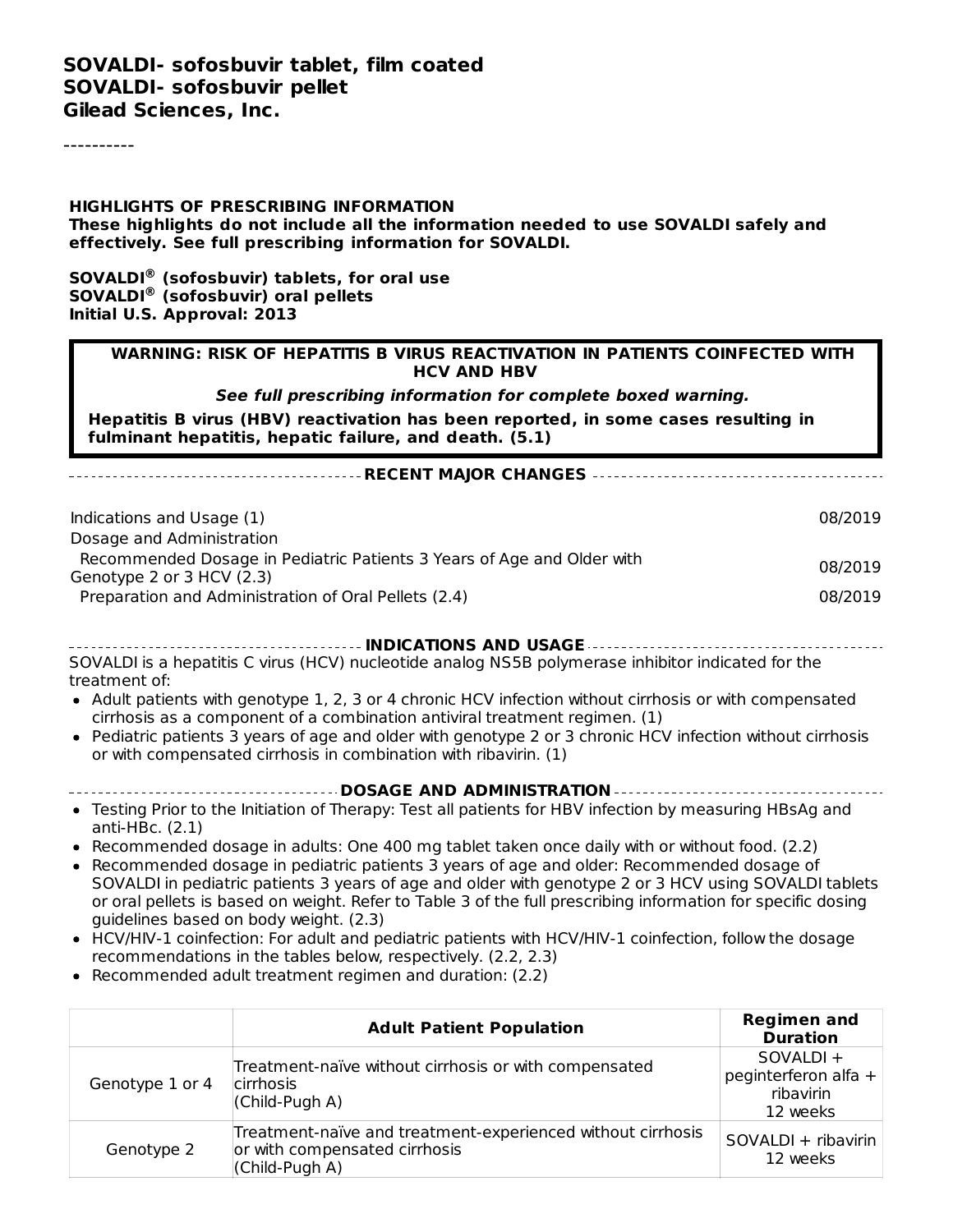- SOVALDI in combination with ribavirin for 24 weeks can be considered for adult patients with genotype 1 infection who are interferon ineligible. (2.2)
- Should be used in combination with ribavirin for treatment of HCV in adult patients with hepatocellular carcinoma awaiting liver transplantation for up to 48 weeks or until liver transplantation, whichever occurs first. (2.2)
- Recommended treatment regimen and duration for pediatric patients 3 years of age and older: (2.3, 2.4)

|            | Pediatric Patient Population 3 Years of Age and Older                                                          | <b>Regimen and</b><br><b>Duration</b> |
|------------|----------------------------------------------------------------------------------------------------------------|---------------------------------------|
| Genotype 2 | Treatment-naïve and treatment-experienced without cirrhosis<br>or with compensated cirrhosis<br>(Child-Pugh A) | SOVALDI + ribavirin<br>12 weeks       |
| Genotype 3 | Treatment-naïve and treatment-experienced without cirrhosis<br>or with compensated cirrhosis<br>(Child-Pugh A) | SOVALDI + ribavirin<br>24 weeks       |

- A dosage recommendation cannot be made for patients with severe renal impairment or end stage  $\bullet$ renal disease. (2.7, 8.6)
- Instructions for Use should be followed for preparation and administration of SOVALDI oral pellets. (2.4)

#### **DOSAGE FORMS AND STRENGTHS**

- Tablets: 400 mg and 200 mg of sofosbuvir. (3)
- Oral Pellets: 200 mg and 150 mg of sofosbuvir. (3)
- **CONTRAINDICATIONS**
- When used in combination with peginterferon alfa/ribavirin or ribavirin alone, all contraindications to peginterferon alfa and/or ribavirin also apply to SOVALDI combination therapy. (4)
- **WARNINGS AND PRECAUTIONS**
- Risk of Hepatitis B Virus Reactivation: Test all patients for evidence of current or prior HBV infection before initiation of HCV treatment. Monitor HCV/HBV coinfected patients for HBV reactivation and hepatitis flare during HCV treatment and post-treatment follow-up. Initiate appropriate patient management for HBV infection as clinically indicated. (5.1)
- Bradycardia with amiodarone coadministration: Serious symptomatic bradycardia may occur in patients taking amiodarone with a sofosbuvir-containing regimen, particularly in patients also receiving beta blockers, or those with underlying cardiac comorbidities and/or advanced liver disease. Coadministration of amiodarone with SOVALDI is not recommended. In patients without alternative, viable treatment options, cardiac monitoring is recommended. (5.2, 6.2, 7.1)

**ADVERSE REACTIONS**

The most common adverse events (incidence greater than or equal to 20%, all grades) observed with SOVALDI in combination with ribavirin were fatigue and headache. The most common adverse events observed with SOVALDI in combination with peginterferon alfa and ribavirin were fatigue, headache, nausea, insomnia and anemia. (6.1). The most common adverse events observed with SOVALDI in combination with ribavirin oral solution in pediatric patients was decreased appetite. (6.1)

#### **To report SUSPECTED ADVERSE REACTIONS, contact Gilead Sciences, Inc. at 1-800-GILEAD-5 or FDA at 1-800-FDA-1088 or www.fda.gov/medwatch.**

- **DRUG INTERACTIONS**
- Coadministration of amiodarone with a sofosbuvir-containing regimen may result in serious symptomatic bradycardia. (5.2, 6.2, 7.1)
- Drugs that are intestinal P-gp inducers (e.g., rifampin, St. John's wort) may alter the concentrations of  $\bullet$ sofosbuvir. (5.3, 7, 12.3)
- Consult the full prescribing information prior to use for potential drug-drug interactions. (5.2, 5.3, 7, 12.3)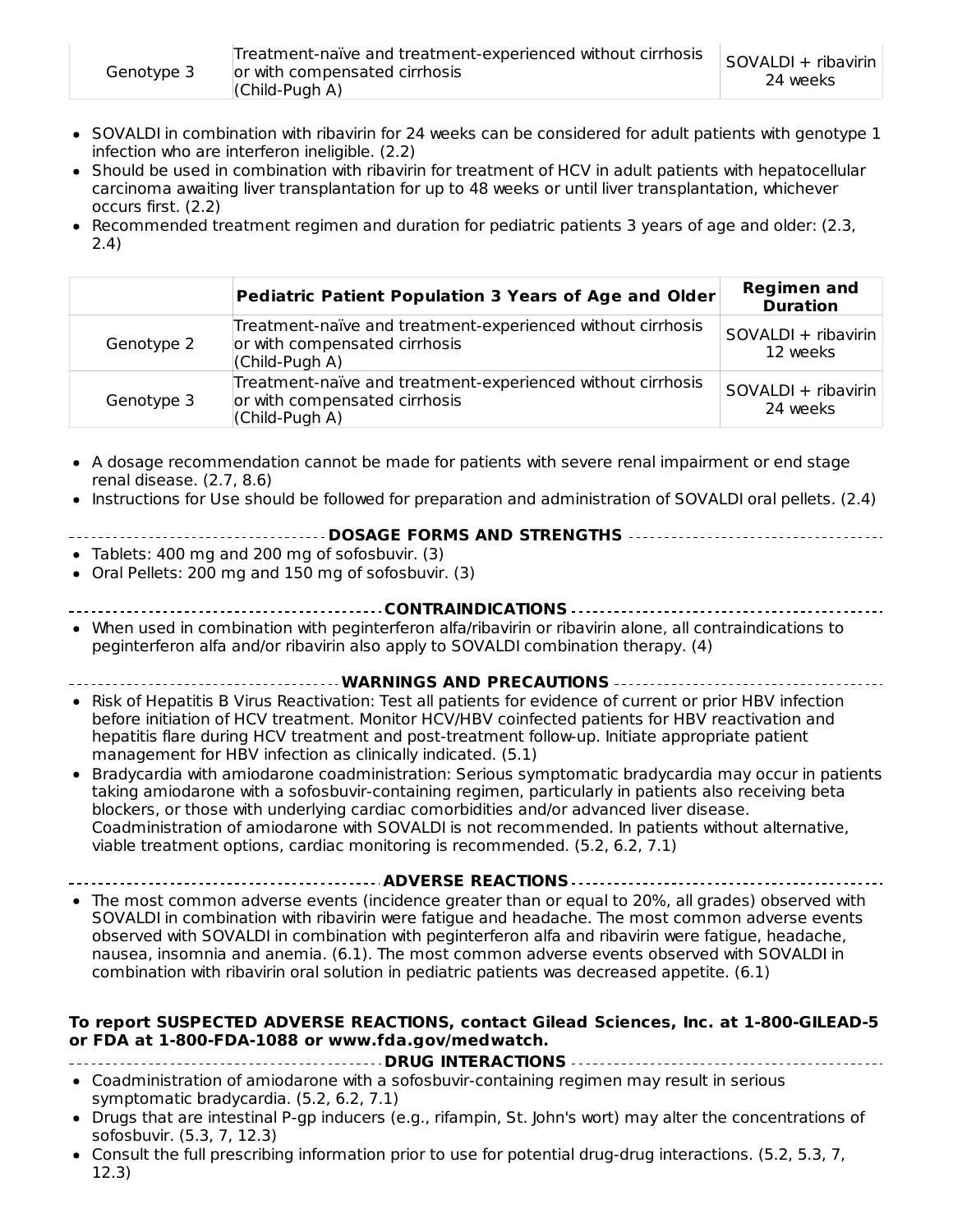Clearance of HCV infection with direct acting antivirals may lead to changes in hepatic function, which may impact safe and effective use of concomitant medications. Frequent monitoring of relevant laboratory parameters (INR or blood glucose) and dose adjustments of certain concomitant medications may be necessary. (7.1)

#### **USE IN SPECIFIC POPULATIONS**

- Patients with HCV/HIV-1 coinfection: Safety and efficacy have been studied. (14.4)
- Patients with hepatocellular carcinoma awaiting liver transplantation: Safety and efficacy have been studied. (8.8)

**See 17 for PATIENT COUNSELING INFORMATION and FDA-approved patient labeling. Revised: 3/2020**

#### **FULL PRESCRIBING INFORMATION: CONTENTS\* WARNING: RISK OF HEPATITIS B VIRUS REACTIVATION IN PATIENTS COINFECTED WITH HCV AND HBV**

### **1 INDICATIONS AND USAGE**

### **2 DOSAGE AND ADMINISTRATION**

- 2.1 Testing Prior to the Initiation of Therapy
- 2.2 Recommended Dosage in Adults

2.3 Recommended Dosage in Pediatric Patients 3 Years of Age and Older with Genotype 2 or 3 HCV

- 2.4 Preparation and Administration of Oral Pellets
- 2.5 Dosage Modification
- 2.6 Discontinuation of Dosing
- 2.7 Severe Renal Impairment and End Stage Renal Disease

### **3 DOSAGE FORMS AND STRENGTHS**

### **4 CONTRAINDICATIONS**

### **5 WARNINGS AND PRECAUTIONS**

- 5.1 Risk of Hepatitis B Virus Reactivation in Patients Coinfected with HCV and HBV
- 5.2 Serious Symptomatic Bradycardia When Coadministered with Amiodarone
- 5.3 Risk of Reduced Therapeutic Effect Due to Use with P-gp Inducers

5.4 Risks Associated with Combination Treatment

### **6 ADVERSE REACTIONS**

- 6.1 Clinical Trials Experience
- 6.2 Postmarketing Experience

### **7 DRUG INTERACTIONS**

- 7.1 Potentially Significant Drug Interactions
- 7.2 Drugs without Clinically Significant Interactions with SOVALDI

## **8 USE IN SPECIFIC POPULATIONS**

- 8.1 Pregnancy
- 8.2 Lactation
- 8.3 Females and Males of Reproductive Potential
- 8.4 Pediatric Use
- 8.5 Geriatric Use
- 8.6 Renal Impairment
- 8.7 Hepatic Impairment
- 8.8 Patients with Hepatocellular Carcinoma Awaiting Liver Transplantation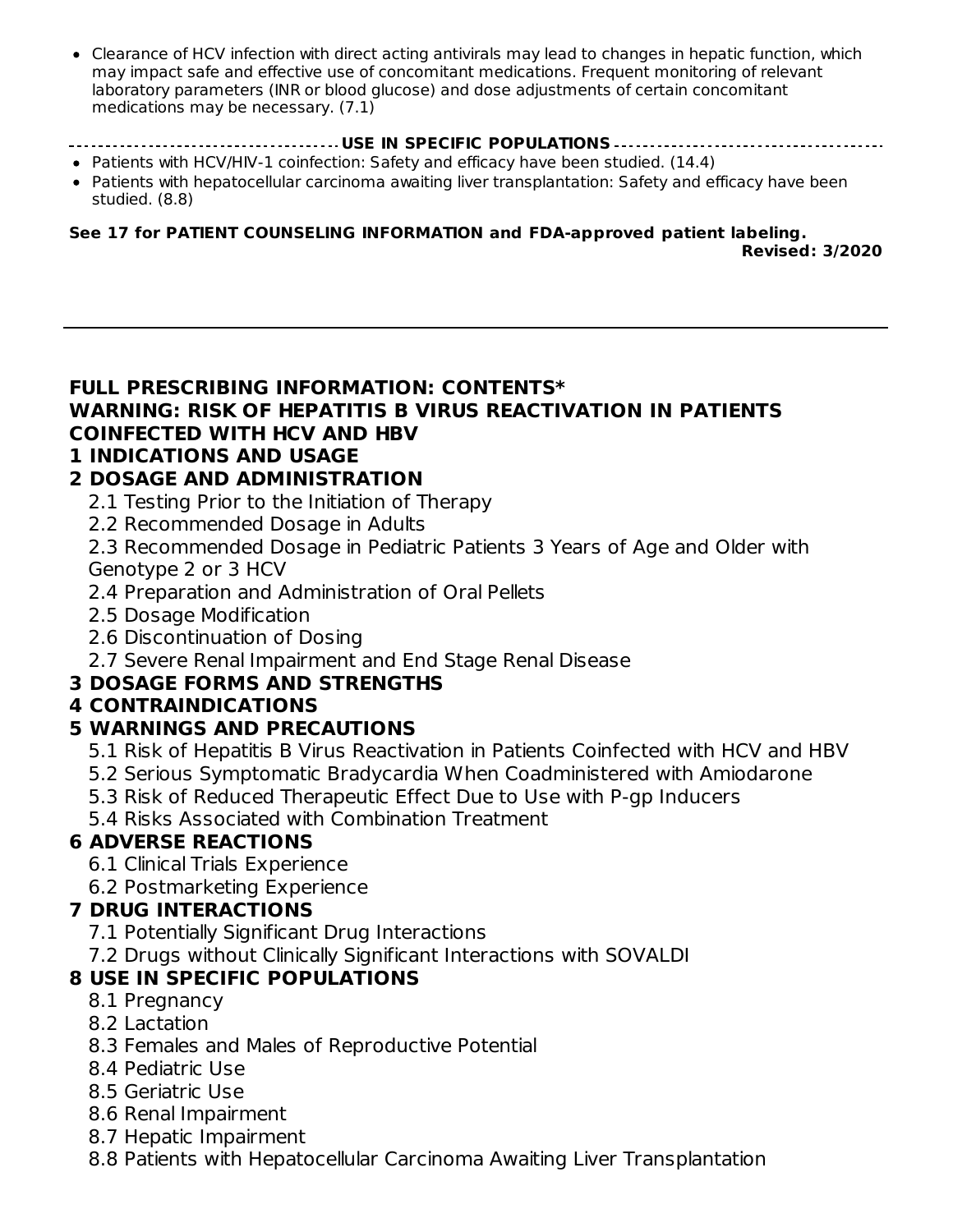8.9 Post-Liver Transplant Patients

8.10 Patients with Genotype 5 or 6 HCV Infection

### **10 OVERDOSAGE**

### **11 DESCRIPTION**

### **12 CLINICAL PHARMACOLOGY**

- 12.1 Mechanism of Action
- 12.2 Pharmacodynamics
- 12.3 Pharmacokinetics
- 12.4 Microbiology

## **13 NONCLINICAL TOXICOLOGY**

13.1 Carcinogenesis, Mutagenesis, Impairment of Fertility

## **14 CLINICAL STUDIES**

- 14.1 Description of Clinical Trials
- 14.2 Clinical Trials in Subjects with Genotype 1 or 4 HCV
- 14.3 Clinical Trials in Subjects with Genotype 2 or 3 HCV

14.4 Clinical Trials in Adult Subjects Coinfected with HCV and HIV-1 - Photon-1 (Study 0123)

14.5 Clinical Trial in Pediatrics (Study 1112)

## **16 HOW SUPPLIED/STORAGE AND HANDLING**

#### **17 PATIENT COUNSELING INFORMATION**

\* Sections or subsections omitted from the full prescribing information are not listed.

## **FULL PRESCRIBING INFORMATION**

### **WARNING: RISK OF HEPATITIS B VIRUS REACTIVATION IN PATIENTS COINFECTED WITH HCV AND HBV**

**Test all patients for evidence of current or prior hepatitis B virus (HBV) infection before initiating treatment with SOVALDI. HBV reactivation has been reported in HCV/HBV coinfected patients who were undergoing or had completed treatment with HCV direct acting antivirals and were not receiving HBV antiviral therapy. Some cases have resulted in fulminant hepatitis, hepatic failure, and death. Monitor HCV/HBV coinfected patients for hepatitis flare or HBV reactivation during HCV treatment and post-treatment follow-up. Initiate appropriate patient management for HBV infection as clinically indicated [see Warnings and Precautions (5.1)].**

## **1 INDICATIONS AND USAGE**

### Adult Patients:

SOVALDI is indicated for the treatment of adult patients with chronic hepatitis C virus (HCV) infection as a component of a combination antiviral treatment regimen [see Dosage and Administration (2.2), and Clinical Studies (14)]

genotype 1 or 4 infection without cirrhosis or with compensated cirrhosis for use in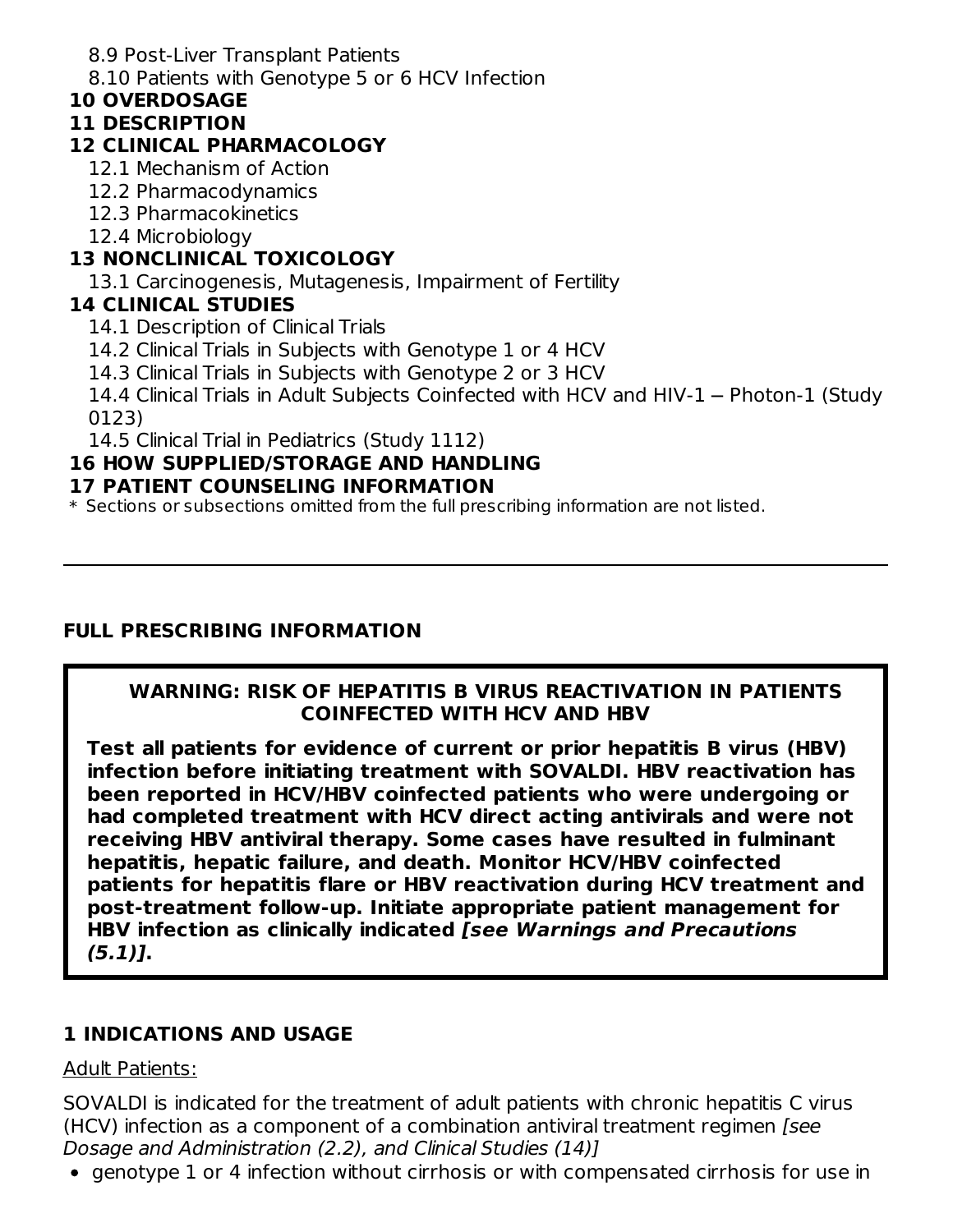combination with pegylated interferon and ribavirin

• genotype 2 or 3 infection without cirrhosis or with compensated cirrhosis for use in combination with ribavirin.

Pediatric Patients:

SOVALDI is indicated for the treatment of chronic HCV genotype 2 or 3 infection in pediatric patients 3 years of age and older without cirrhosis or with compensated cirrhosis for use in combination with ribavirin [see Dosage and Administration (2.3) and Clinical Studies (14.5)].

# **2 DOSAGE AND ADMINISTRATION**

# **2.1 Testing Prior to the Initiation of Therapy**

Test all patients for evidence of current or prior HBV infection by measuring hepatitis B surface antigen (HBsAg) and hepatitis B core antibody (anti-HBc) before initiating HCV treatment with SOVALDI [see Warnings and Precautions (5.1)].

# **2.2 Recommended Dosage in Adults**

The recommended dosage of SOVALDI is one 400 mg tablet, taken orally, once daily with or without food [see Clinical Pharmacology (12.3)].

Administer SOVALDI in combination with ribavirin or in combination with pegylated interferon and ribavirin for the treatment of HCV. The recommended treatment regimen and duration for SOVALDI combination therapy is provided in Table 1.

For patients with HCV/HIV-1 coinfection, follow the dosage recommendations in Table 1. Refer to Drug Interactions (7) for dosage recommendations for concomitant HIV-1 antiviral drugs.

|                     | <b>Patient Population</b>                                                                                                         | <b>Treatment Regimen</b><br>and Duration                                 |
|---------------------|-----------------------------------------------------------------------------------------------------------------------------------|--------------------------------------------------------------------------|
| Genotype 1<br>lor 4 | Treatment-naïve without<br>cirrhosis or with<br>compensated cirrhosis<br>(Child-Pugh A)                                           | SOVALDI +<br>peginterferon alfa $*$ +<br>ribavirin <sup>†</sup> 12 weeks |
| Genotype 2          | Treatment-naïve and<br>treatment-experienced <sup>‡</sup><br>without cirrhosis or with<br>compensated cirrhosis<br>(Child-Pugh A) | $SOVALDI + ribavirin†$<br>12 weeks                                       |
| Genotype 3          | Treatment-naïve and<br>treatment-experienced <sup>#</sup><br>without cirrhosis or with<br>compensated cirrhosis<br>(Child-Pugh A) | $SOVALDI + ribavirin†$<br>24 weeks                                       |

## **Table 1 Recommended Treatment Regimen and Duration in Adult Patients with Genotype 1, 2, 3, or 4 HCV**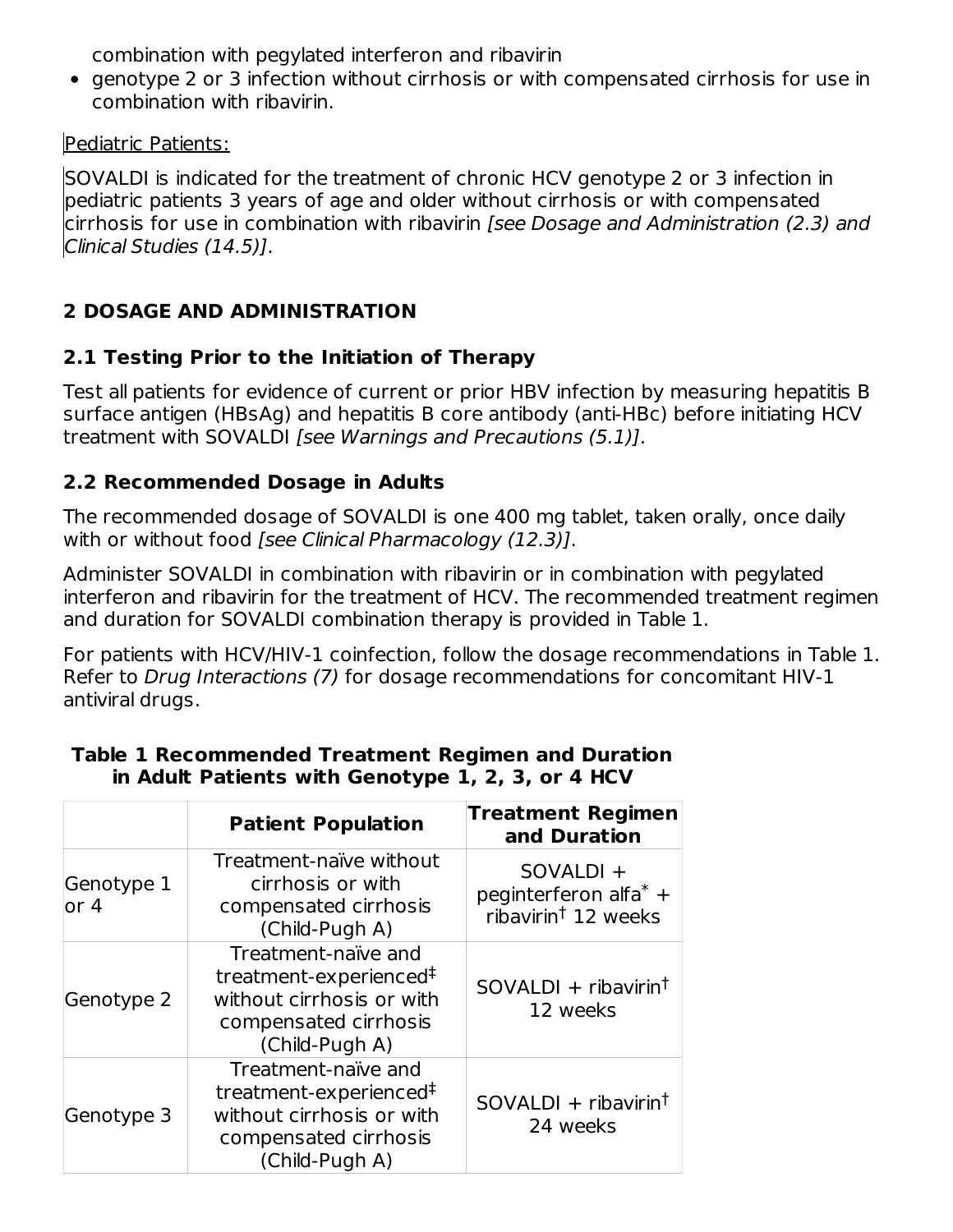- \* See peginterferon alfa prescribing information for dosage recommendation for patients with genotype 1 or 4 HCV.
- † Dosage of ribavirin is weight-based (<75 kg = 1000 mg and ≥75 kg = 1200 mg). The daily dosage of ribavirin is administered orally in two divided doses with food. Patients with renal impairment (CrCl  $\leq$  50 mL/min) require ribavirin dosage reduction; refer to ribavirin tablet prescribing information.
- ‡ Treatment-experienced patients have failed an interferon-based regimen with or without ribavirin.

#### Patients with Genotype 1 HCV Who are Ineligible to Receive an Interferon-Based Regimen

SOVALDI in combination with ribavirin for 24 weeks can be considered as a therapeutic option for patients with genotype 1 infection who are ineligible to receive an interferonbased regimen *[see Clinical Studies (14.4)]*. Treatment decision should be guided by an assessment of the potential benefits and risks for the individual patient.

#### Patients with Hepatocellular Carcinoma Awaiting Liver Transplantation

Administer SOVALDI in combination with ribavirin for up to 48 weeks or until the time of liver transplantation, whichever occurs first, to prevent post-transplant HCV reinfection [see Use in Specific Populations (8.8)].

#### **2.3 Recommended Dosage in Pediatric Patients 3 Years of Age and Older with Genotype 2 or 3 HCV**

The recommended treatment regimen, duration, and recommended dosage for SOVALDI combination therapy is provided in Table 2 and Table 3. Table 4 provides the weight-based dosage of ribavirin when used in combination with SOVALDI for pediatric patients. For patients with HCV/HIV-1 coinfection, follow the dosage recommendations in Table 3 and Table 4. Refer to Drug Interactions (7) for dosage recommendations for concomitant HIV-1 antiviral drugs. In pediatric patients with hepatocellular carcinoma awaiting liver transplantation, administer SOVALDI in combination with ribavirin for up to 48 weeks or until the time of liver transplantation, whichever occurs first, to prevent post-transplant HCV reinfection [see Use in Specific Populations (8.8)].

#### **Table 2 Recommended Treatment Regimen and Duration in Pediatric Patients 3 Years and Older with Genotype 2 or 3 HCV**

|            | <b>Patient Population</b>                                                                                                         | <b>Treatment Regimen</b><br>and Duration |
|------------|-----------------------------------------------------------------------------------------------------------------------------------|------------------------------------------|
| Genotype 2 | Treatment-naïve and<br>treatment-experienced <sup>*</sup><br>without cirrhosis or with<br>compensated cirrhosis<br>(Child-Pugh A) | $SOVALDI + ribavirin†$<br>12 weeks       |
| Genotype 3 | Treatment-naïve and<br>treatment-experienced <sup>*</sup><br>without cirrhosis or with<br>compensated cirrhosis<br>(Child-Pugh A) | $SOVALDI + ribavirin†$<br>24 weeks       |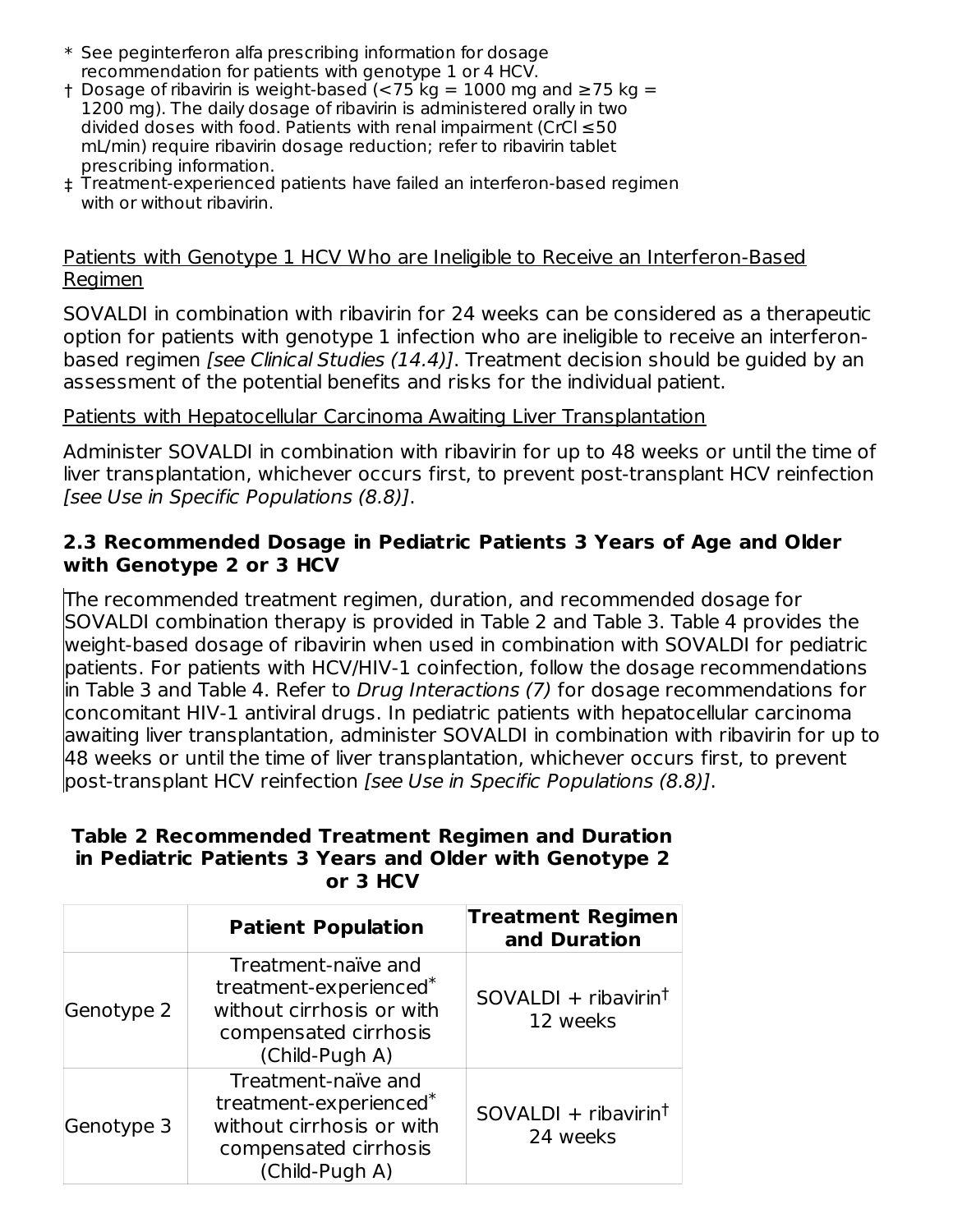$\ast$  Treatment-experienced patients have failed an interferon based regimen with or without ribavirin.

† See Table 4 for weight-based ribavirin dosing recommendations.

The recommended dosage of SOVALDI in pediatric patients 3 years and older with genotype 2 or 3 HCV using SOVALDI tablets or oral pellets (with or without food) is based on weight (Table 3), and is to be taken orally once daily in combination with ribavirin [see Dosage and Administration (2.4), Use in Specific Populations (8.4), Clinical Pharmacology (12.3), and Clinical Studies (14.5)]. SOVALDI pellets can be taken by pediatric patients who cannot swallow the tablet formulation *[see Dosage and* Administration (2.4)].

|  |                                              |  | Table 3 Dosing for Pediatric Patients 3 Years and Older |
|--|----------------------------------------------|--|---------------------------------------------------------|
|  | <b>Using SOVALDI Tablets or Oral Pellets</b> |  |                                                         |

| <b>Body</b><br>Weight<br>(kg) | <b>Dosing of SOVALDI</b><br><b>Tablets or Oral Pellets</b>                                                                  | <b>SOVALDI Daily Dose</b> |
|-------------------------------|-----------------------------------------------------------------------------------------------------------------------------|---------------------------|
| at least 35                   | one 400 mg tablet once daily<br>or<br>two 200 mg tablets once<br>daily<br>or<br>two 200 mg packets of<br>pellets once daily | 400 mg per day            |
| 17 to less<br>than 35         | one 200 mg tablet once daily<br>or<br>one 200 mg packet of pellets<br>once daily                                            | 200 mg per day            |
| less than 17                  | one 150 mg packet of pellets<br>once daily                                                                                  | 150 mg per day            |

#### **Table 4 Recommended Dosing for Ribavirin in Combination Therapy with SOVALDI for Pediatric Patients 3 Years and Older**

| Body Weight (kg) | <b>Oral Ribavirin Daily Dosage*</b>                                               |
|------------------|-----------------------------------------------------------------------------------|
| less than 47     | 15 mg per kg per day<br>(divided dose AM and PM)                                  |
| $47 - 49$        | 600 mg per day<br>$(1 \times 200 \text{ mg AM}, 2 \times 200 \text{ mg})$<br>PM)  |
| $50 - 65$        | 800 mg per day<br>$(2 \times 200 \text{ mg AM}, 2 \times 200 \text{ mg})$<br>PM)  |
| 66-80            | 1000 mg per day<br>$(2 \times 200 \text{ mg AM}, 3 \times 200 \text{ mg})$<br>PM) |
|                  | 1200 mg per day                                                                   |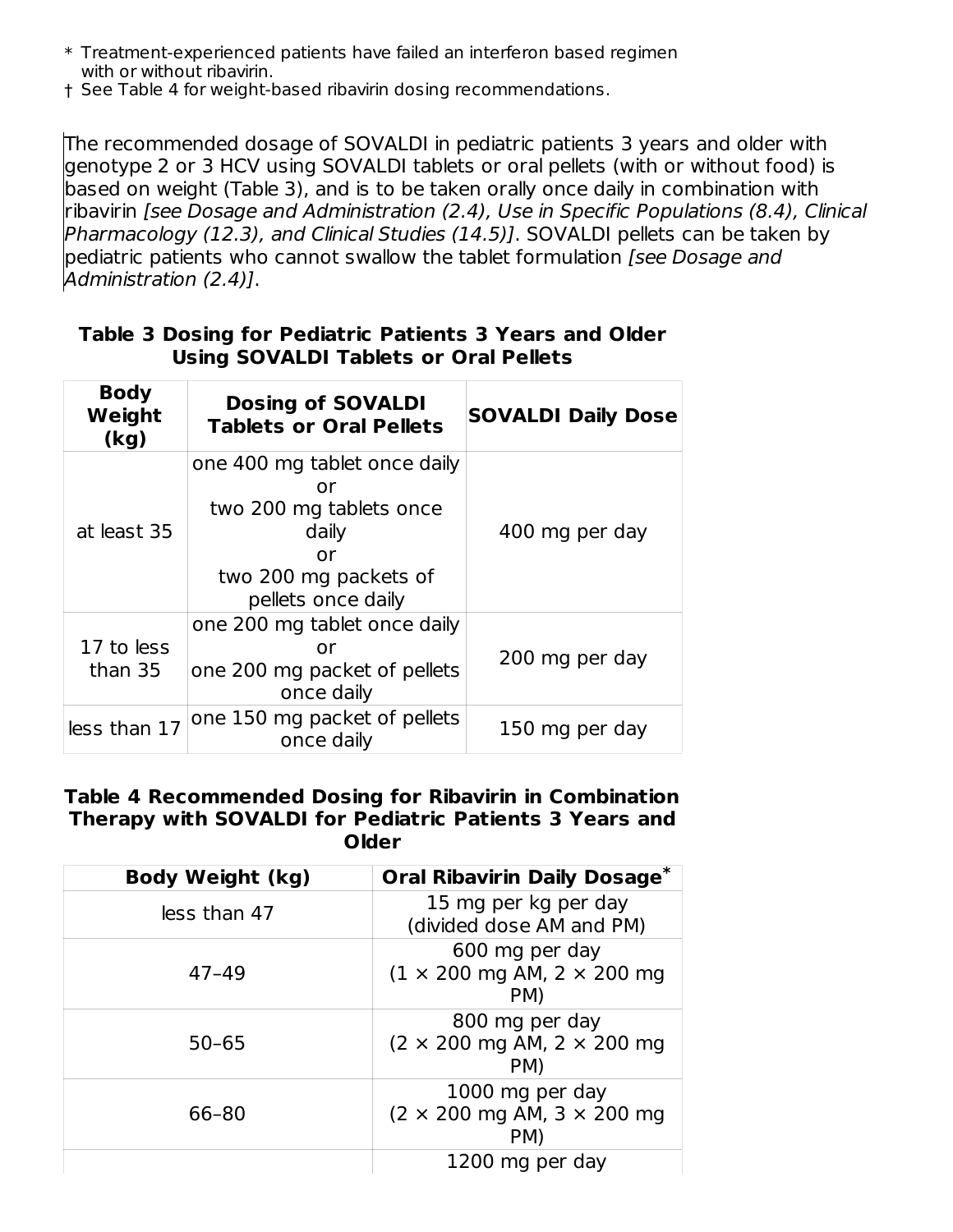PM)

\* The daily dosage of ribavirin is weight-based and is administered orally in two divided doses with food.

## **2.4 Preparation and Administration of Oral Pellets**

See the SOVALDI oral pellets full Instructions for Use for details on the preparation and administration of SOVALDI pellets.

Do not chew SOVALDI pellets. If SOVALDI pellets are administered with food, sprinkle the pellets on one or more spoonfuls of non-acidic soft food at or below room temperature. Examples of non-acidic foods include pudding, chocolate syrup, mashed potato, and ice cream. Take SOVALDI pellets within 30 minutes of gently mixing with food and swallow the entire contents without chewing to avoid a bitter aftertaste.

## **2.5 Dosage Modification**

Dosage reduction of SOVALDI is not recommended.

If a patient has a serious adverse reaction potentially related to peginterferon alfa and/or ribavirin, the peginterferon alfa and/or ribavirin dosage should be reduced or discontinued, if appropriate, until the adverse reaction abates or decreases in severity. Refer to the peginterferon alfa and ribavirin prescribing information for additional information about how to reduce and/or discontinue the peginterferon alfa and/or ribavirin dosage.

## **2.6 Discontinuation of Dosing**

If the other agents used in combination with SOVALDI are permanently discontinued, SOVALDI should also be discontinued.

## **2.7 Severe Renal Impairment and End Stage Renal Disease**

No dosage recommendation can be given for patients with severe renal impairment (estimated Glomerular Filtration Rate [eGFR] less than 30 mL/min/1.73m<sup>2</sup>) or with end stage renal disease (ESRD) due to higher exposures (up to 20-fold) of the predominant sofosbuvir metabolite [see Use in Specific Populations (8.6) and Clinical Pharmacology (12.3)].

## **3 DOSAGE FORMS AND STRENGTHS**

SOVALDI is available as tablets or pellets for oral use. Each dosage form is available in two dose strengths.

- 400 mg Tablets: 400 mg sofosbuvir: yellow, capsule-shaped, film-coated tablet debossed with "GSI" on one side and "7977" on the other side.
- 200 mg Tablets: 200 mg sofosbuvir: yellow, oval-shaped, film-coated tablet debossed with "GSI" on one side and "200" on the other side.
- 200 mg Pellets: 200 mg sofosbuvir: white to off-white pellets in unit-dose packets.
- 150 mg Pellets: 150 mg sofosbuvir: white to off-white pellets in unit-dose packets.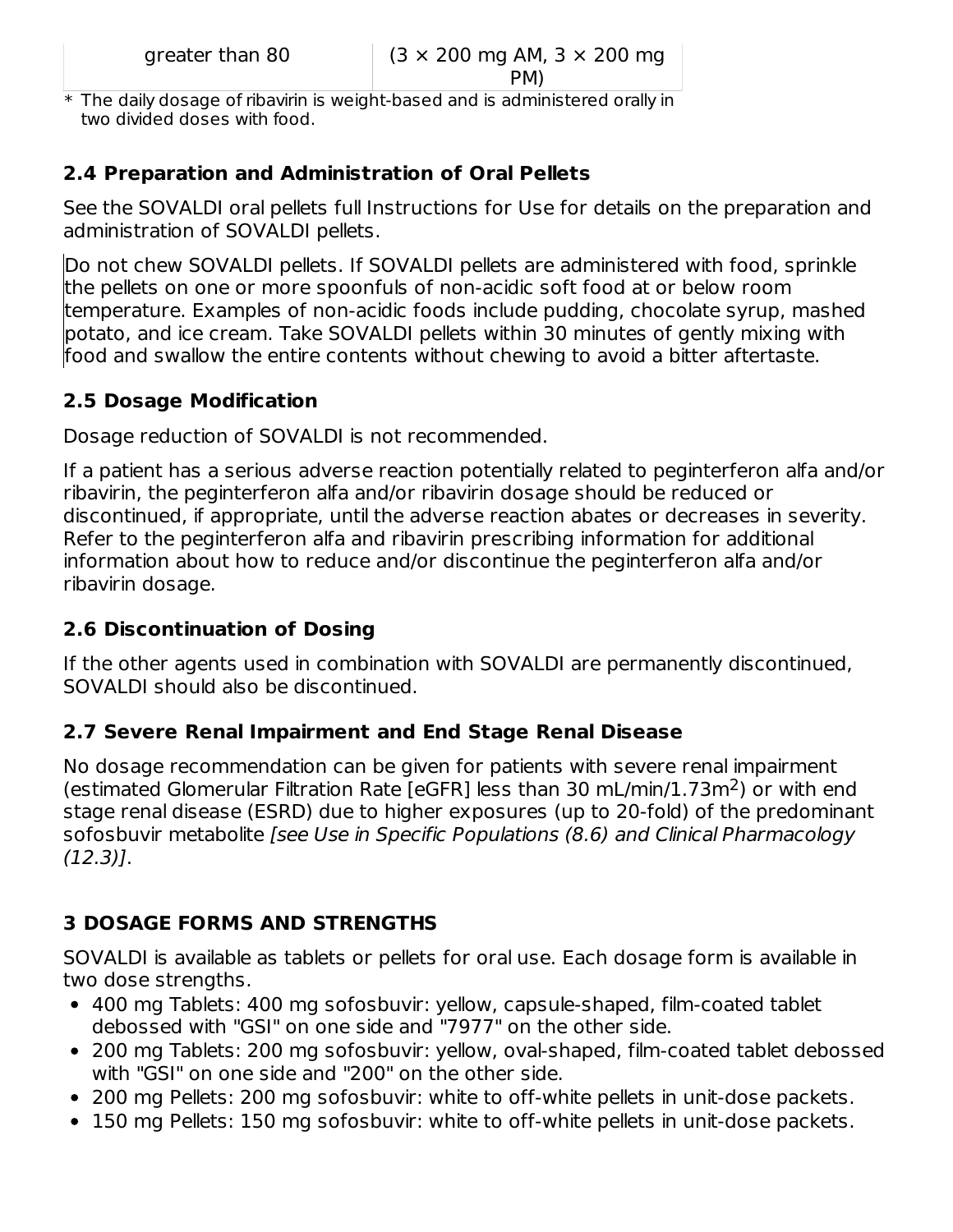## **4 CONTRAINDICATIONS**

When SOVALDI is used in combination with ribavirin or peginterferon alfa/ribavirin, the contraindications applicable to those agents are applicable to combination therapies. Refer to the prescribing information of peginterferon alfa and ribavirin for a list of their contraindications.

## **5 WARNINGS AND PRECAUTIONS**

### **5.1 Risk of Hepatitis B Virus Reactivation in Patients Coinfected with HCV and HBV**

Hepatitis B virus (HBV) reactivation has been reported in HCV/HBV coinfected patients who were undergoing or had completed treatment with HCV direct acting antivirals, and who were not receiving HBV antiviral therapy. Some cases have resulted in fulminant hepatitis, hepatic failure, and death. Cases have been reported in patients who are HBsAg positive and also in patients with serologic evidence of resolved HBV infection (i.e., HBsAg negative and anti-HBc positive). HBV reactivation has also been reported in patients receiving certain immunosuppressant or chemotherapeutic agents; the risk of HBV reactivation associated with treatment with HCV direct-acting antivirals may be increased in these patients.

HBV reactivation is characterized as an abrupt increase in HBV replication manifesting as a rapid increase in serum HBV DNA level. In patients with resolved HBV infection, reappearance of HBsAg can occur. Reactivation of HBV replication may be accompanied by hepatitis, i.e., increases in aminotransferase levels and, in severe cases, increases in bilirubin levels, liver failure, and death can occur.

Test all patients for evidence of current or prior HBV infection by measuring HBsAg and anti-HBc before initiating HCV treatment with SOVALDI. In patients with serologic evidence of HBV infection, monitor for clinical and laboratory signs of hepatitis flare or HBV reactivation during HCV treatment with SOVALDI and during post-treatment followup. Initiate appropriate patient management for HBV infection as clinically indicated.

## **5.2 Serious Symptomatic Bradycardia When Coadministered with Amiodarone**

Postmarketing cases of symptomatic bradycardia and cases requiring pacemaker intervention have been reported when amiodarone is coadministered with a sofosbuvircontaining regimen. A fatal cardiac arrest was reported in a patient taking amiodarone who was coadministered a sofosbuvir-containing regimen (HARVONI [ledipasvir/sofosbuvir]). Bradycardia has generally occurred within hours to days, but cases have been observed up to 2 weeks after initiating HCV treatment. Patients also taking beta blockers, or those with underlying cardiac comorbidities and/or advanced liver disease may be at increased risk for symptomatic bradycardia with coadministration of amiodarone. Bradycardia generally resolved after discontinuation of HCV treatment. The mechanism for this effect is unknown.

Coadministration of amiodarone with SOVALDI is not recommended. For patients taking amiodarone who have no other alternative, viable treatment options and who will be coadministered SOVALDI:

- Counsel patients about the risk of serious symptomatic bradycardia
- Cardiac monitoring in an in-patient setting for the first 48 hours of coadministration is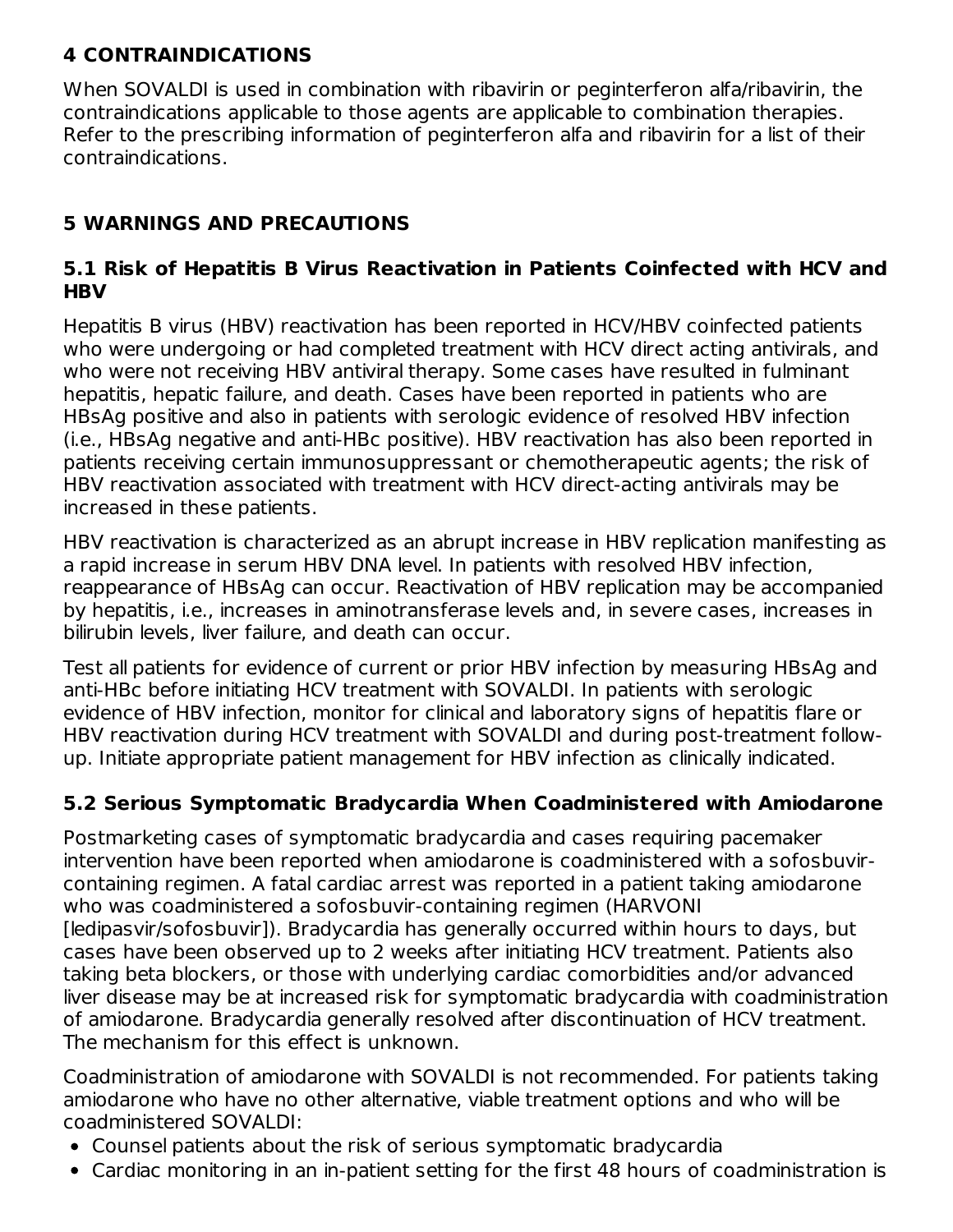recommended, after which outpatient or self-monitoring of the heart rate should occur on a daily basis through at least the first 2 weeks of treatment.

Patients who are taking SOVALDI who need to start amiodarone therapy due to no other alternative, viable treatment options should undergo similar cardiac monitoring as outlined above.

Due to amiodarone's long half-life, patients discontinuing amiodarone just prior to starting SOVALDI should also undergo similar cardiac monitoring as outlined above.

Patients who develop signs or symptoms of bradycardia should seek medical evaluation immediately. Symptoms may include near-fainting or fainting, dizziness or lightheadedness, malaise, weakness, excessive tiredness, shortness of breath, chest pains, confusion or memory problems [see Adverse Reactions (6.2), Drug Interactions  $(7.1)$ ].

## **5.3 Risk of Reduced Therapeutic Effect Due to Use with P-gp Inducers**

Drugs that are P-gp inducers in the intestine (e.g., rifampin, St. John's wort) may significantly decrease sofosbuvir plasma concentrations and may lead to a reduced therapeutic effect of SOVALDI. The use of rifampin and St. John's wort with SOVALDI is not recommended [see Drug Interactions (7.1)].

## **5.4 Risks Associated with Combination Treatment**

Because SOVALDI is used in combination with other antiviral drugs for treatment of HCV infection, consult the prescribing information for these drugs used in combination with SOVALDI. Warnings and Precautions related to these drugs also apply to their use in SOVALDI combination treatment.

# **6 ADVERSE REACTIONS**

The following serious adverse reactions are described below and elsewhere in the labeling:

• Serious Symptomatic Bradycardia When Coadministered with Amiodarone [see Warnings and Precautions (5.2)].

## **6.1 Clinical Trials Experience**

Because clinical trials are conducted under widely varying conditions, adverse reaction rates observed in the clinical trials of a drug cannot be directly compared to rates in the clinical trials of another drug and may not reflect the rates observed in practice.

When SOVALDI is administered with ribavirin or peginterferon alfa/ribavirin, refer to the respective prescribing information for a description of adverse reactions associated with their use.

### Adverse Reactions in Adult Subjects

The safety assessment of SOVALDI was based on pooled Phase 3 clinical trial data (both controlled and uncontrolled) including:

• 650 subjects who received SOVALDI + ribavirin (RBV) combination therapy for 12 weeks,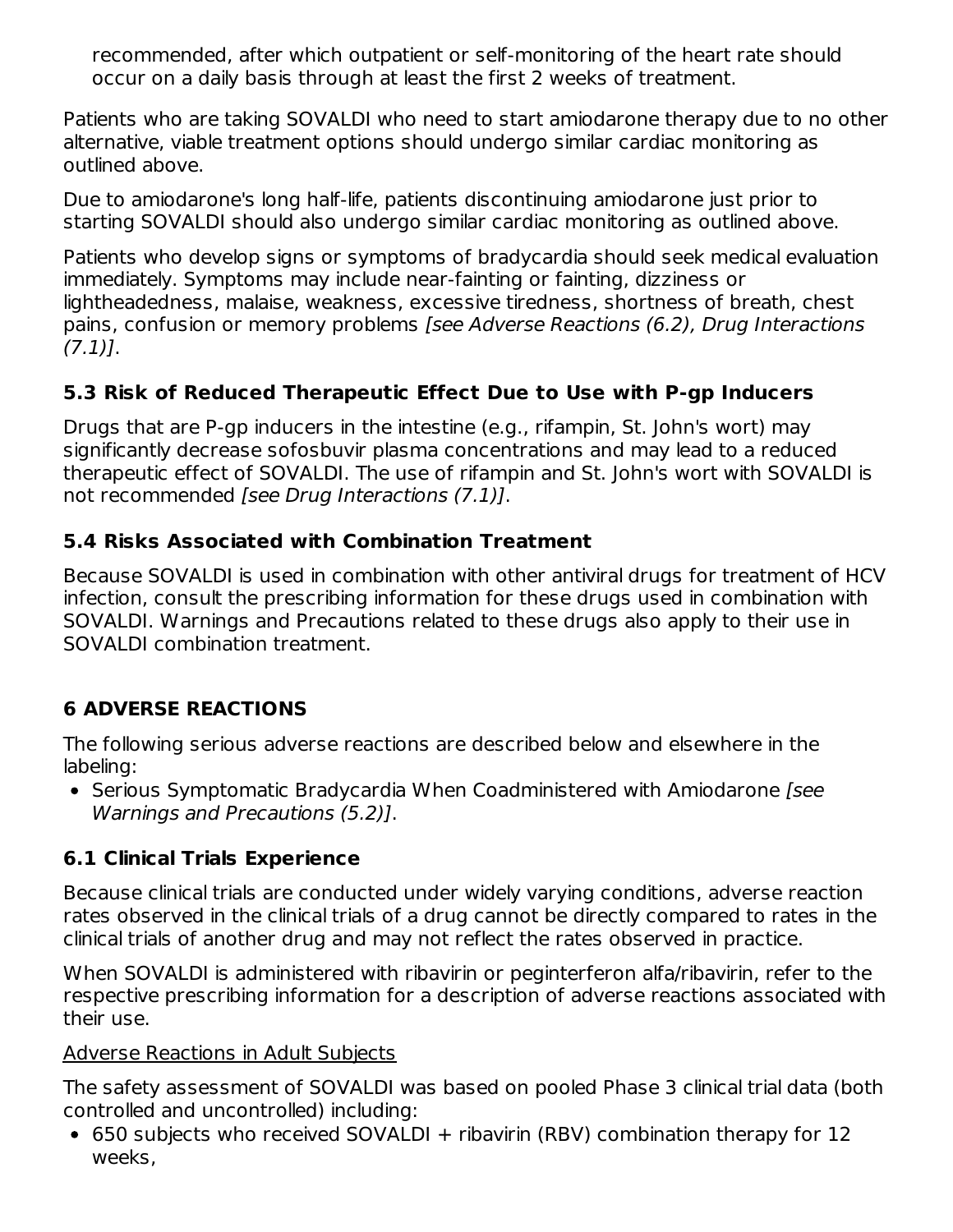- 98 subjects who received SOVALDI + ribavirin combination therapy for 16 weeks,
- 250 subjects who received SOVALDI + ribavirin combination therapy for 24 weeks,
- $\bullet$  327 subjects who received SOVALDI + peginterferon (Peg-IFN) alfa + ribavirin combination therapy for 12 weeks,
- 243 subjects who received peginterferon alfa + ribavirin for 24 weeks, and
- 71 subjects who received placebo (PBO) for 12 weeks [see Clinical Studies (14)].

The proportion of subjects who permanently discontinued treatment due to adverse events was 4% for subjects receiving placebo, 1% for subjects receiving SOVALDI + ribavirin for 12 weeks, less than 1% for subjects receiving SOVALDI + ribavirin for 24 weeks, 11% for subjects receiving peginterferon alfa  $+$  ribavirin for 24 weeks and 2% for subjects receiving SOVALDI + peginterferon alfa + ribavirin for 12 weeks.

Adverse events observed in at least 15% of subjects in the Phase 3 clinical trials outlined above are provided in Table 5. A side-by-side tabulation is displayed to simplify presentation; direct comparison across trials should not be made due to differing trial designs.

The most common adverse events (at least 20%) for SOVALDI + ribavirin combination therapy were fatigue and headache. The most common adverse events (at least 20%) for SOVALDI + peginterferon alfa + ribavirin combination therapy were fatigue, headache, nausea, insomnia and anemia.

|                           |                                        | <b>Interferon-free Regimens</b>           | Interferon-<br>containing<br><b>Regimens</b>          |                                                                   |                                                                |
|---------------------------|----------------------------------------|-------------------------------------------|-------------------------------------------------------|-------------------------------------------------------------------|----------------------------------------------------------------|
|                           | <b>PBO</b><br>12 <sup>1</sup><br>weeks | <b>SOVALDI</b><br>$+$ RBV $*$<br>12 weeks | <b>SOVALDI</b><br>$+$ RBV <sup>*</sup><br>24<br>weeks | <b>Peg-IFN</b><br>alfa +<br><b>RBV<sup>t</sup></b><br>24<br>weeks | <b>SOVALDI</b><br>+ Peg-IFN<br>$alfa +$<br>$RBV^*$<br>12 weeks |
|                           | $N=71$                                 | $N = 650$                                 | $N = 250$                                             | $N = 243$                                                         | $N = 327$                                                      |
| Fatigue                   | 24%                                    | 38%                                       | 30%                                                   | 55%                                                               | 59%                                                            |
| Headache                  | 20%                                    | 24%                                       | 30%                                                   | 44%                                                               | 36%                                                            |
| <b>Nausea</b>             | 18%                                    | 22%                                       | 13%                                                   | 29%                                                               | 34%                                                            |
| Insomnia                  | 4%                                     | 15%                                       | 16%                                                   | 29%                                                               | 25%                                                            |
| Pruritus                  | 8%                                     | 11%                                       | 27%                                                   | 17%                                                               | 17%                                                            |
| Anemia                    | 0%                                     | 10%                                       | 6%                                                    | 12%                                                               | 21%                                                            |
| Asthenia                  | 3%                                     | 6%                                        | 21%                                                   | 3%                                                                | 5%                                                             |
| Rash                      | 8%                                     | 8%                                        | 9%                                                    | 18%                                                               | 18%                                                            |
| Decreased<br>Appetite     | 10%                                    | 6%                                        | 6%                                                    | 18%                                                               | 18%                                                            |
| <b>Chills</b>             | $1\%$                                  | 2%                                        | 2%                                                    | 18%                                                               | 17%                                                            |
| Influenza<br>Like Illness | 3%                                     | 3%                                        | 6%                                                    | 18%                                                               | 16%                                                            |

#### **Table 5 Adverse Events (All Grades and without Regard to Causality) Reported in ≥15% of Subjects with HCV in Any Treatment Arm**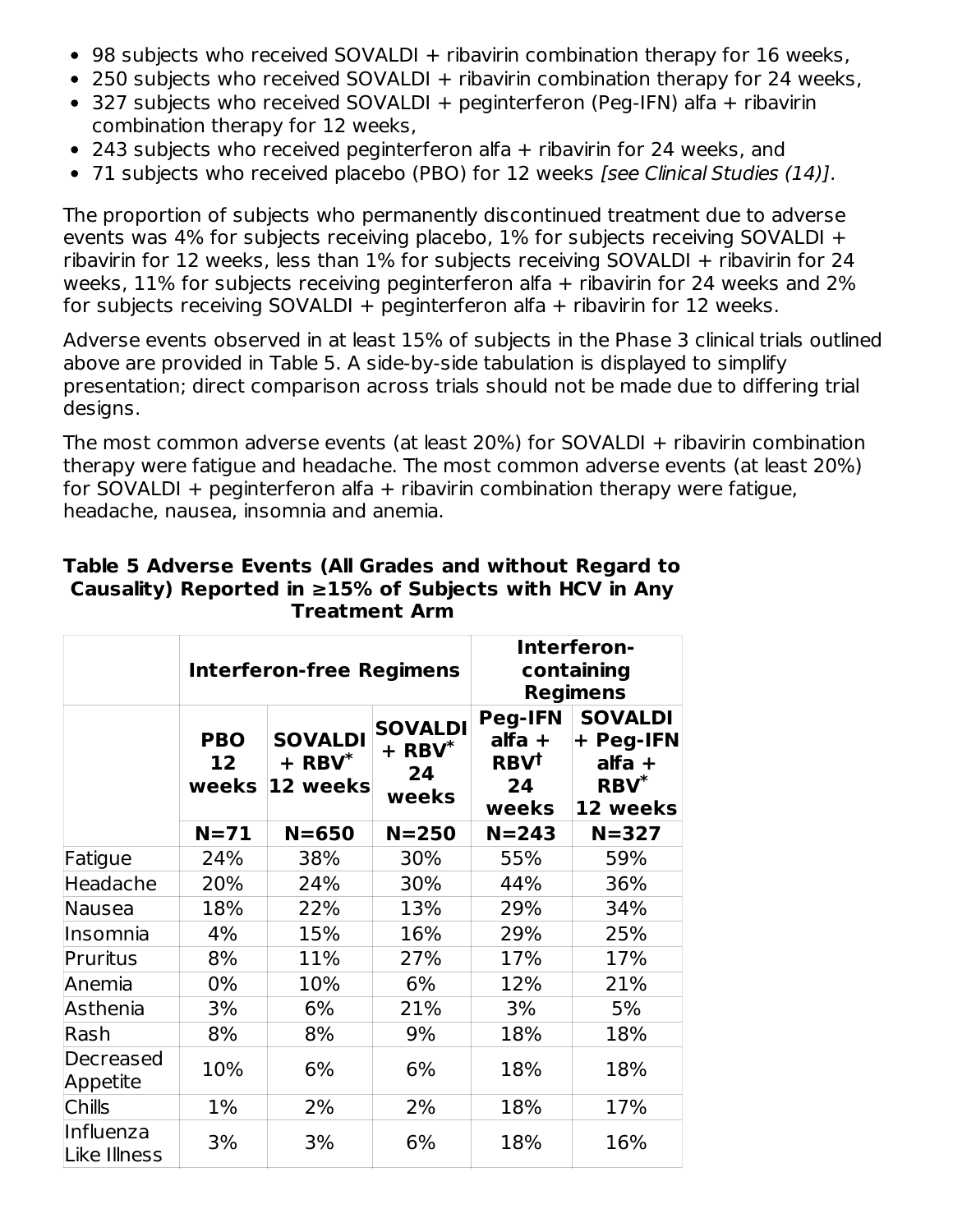| $P$ yrexia          | 0%    | 4%       | 4%       | 14% | 18% |
|---------------------|-------|----------|----------|-----|-----|
| Diarrhea            | 6%    | 9%       | 12%      | 17% | 12% |
| Neutropenia         | 0%    | ${<}1\%$ | ${<}1\%$ | 12% | 17% |
| Myalgia             | 0%    | 6%       | 9%       | 16% | 14% |
| <b>Irritability</b> | $1\%$ | 10%      | 10%      | 16% | 13% |

\* Subjects received weight-based ribavirin (1000 mg per day if weighing

 $<$ 75 kg or 1200 mg per day if weighing  $\geq$ 75 kg).

† Subjects received 800 mg ribavirin per day regardless of weight.

With the exception of anemia and neutropenia, the majority of events presented in Table 5 occurred at severity of grade 1 in SOVALDI-containing regimens.

**Less Common Adverse Reactions Reported in Clinical Trials (less than 1%):**

The following adverse reactions occurred in less than 1% of subjects receiving SOVALDI in a combination regimen in any one trial. These events have been included because of their seriousness or assessment of potential causal relationship.

Hematologic Effects: pancytopenia (particularly in subjects receiving concomitant pegylated interferon).

Psychiatric Disorders: severe depression (particularly in subjects with pre-existing history of psychiatric illness), including suicidal ideation and suicide.

Laboratory Abnormalities:

Changes in selected hematological parameters are described in Table 6. A side-by-side tabulation is displayed to simplify presentation; direct comparison across trials should not be made due to differing trial designs.

|                                          |                               | Interferon-free<br><b>Regimens</b> |                                                              | Interferon-<br>containing<br><b>Regimens</b>             |                                                 |  |
|------------------------------------------|-------------------------------|------------------------------------|--------------------------------------------------------------|----------------------------------------------------------|-------------------------------------------------|--|
| Hematological weeks<br><b>Parameters</b> | <b>PBO</b><br>12 <sub>2</sub> | $+$ RBV $*$<br>12<br>weeks         | <b>SOVALDISOVALDI</b><br>$+$ RBV <sup>*</sup><br>24<br>weeks | Peg-<br>$IFN +$<br><b>RBV<sup>t</sup></b><br>24<br>weeks | SOVALDI +<br>$Peg-IFN +$<br>$RBV^*$<br>12 weeks |  |
|                                          | $N=71$                        | $N = 647$                          | $N = 250$                                                    | $N = 242$                                                | $N = 327$                                       |  |
| Hemoglobin<br>(q/dL)                     |                               |                                    |                                                              |                                                          |                                                 |  |
| <10                                      | 0                             | 8%                                 | 6%                                                           | 14%                                                      | 23%                                             |  |
| < 8.5                                    | 0                             | $1\%$                              | ${<}1\%$                                                     | 2%                                                       | 2%                                              |  |
| Neutrophils<br>(x10 <sup>9</sup> /L)     |                               |                                    |                                                              |                                                          |                                                 |  |
| $≥0.5 - <0.75$                           | $1\%$                         | ${<}1\%$                           | 0                                                            | 12%                                                      | 15%                                             |  |
| < 0.5                                    | 0                             | ${<}1\%$                           | 0                                                            | 2%                                                       | 5%                                              |  |
| Platelets<br>(x10 <sup>9</sup> /L)       |                               |                                    |                                                              |                                                          |                                                 |  |

#### **Table 6 Percentage of Subjects Reporting Selected Hematological Parameters**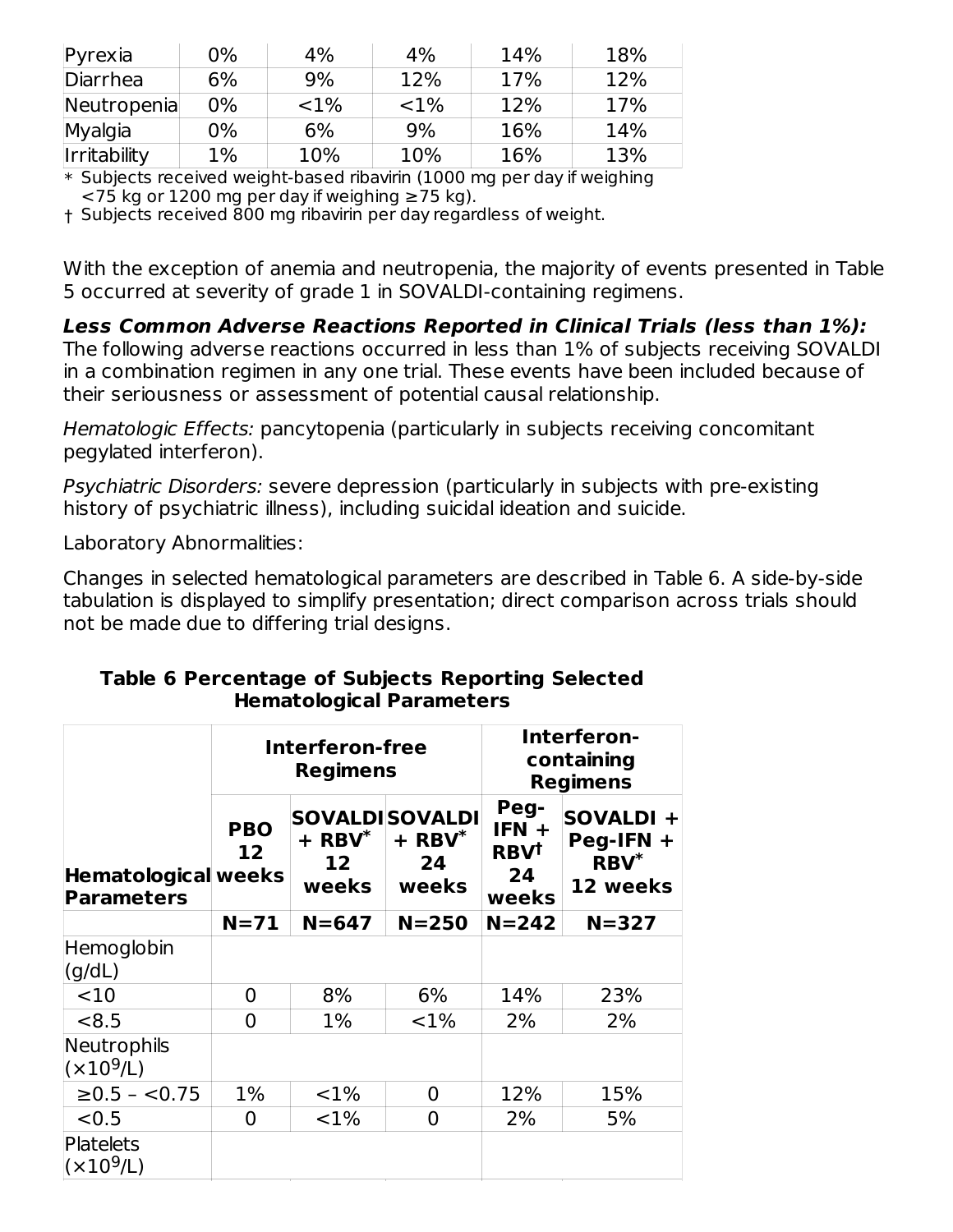| $\geq$ 25 -<br><50 | 30/ | 1% | 1% | 7% | $\%$   |
|--------------------|-----|----|----|----|--------|
| -2J                |     |    |    |    |        |
|                    | .   | .  | .  |    | .<br>. |

\* Subjects received weight-based ribavirin (1000 mg per day if weighing  $<$ 75 kg or 1200 mg per day if weighing  $\geq$ 75 kg).

† Subjects received 800 mg ribavirin per day regardless of weight.

### Bilirubin Elevations

Total bilirubin elevation of more than 2.5×ULN was observed in none of the subjects in the SOVALDI + peginterferon alfa + ribavirin 12 weeks group and in 1%, 3% and 3% of subjects in the peginterferon alfa + ribavirin 24 weeks, SOVALDI + ribavirin 12 weeks and SOVALDI + ribavirin 24 weeks groups, respectively. Bilirubin levels peaked during the first 1 to 2 weeks of treatment and subsequently decreased and returned to baseline levels by post-treatment Week 4. These bilirubin elevations were not associated with transaminase elevations.

#### Creatine Kinase Elevations

Creatine kinase was assessed in the FISSION and NEUTRINO trials. Isolated, asymptomatic creatine kinase elevation of greater than or equal to 10×ULN was observed in less than  $1\%$ ,  $1\%$  and  $2\%$  of subjects in the peginterferon alfa + ribavirin 24 weeks, SOVALDI + peginterferon alfa + ribavirin 12 weeks and SOVALDI + ribavirin 12 weeks groups, respectively.

#### Lipase Elevations

Isolated, asymptomatic lipase elevation of greater than 3×ULN was observed in less than  $1\%$ ,  $2\%$ ,  $2\%$ , and  $2\%$  of subjects in the SOVALDI + peginterferon alfa + ribavirin 12 weeks, SOVALDI + ribavirin 12 weeks, SOVALDI + ribavirin 24 weeks and peginterferon alfa + ribavirin 24 weeks groups, respectively.

#### Patients with HCV/HIV-1 Coinfection

SOVALDI used in combination with ribavirin was assessed in 223 HCV/HIV-1 coinfected subjects *[see Clinical Studies (14.4)]*. The safety profile in HCV/HIV-1 coinfected subjects was similar to that observed in HCV mono-infected subjects. Elevated total bilirubin (grade 3 or 4) was observed in 30/32 (94%) subjects receiving atazanavir as part of the antiretroviral regimen. None of the subjects had concomitant transaminase increases. Among subjects not taking atazanavir, grade 3 or 4 elevated total bilirubin was observed in 2 (1.5%) subjects, similar to the rate observed with HCV mono-infected subjects receiving SOVALDI + ribavirin in Phase 3 trials.

### Adverse Reactions in Pediatric Subjects 3 Years of Age and Older

The safety assessment of SOVALDI in pediatric subjects 3 years of age and older is based on data from 106 subjects who were treated with SOVALDI plus ribavirin for 12 weeks (genotype 2 subjects) or 24 weeks (genotype 3 subjects) in a Phase 2, open-label clinical trial. The adverse reactions observed were consistent with those observed in clinical studies of SOVALDI plus ribavirin in adults. Among pediatric subjects 3 years to < 12 years of age taking SOVALDI in combination with ribavirin oral solution, decreased appetite was observed in 13% (7/54) subjects [see Clinical Studies 14.5)].

## **6.2 Postmarketing Experience**

The following adverse reactions have been identified during post approval use of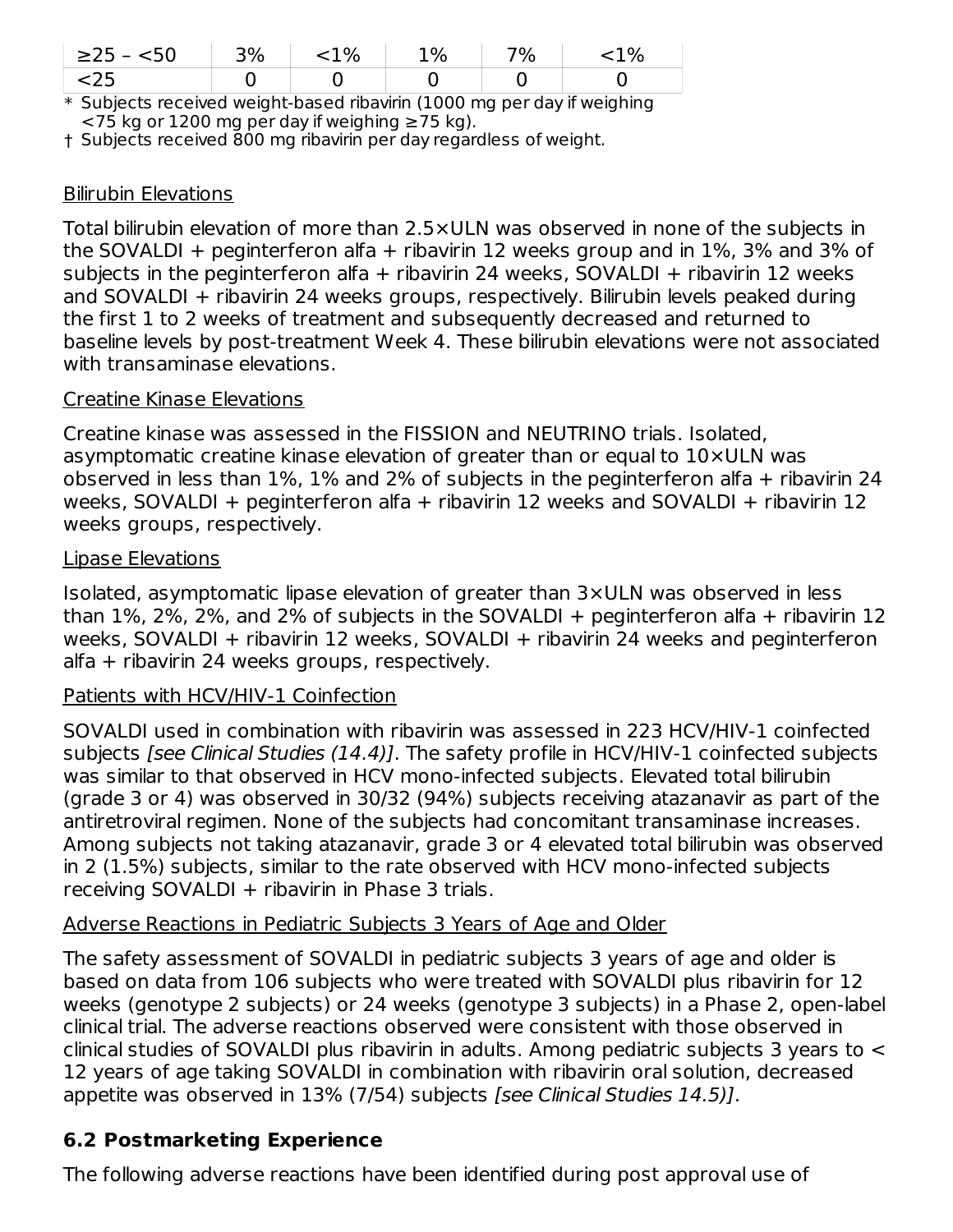SOVALDI. Because postmarketing reactions are reported voluntarily from a population of uncertain size, it is not always possible to reliably estimate their frequency or establish a causal relationship to drug exposure.

### Cardiac Disorders

Serious symptomatic bradycardia has been reported in patients taking amiodarone who initiate treatment with a sofosbuvir-containing regimen [see Warnings and Precautions  $(5.2)$ , Drug Interactions  $(7.1)$ ].

Skin and Subcutaneous Tissue Disorders

Skin rashes, sometimes with blisters or angioedema-like swelling Angioedema

# **7 DRUG INTERACTIONS**

## **7.1 Potentially Significant Drug Interactions**

Sofosbuvir is a substrate of drug transporter P-gp and breast cancer resistance protein (BCRP) while the predominant circulating metabolite GS-331007 is not. Drugs that are Pgp inducers in the intestine (e.g., rifampin or St. John's wort) may decrease sofosbuvir plasma concentration, leading to reduced therapeutic effect of SOVALDI, and thus concomitant use with SOVALDI is not recommended [see Warnings and Precautions (5.3)].

Clearance of HCV infection with direct acting antivirals may lead to changes in hepatic function, which may impact the safe and effective use of concomitant medications. For example, altered blood glucose control resulting in serious symptomatic hypoglycemia has been reported in diabetic patients in postmarketing case reports and published epidemiological studies. Management of hypoglycemia in these cases required either discontinuation or dose modification of concomitant medications used for diabetes treatment.

Frequent monitoring of relevant laboratory parameters (e.g. International Normalized Ratio [INR] in patients taking warfarin, blood glucose levels in diabetic patients) or drug concentrations of concomitant medications such as cytochrome P450 substrates with a narrow therapeutic index (e.g. certain immunosuppressants) is recommended to ensure safe and effective use. Dose adjustments of concomitant medications may be necessary.

Information on potential drug interactions with SOVALDI is summarized in Table 7. The table is not all-inclusive [see Warnings and Precautions (5.2, 5.3) and Clinical Pharmacology (12.3)].

### **Table 7 Potentially Significant Drug Interactions: Alteration in Dosage or Regimen May Be Recommended Based on Drug Interaction Studies or Predicted Interaction \***

| <b>Concomitant Drug</b><br>Class: Drug Name Concentration <sup>t</sup> | <b>Effect on</b> | <b>Clinical Comment</b> |
|------------------------------------------------------------------------|------------------|-------------------------|
|                                                                        |                  | Coadministration of     |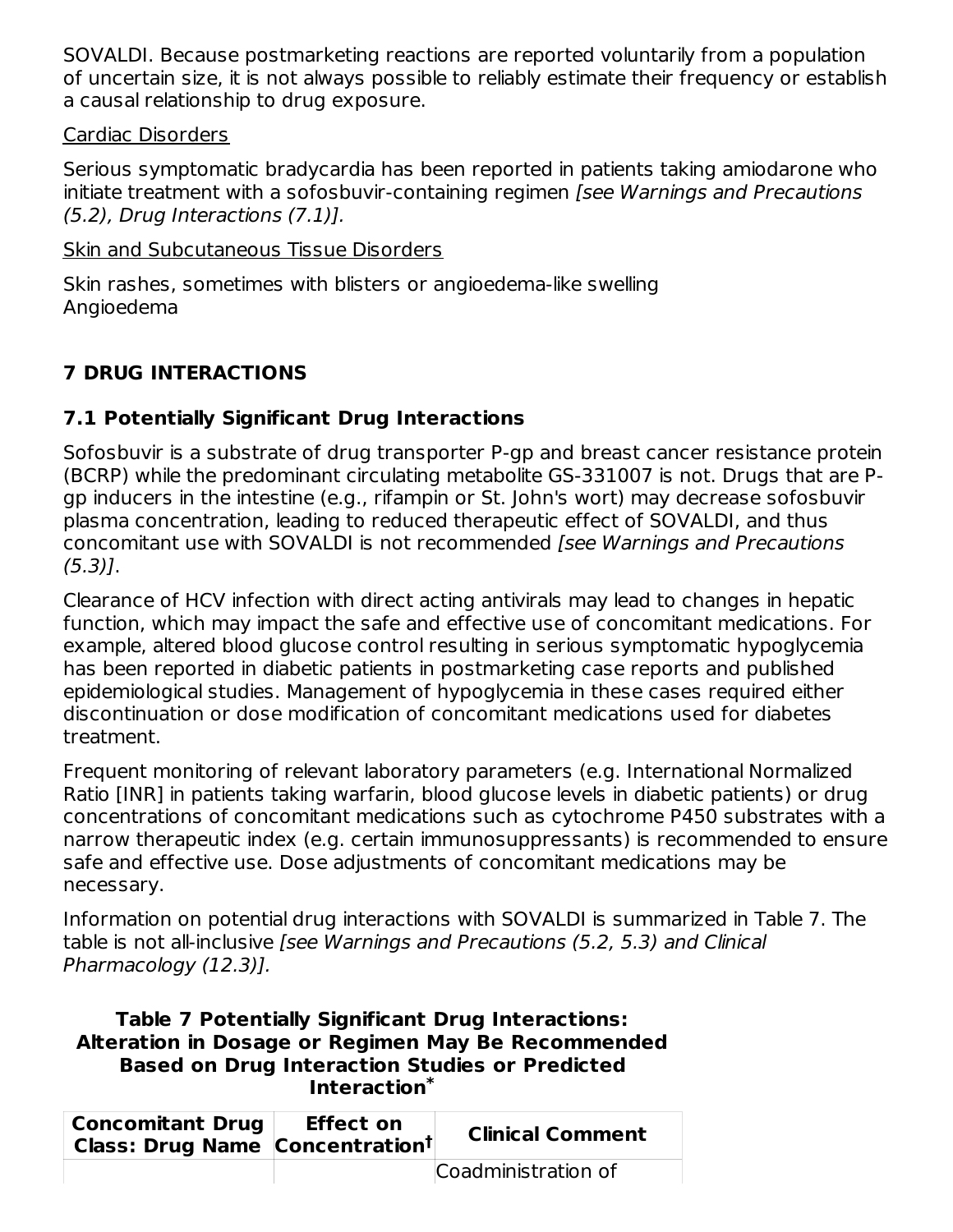| <b>Antiarrhythmics:</b><br>amiodarone                                                   | Effect on<br>amiodarone and<br>sofosbuvir<br>concentrations<br>unknown | amiodarone with a<br>sofosbuvir-containing<br>regimen may result in<br>serious symptomatic<br>bradycardia. The<br>mechanism of this effect<br>is unknown.<br>Coadministration of<br>amiodarone with SOVALDI<br>is not recommended; if<br>coadministration is<br>required, cardiac<br>monitoring is<br>recommended [see<br><b>Warnings and Precautions</b><br>(5.2), Adverse Reactions<br>$(6.2)$ ]. |
|-----------------------------------------------------------------------------------------|------------------------------------------------------------------------|-----------------------------------------------------------------------------------------------------------------------------------------------------------------------------------------------------------------------------------------------------------------------------------------------------------------------------------------------------------------------------------------------------|
| <b>Anticonvulsants:</b><br>Carbamazepine<br>phenytoin<br>phenobarbital<br>oxcarbazepine | ↓ sofosbuvir<br>↓ GS-331007                                            | Coadministration of<br><b>SOVALDI with</b><br>carbamazepine,<br>phenytoin, phenobarbital<br>or oxcarbazepine is<br>expected to decrease the<br>concentration of<br>sofosbuvir, leading to<br>reduced therapeutic<br>effect of SOVALDI.<br>Coadministration is not<br>recommended.                                                                                                                   |
| Antimycobacterials:<br>Rifabutin<br>rifampin<br>rifapentine                             | ↓ sofosbuvir<br>↓ GS-331007                                            | Coadministration of<br>SOVALDI with rifabutin or<br>rifapentine is expected to<br>decrease the<br>concentration of<br>sofosbuvir, leading to<br>reduced therapeutic<br>effect of SOVALDI.<br>Coadministration is not<br>recommended.<br>Coadministration of<br>SOVALDI with rifampin, an<br>intestinal P-gp inducer, is<br>not recommended [see<br><b>Warnings and Precautions</b><br>$(5.3)$ ].    |
| <b>Herbal</b><br>Supplements:<br>St. John's wort<br>(Hypericum                          | ↓ sofosbuvir<br>↓ GS-331007                                            | Coadministration of<br>SOVALDI with St. John's<br>wort, an intestinal P-gp<br>inducer, is not<br>recommended [see                                                                                                                                                                                                                                                                                   |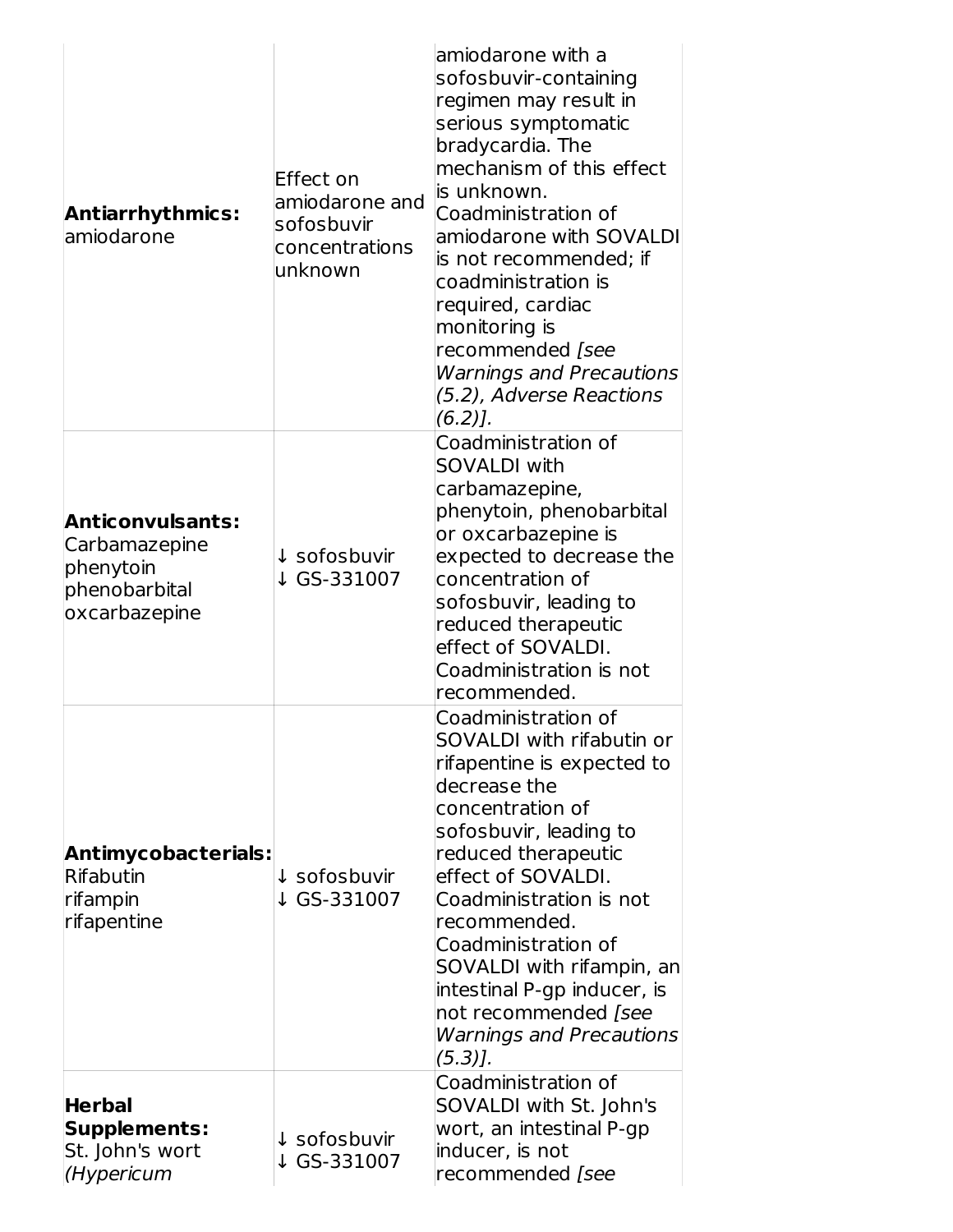| perforatum)                                                |                                        | Warnings and Precautions<br>$(5.3)$ ].                                                                                                                                                                                                  |
|------------------------------------------------------------|----------------------------------------|-----------------------------------------------------------------------------------------------------------------------------------------------------------------------------------------------------------------------------------------|
| <b>HIV Protease</b><br>Inhibitors:<br>tipranavir/ritonavir | $\downarrow$ sofosbuvir<br>↓ GS-331007 | Coadministration of<br><b>SOVALDI</b> with<br>tipranavir/ritonavir is<br>expected to decrease the<br>concentration of<br>sofosbuvir, leading to<br>reduced therapeutic<br>effect of SOVALDI.<br>Coadministration is not<br>recommended. |

 $\ast$  This table is not all-inclusive.

 $\dagger \downarrow$  = decrease.

## **7.2 Drugs without Clinically Significant Interactions with SOVALDI**

Based on drug interaction studies conducted with SOVALDI, no clinically significant drug interactions have been either observed or are expected when SOVALDI is combined with the following drugs [see Clinical Pharmacology (12.3)]: cyclosporine, darunavir/ritonavir, efavirenz, emtricitabine, methadone, oral contraceptives, raltegravir, rilpivirine, tacrolimus, or tenofovir disoproxil fumarate.

## **8 USE IN SPECIFIC POPULATIONS**

### **8.1 Pregnancy**

#### Risk Summary

If SOVALDI is administered with ribavirin or peginterferon alfa and ribavirin, the combination regimen is contraindicated in pregnant women and in men whose female partners are pregnant. Refer to the ribavirin and/or peginterferon alfa prescribing information for more information on ribavirin- and peginterferon alfa-associated risks of use during pregnancy.

No adequate human data are available to establish whether or not SOVALDI poses a risk to pregnancy outcomes. In animal reproduction studies, no evidence of adverse developmental outcomes was observed with sofosbuvir at exposures greater than those in humans at the recommended human dose (RHD) [see Data]. During organogenesis in the rat and rabbit, systemic exposures (AUC) to the predominant circulating metabolite of sofosbuvir (GS-331007) were  $\geq$ 5 (rats) and 12 (rabbits) times the exposure in humans at the RHD. In the rat pre/postnatal development study, maternal systemic exposure (AUC) to GS-331007 was ≥6 times the exposure in humans at the RHD.

The background risk of major birth defects and miscarriage for the indicated population is unknown. In the U.S. general population, the estimated background risk of major birth defects and miscarriage in clinically recognized pregnancies is 2–4% and 15–20%, respectively.

### Data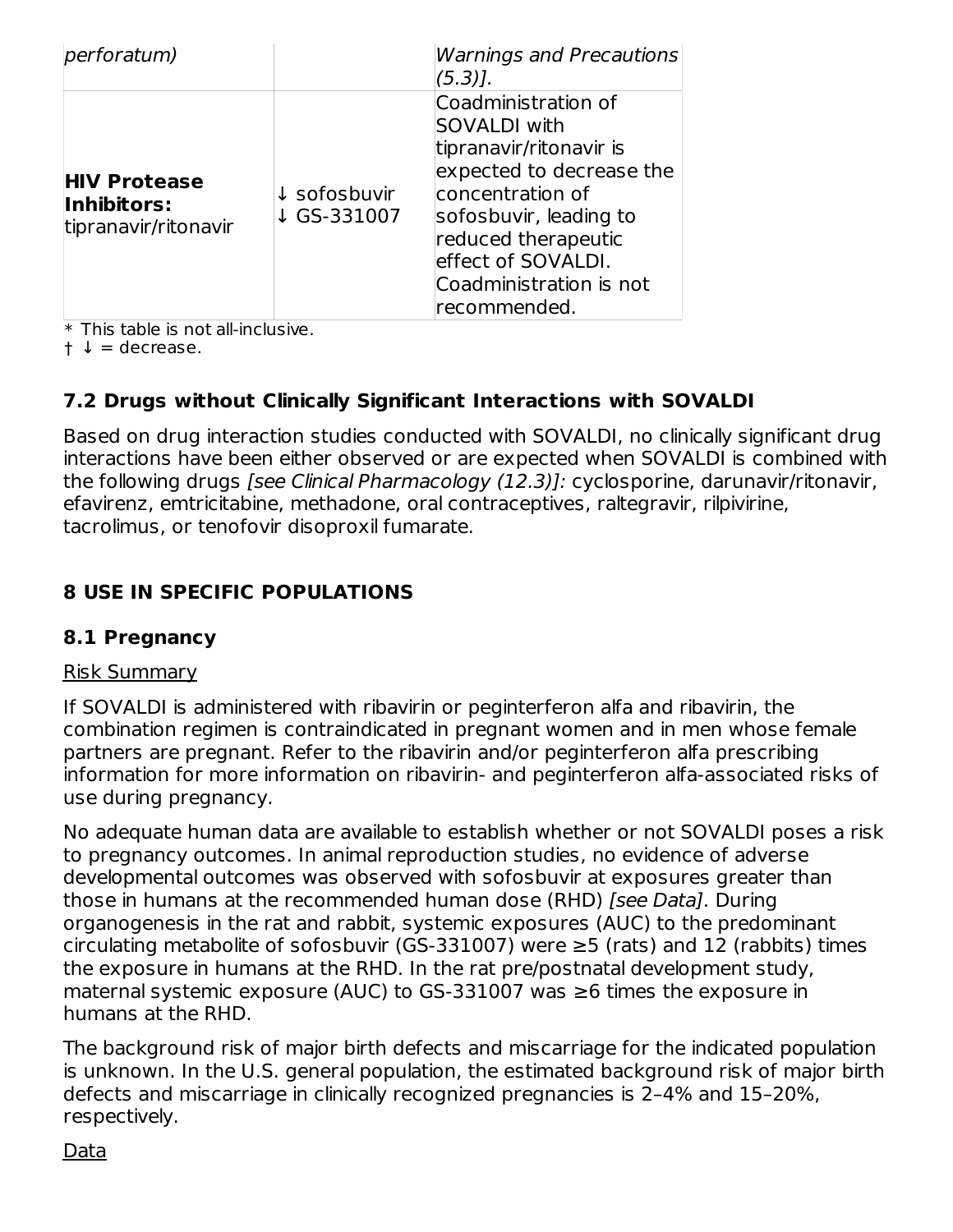## Animal Data

Sofosbuvir was administered orally to pregnant rats (up to 500 mg/kg/day) and rabbits (up to 300 mg/kg/day) on gestation days 6 to 18 and 6 to 19, respectively, and also to rats (oral doses up to 500 mg/kg/day) on gestation day 6 to lactation/post-partum day 20. No significant effects on embryo-fetal (rats and rabbits) or pre/postnatal (rats) development were observed at the highest doses tested. Systemic exposures (AUC) to the predominant circulating metabolite of sofosbuvir (GS-331007) were ≥5 (rats) and 12 (rabbits) times the exposure in humans at the RHD, with exposures increasing during gestation from approximately 5 to 10 (rats) and 12 to 28 (rabbits) times the exposure in humans at the RHD.

# **8.2 Lactation**

## Risk Summary

It is not known whether sofosbuvir or its metabolites are present in human breast milk, affect human milk production or have effects on the breastfed infant. The predominant circulating metabolite of sofosbuvir (GS-331007) was the primary component observed in the milk of lactating rats, without effect on nursing pups [see Data].

The developmental and health benefits of breastfeeding should be considered along with the mother's clinical need for SOVALDI and any potential adverse effects on the breastfed child from SOVALDI or from the underlying maternal condition.

If SOVALDI is administered with ribavirin, the nursing mother's information for ribavirin also applies to this combination regimen. Refer to the ribavirin prescribing information for more information on use during lactation.

Data

## Animal Data

No effects of sofosbuvir on growth and postnatal development were observed in nursing pups at the highest dose tested in rats. Maternal systemic exposure (AUC) to the predominant circulating metabolite of sofosbuvir (GS-331007) was approximately 12 times the exposure in humans at the RHD, with exposure of approximately 2% that of maternal exposure observed in nursing pups on lactation day 10. In a lactation study, sofosbuvir metabolites (primarily GS-331007) were excreted into the milk of lactating rats following administration of a single oral dose of sofosbuvir (20 mg/kg) on lactation day 2, with milk concentrations of approximately 10% that of maternal plasma concentrations observed 1 hour post-dose.

## **8.3 Females and Males of Reproductive Potential**

If SOVALDI is administered with ribavirin or peginterferon and ribavirin, the information for ribavirin and peginterferon with regard to pregnancy testing, contraception, and infertility also applies to these combination regimens. Refer to ribavirin and/or peginterferon prescribing information for additional information.

## **8.4 Pediatric Use**

The safety, pharmacokinetics, and efficacy of SOVALDI in pediatric patients 3 years of age and older with genotype 2 and 3 infection have been established. SOVALDI was evaluated in an open-label clinical trial (Study 1112), which included 106 subjects (31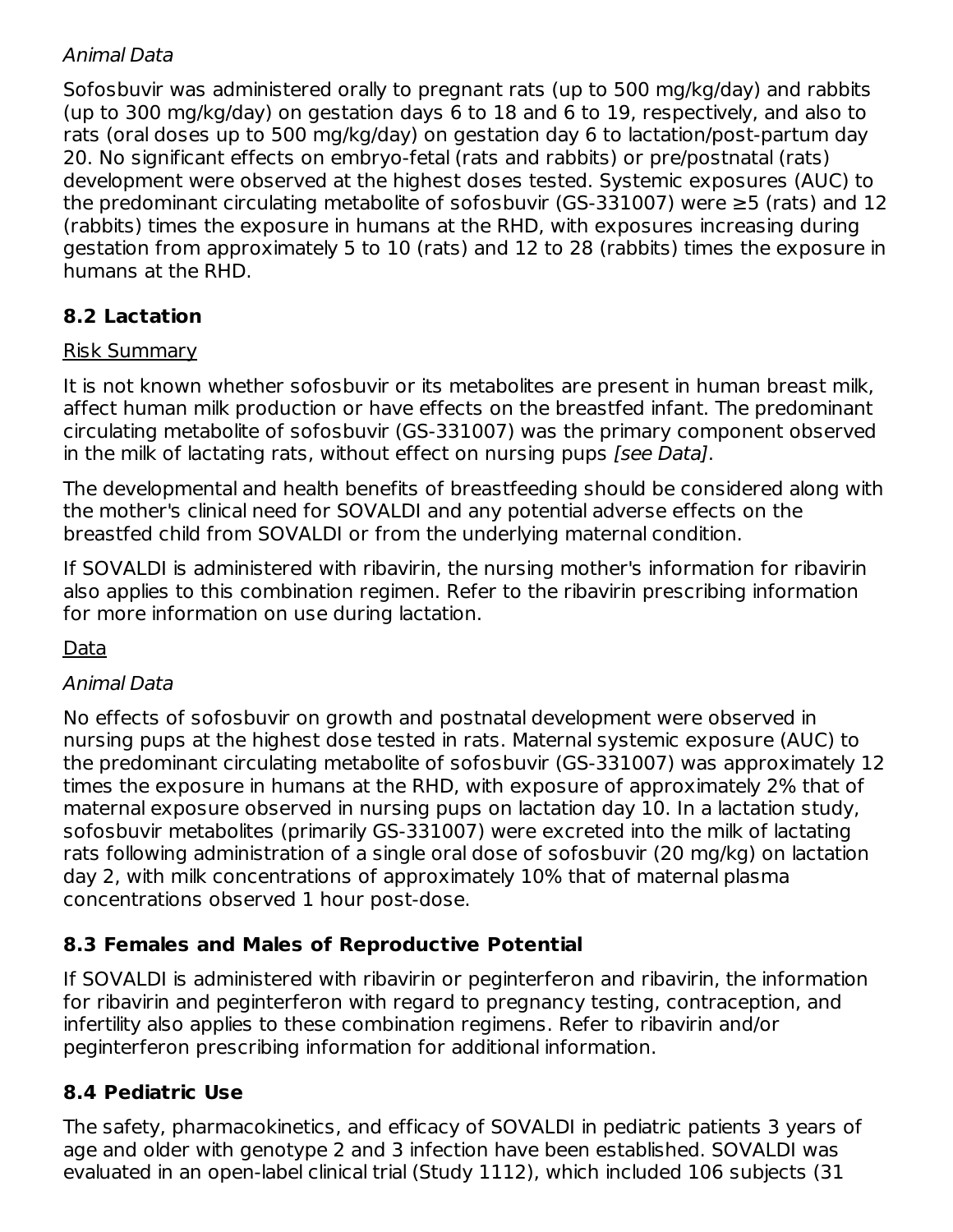genotype 2; 75 genotype 3) 3 years of age and older. The safety, pharmacokinetics, and efficacy were comparable to that observed in adults *[see Dosage and Administration* (2.3), Adverse Reactions (6.1), Clinical Pharmacology (12.3), and Clinical Studies (14.5)].

The safety and efficacy of SOVALDI in pediatric patients 3 years of age and older with compensated cirrhosis is supported by comparable sofosbuvir and GS-331007 exposures between: 1) adults and pediatric patients without cirrhosis and 2) adults without cirrhosis and adults with compensated cirrhosis. Thus, similar efficacy would be expected for pediatric patients with compensated cirrhosis as adults with compensated cirrhosis.

The safety and efficacy of SOVALDI have not been established in pediatric patients less than 3 years of age with HCV genotype 2 or 3. The safety and efficacy of SOVALDI have not been established in pediatric patients with HCV genotype 1 or 4.

## **8.5 Geriatric Use**

SOVALDI was administered to 90 subjects aged 65 and over. The response rates observed for subjects over 65 years of age were similar to that of younger subjects across treatment groups**.** No dosage adjustment of SOVALDI is warranted in geriatric patients [see Clinical Pharmacology (12.3)].

### **8.6 Renal Impairment**

No dosage adjustment of SOVALDI is required for patients with mild or moderate renal impairment. The safety and efficacy of SOVALDI have not been established in patients with severe renal impairment (eGFR less than 30 mL/min/1.73m<sup>2</sup>) or ESRD requiring hemodialysis. No dosage recommendation can be given for patients with severe renal impairment or ESRD [see Dosage and Administration (2.7) and Clinical Pharmacology (12.3)]. Refer also to ribavirin and peginterferon alfa prescribing information for patients with CrCl less than 50 mL/min.

## **8.7 Hepatic Impairment**

No dosage adjustment of SOVALDI is required for patients with mild, moderate or severe hepatic impairment (Child-Pugh Class A, B or C) [see Clinical Pharmacology (12.3)]. Safety and efficacy of SOVALDI have not been established in patients with decompensated cirrhosis. See peginterferon alfa prescribing information for contraindication in hepatic decompensation.

## **8.8 Patients with Hepatocellular Carcinoma Awaiting Liver Transplantation**

SOVALDI was studied in HCV-infected adult subjects with hepatocellular carcinoma prior to undergoing liver transplantation in an open-label clinical trial evaluating the safety and efficacy of SOVALDI and ribavirin administered pre-transplant to prevent post-transplant HCV reinfection. The primary endpoint of the trial was post-transplant virologic response (pTVR) defined as HCV RNA less than lower limit of quantification (LLOQ) at 12 weeks post-transplant. HCV-infected subjects, regardless of genotype, with hepatocellular carcinoma (HCC) meeting the MILAN criteria (defined as the presence of a tumor 5 cm or less in diameter in patients with single hepatocellular carcinomas and no more than three tumor nodules, each 3 cm or less in diameter in patients with multiple tumors and no extrahepatic manifestations of the cancer or evidence of vascular invasion of tumor) received 400 mg SOVALDI and weight-based 1000–1200 mg ribavirin daily for 24–48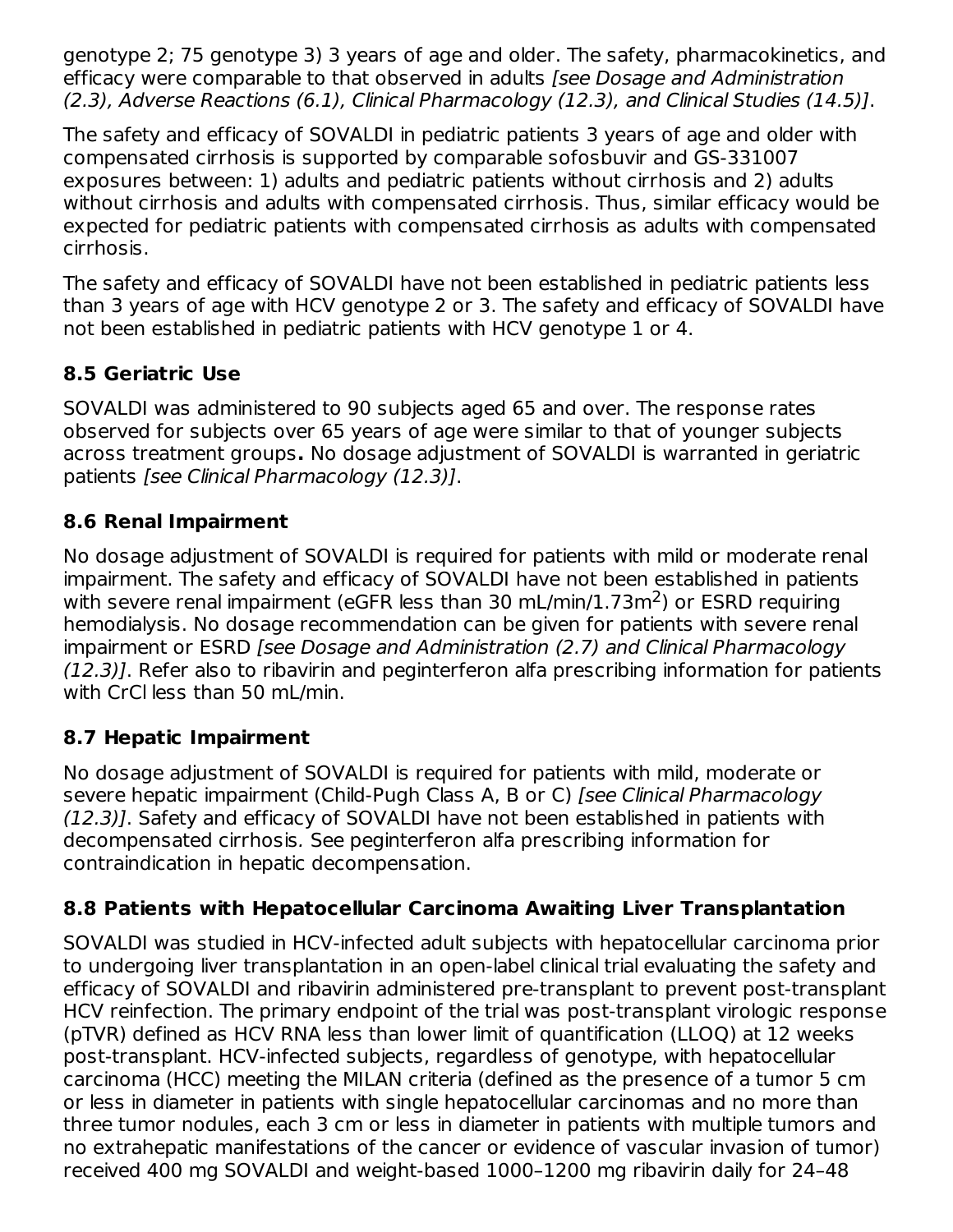weeks or until the time of liver transplantation, whichever occurred first. An interim analysis was conducted on 61 subjects who received SOVALDI and ribavirin; 45 subjects had HCV genotype 1; 44 subjects had a baseline CPT score less than 7 and all subjects had a baseline unadjusted MELD score up to 14. Of these 61 subjects, 41 subjects underwent liver transplantation following up to 48 weeks of treatment with SOVALDI and ribavirin; 37 had HCV RNA less than LLOQ at the time of transplantation. Of the 37 subjects, the post-transplant virologic response (pTVR) rate is 64% (23/36) in the 36 evaluable subjects who have reached the 12 week post-transplant time point. The safety profile of SOVALDI and ribavirin in HCV-infected subjects prior to liver transplantation was comparable to that observed in subjects treated with SOVALDI and ribavirin in Phase 3 clinical trials.

## **8.9 Post-Liver Transplant Patients**

The safety and efficacy of SOVALDI have not been established in post-liver transplant patients.

# **8.10 Patients with Genotype 5 or 6 HCV Infection**

Available data on subjects with genotype 5 or 6 HCV infection are insufficient for dosing recommendations.

## **10 OVERDOSAGE**

The highest documented dosage of sofosbuvir was a single dose of sofosbuvir 1200 mg (three times the recommended dosage) administered to 59 healthy subjects. In that trial, there were no untoward effects observed at this dosage level, and adverse events were similar in frequency and severity to those reported in the placebo and sofosbuvir 400 mg treatment groups. The effects of higher dosages are not known.

No specific antidote is available for overdose with SOVALDI. If overdose occurs, the patient must be monitored for evidence of toxicity. Treatment of overdose with SOVALDI consists of general supportive measures including monitoring of vital signs as well as observation of the clinical status of the patient. A 4-hour hemodialysis session removed 18% of the administered dose.

# **11 DESCRIPTION**

SOVALDI (sofosbuvir) is a nucleotide analog inhibitor of HCV NS5B polymerase.

The IUPAC name for sofosbuvir is (S)-isopropyl 2-((S)-(((2R,3R,4R,5R)-5-(2,4-dioxo-3,4 dihydropyrimidin-1(2H)-yl)-4-fluoro-3-hydroxy-4-methyltetrahydrofuran-2-yl)methoxy)- (phenoxy)phosphorylamino)propanoate. It has a molecular formula of  $\mathsf{C}_{22}\mathsf{H}_{29}\mathsf{FN}_3\mathsf{O}_9\mathsf{P}$ and a molecular weight of 529.45. It has the following structural formula: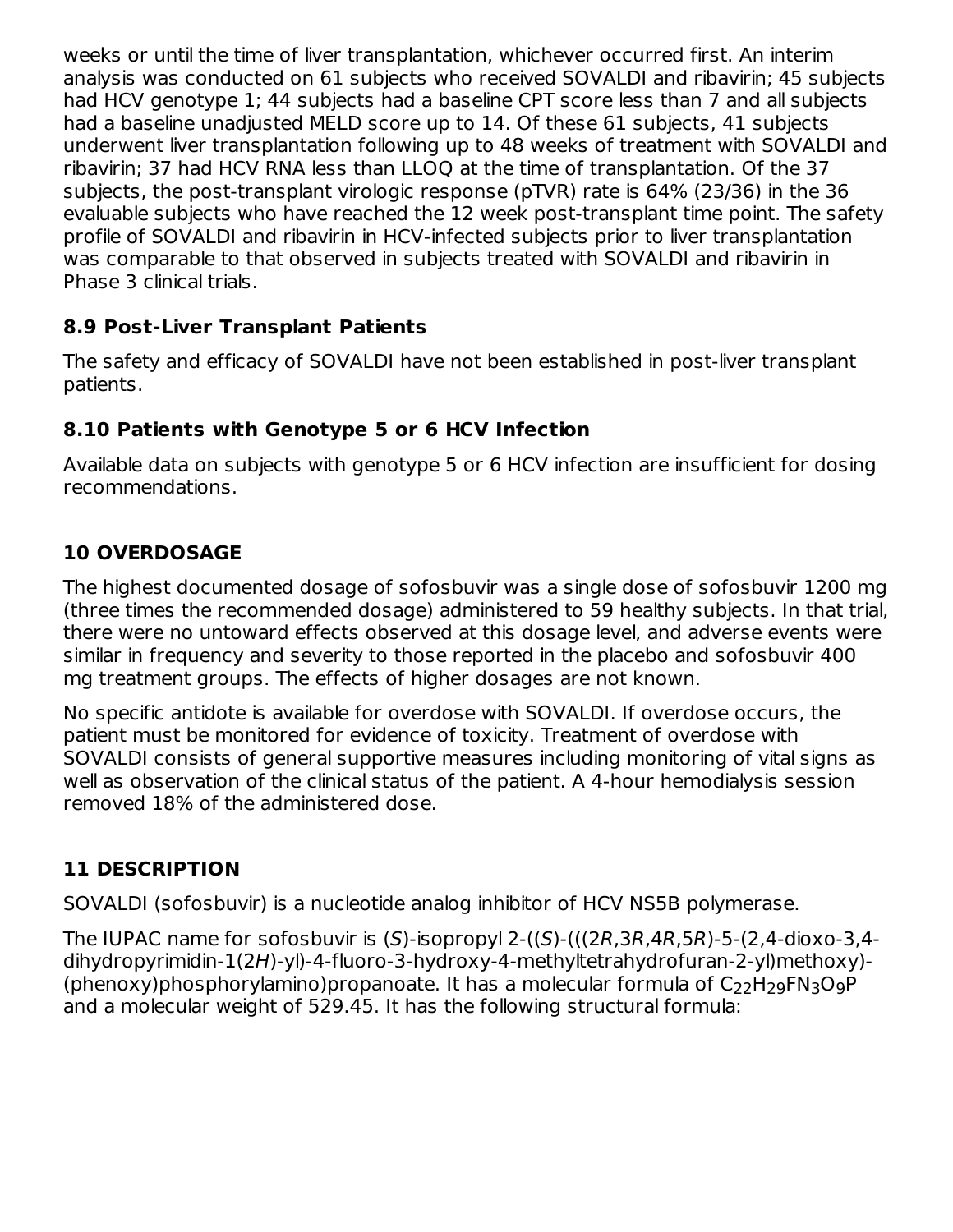

Sofosbuvir is a white to off-white crystalline solid with a solubility of  $\geq 2$  mg/mL across the pH range of 2–7.7 at 37 °C and is slightly soluble in water.

SOVALDI tablets, 200 mg or 400 mg, are for oral administration. Each tablet contains 200 mg or 400 mg of sofosbuvir. The tablets include the following inactive ingredients: colloidal silicon dioxide, croscarmellose sodium, magnesium stearate, mannitol, and microcrystalline cellulose. The tablets are film-coated with a coating material containing the following inactive ingredients: polyethylene glycol, polyvinyl alcohol, talc, titanium dioxide, and yellow iron oxide.

SOVALDI pellets, 150 mg or 200 mg, are for oral administration, supplied as white to offwhite pellets in unit-dose packets. Each unit-dose packet contains 150 mg or 200 mg of sofosbuvir. The pellets include the following inactive ingredients: amino methacrylate copolymer, colloidal silicon dioxide, croscarmellose sodium, hydroxypropyl cellulose, hypromellose, lactose monohydrate, microcrystalline cellulose, polyethylene glycol, silicon dioxide, sodium lauryl sulfate, sodium stearyl fumarate, stearic acid, and talc.

## **12 CLINICAL PHARMACOLOGY**

### **12.1 Mechanism of Action**

Sofosbuvir is a direct-acting antiviral agent against the hepatitis C virus [see Microbiology]  $(12.4)$ .

### **12.2 Pharmacodynamics**

#### Cardiac Electrophysiology

The effect of sofosbuvir 400 and 1200 mg (three times the recommended dosage) on QTc interval was evaluated in a randomized, single-dose, placebo- and active-controlled (moxifloxacin 400 mg) four period crossover thorough QT trial in 59 healthy subjects. At a dosage three times the maximum recommended dosage, SOVALDI does not prolong QTc to any clinically relevant extent.

### **12.3 Pharmacokinetics**

### Absorption

The pharmacokinetic properties of sofosbuvir and the predominant circulating metabolite GS-331007 have been evaluated in healthy adult subjects and in subjects with chronic hepatitis C. Following oral administration of SOVALDI, sofosbuvir was absorbed with a peak plasma concentration observed at  $\sim$  0.5–2 hour post-dose, regardless of dose level. Peak plasma concentration of GS-331007 was observed between 2 to 4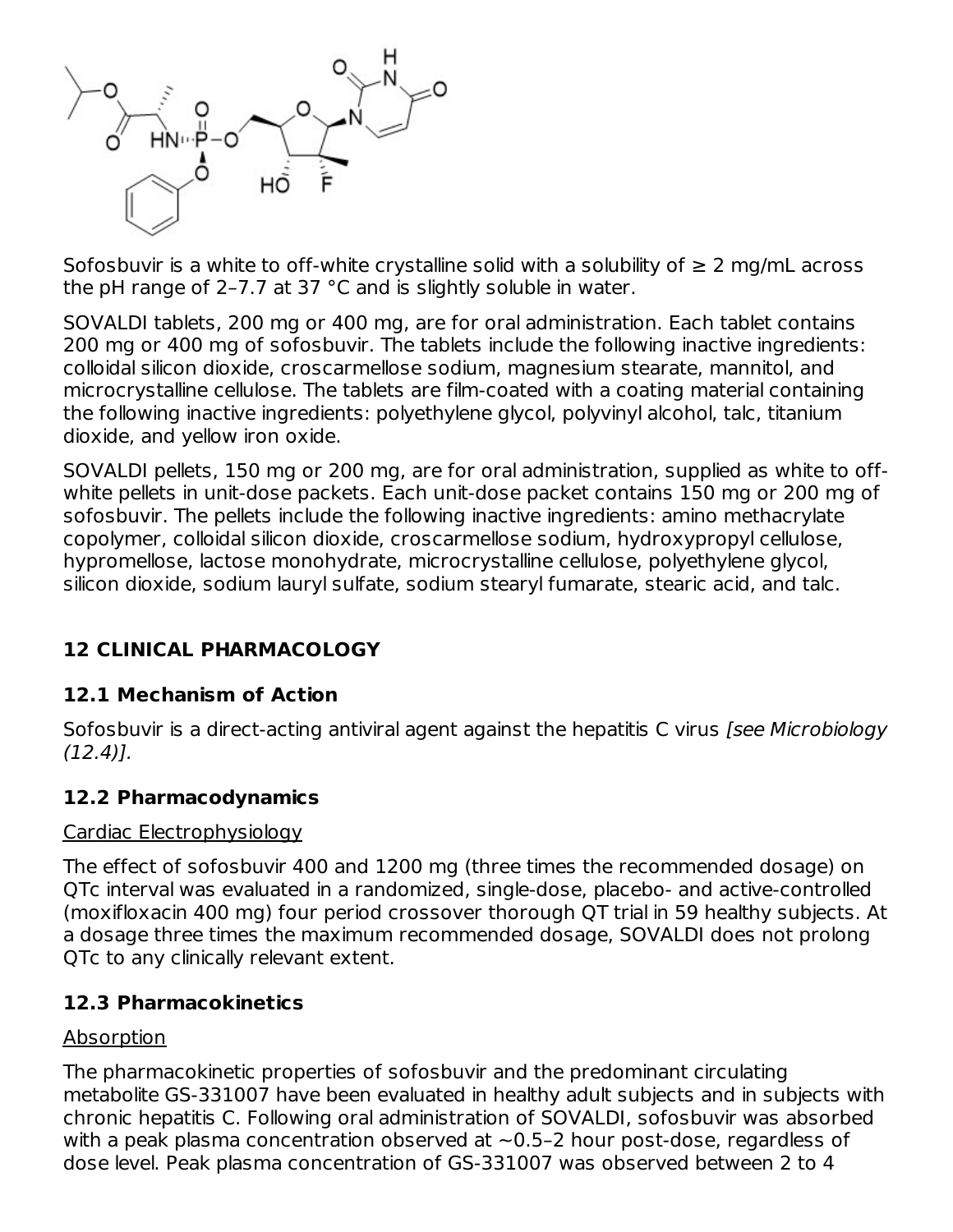hours post-dose. Based on population pharmacokinetic analysis in subjects with genotype 1 to 6 HCV infection who were coadministered ribavirin (with or without pegylated interferon), geometric mean steady state  $\mathsf{AUC}_{0^-24}$  was 969 ng•hr/mL for sofosbuvir (N=838), and 6790 ng∙hr/mL for GS-331007 (N=1695). Relative to healthy subjects administered sofosbuvir alone (N=272), the sofosbuvir AUC $_{\rm 0-24}$  was 60% higher; and GS-331007 AUC $_{\rm 0-24}$  was 39% lower, respectively, in HCV-infected subjects. Sofosbuvir and GS-331007 AUCs are near dose proportional over the dose range of 200 mg to 1200 mg.

## Effect of Food

Relative to fasting conditions, the administration of a single dose of SOVALDI with a standardized high fat meal did not substantially affect the sofosbuvir  $\mathsf{C}_{\mathsf{max}}$  or AUC $_{\mathsf{0\text{-}inf\cdot}}$ The exposure of GS-331007 was not altered in the presence of a high-fat meal. Therefore, SOVALDI can be administered without regard to food.

## **Distribution**

Sofosbuvir is approximately 61–65% bound to human plasma proteins and the binding is independent of drug concentration over the range of 1 microgram/mL to 20 microgram/mL. Protein binding of GS-331007 was minimal in human plasma. After a single 400 mg dose of [ $^{14}$ C]-sofosbuvir in healthy subjects, the blood to plasma ratio of  $14$ C-radioactivity was approximately 0.7.

## Metabolism

Sofosbuvir is extensively metabolized in the liver to form the pharmacologically active nucleoside analog triphosphate GS-461203. The metabolic activation pathway involves sequential hydrolysis of the carboxyl ester moiety catalyzed by human cathepsin A (CatA) or carboxylesterase 1 (CES1) and phosphoramidate cleavage by histidine triad nucleotide-binding protein 1 (HINT1) followed by phosphorylation by the pyrimidine nucleotide biosynthesis pathway. Dephosphorylation results in the formation of nucleoside metabolite GS-331007 that cannot be efficiently rephosphorylated and lacks anti-HCV activity in vitro.

After a single 400 mg oral dose of  $[$ <sup>14</sup>C]-sofosbuvir, sofosbuvir and GS-331007 accounted for approximately 4% and greater than 90% of drug related material (sum of molecular weight-adjusted AUC of sofosbuvir and its metabolites) systemic exposure, respectively.

## **Elimination**

Following a single 400 mg oral dose of  $[^{14}C]$ -sofosbuvir, mean total recovery of the dose was greater than 92%, consisting of approximately 80%, 14%, and 2.5% recovered in urine, feces, and expired air, respectively. The majority of the sofosbuvir dose recovered in urine was GS-331007 (78%) while 3.5% was recovered as sofosbuvir. These data indicate that renal clearance is the major elimination pathway for GS-331007. The median terminal half-lives of sofosbuvir and GS-331007 were 0.4 and 27 hours, respectively.

## Specific Populations

## Race

Population pharmacokinetics analysis in HCV-infected subjects indicated that race had no clinically relevant effect on the exposure of sofosbuvir and GS-331007.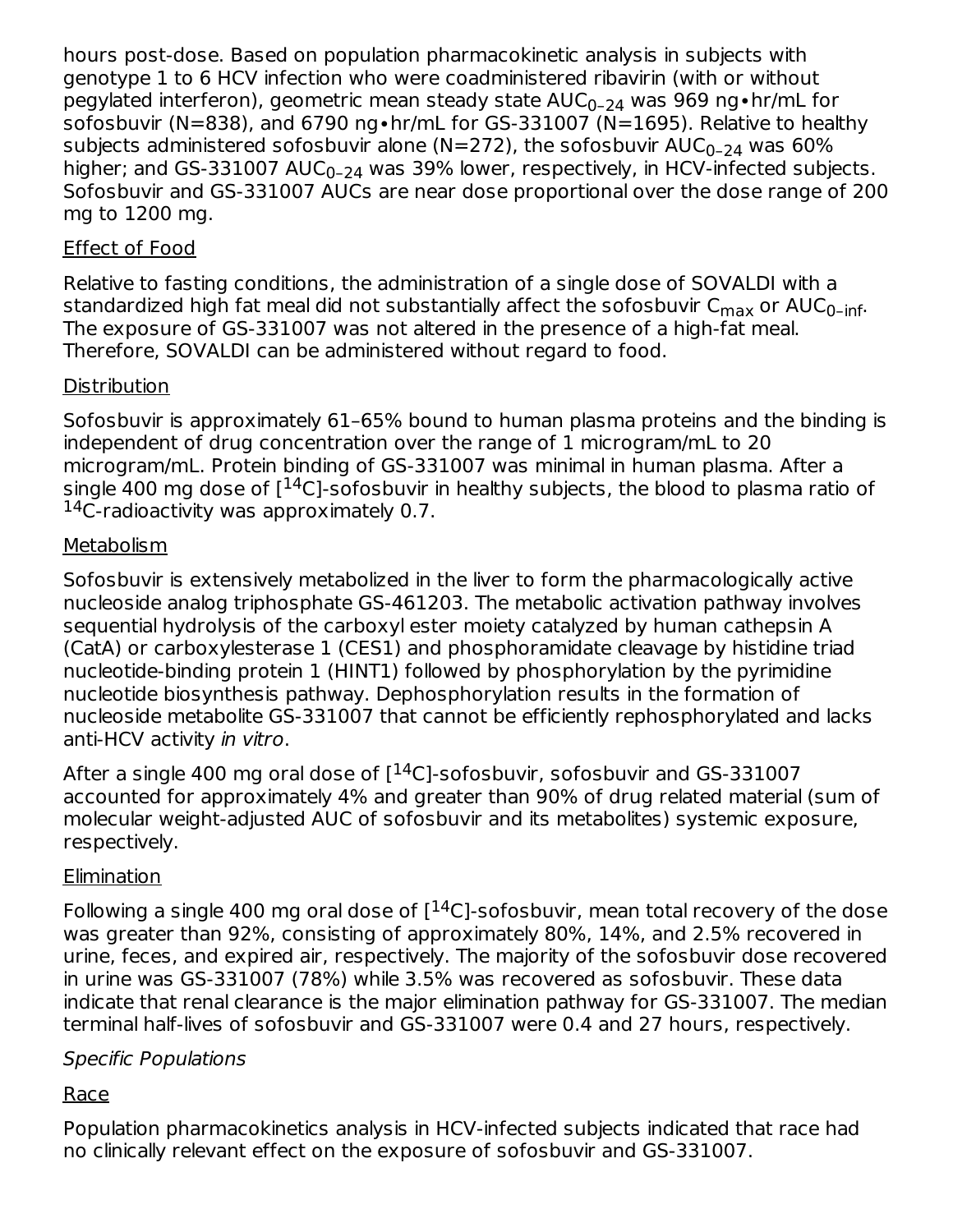#### Gender

No clinically relevant pharmacokinetic differences have been observed between men and women for sofosbuvir and GS-331007.

#### Pediatric Patients

The pharmacokinetics of sofosbuvir and GS-331007 were determined in HCV genotype 2 or 3 infected pediatric subjects 3 years of age and older receiving a daily dose of SOVALDI as described in Table 8. Exposures in pediatric subjects were similar to those observed in adults.

|                                        |             |                                                        |                         | <b>Geometric Mean</b><br>$(\%CV)$ |
|----------------------------------------|-------------|--------------------------------------------------------|-------------------------|-----------------------------------|
| <b>Weight Group</b>                    | <b>Dose</b> | <b>PK</b><br><b>Parameter</b>                          | <b>Sofosbuvir</b>       | GS-<br>331007                     |
| $\geq$ 35 kg <sup>†</sup><br>400 mg    |             | AUC <sub>tau</sub><br>$(ng \cdot hr/mL)$               | 1060 (50.6) 7570 (32.8) |                                   |
|                                        |             | $C_{\text{max}}$<br>(ng/mL)                            | 472 (53.0)              | 572 (40.7)                        |
| 17 to $<$ 35 kg <sup>‡</sup><br>200 mg |             | AUC <sub>tau</sub><br>$(ng \cdot hr/mL)$               | 891 (36.1)              | 10400<br>(31.6)                   |
|                                        |             | $\mathsf{C}_{\textsf{max}}$<br>(ng/mL)                 | 438 (26.4)              | 866 (27.1)                        |
| $<$ 17 kg <sup>§</sup>                 |             | AUC <sub>tau</sub><br>851 (41.7)<br>$(ng \cdot hr/mL)$ |                         | 9060 (37.6)                       |
| 150 mg                                 |             | -max<br>(ng/mL)                                        | 418 (26.8)              | 767 (28.3)                        |

#### **Table 8 Pharmacokinetic Properties of SOVALDI in HCVinfected Pediatric Subjects 3 Years of Age and Older \***

\* Population PK derived parameters

† Sofosbuvir N=28; GS-331007 N=50

‡ Sofosbuvir N=29; GS-331007 N=30

§ Sofosbuvir N=7; GS-331007 N=7

The pharmacokinetics of sofosbuvir and GS-331007 have not been established in pediatric subjects less than 3 years of age [see Use in Specific Populations (8.4) and Clinical Studies (14.5)].

#### Geriatric Patients

Population pharmacokinetic analysis in HCV-infected subjects showed that within the age range (19 to 75 years) analyzed, age did not have a clinically relevant effect on the exposure to sofosbuvir and GS-331007 [see Use in Specific Populations (8.5)].

### Patients with Renal Impairment

The pharmacokinetics of sofosbuvir were studied in HCV negative subjects with mild (eGFR between 50 to less than 80 mL/min/1.73m<sup>2</sup>), moderate (eGFR between 30 to less than 50 mL/min/1.73m<sup>2</sup>), severe renal impairment (eGFR less than 30 mL/min/1.73m<sup>2</sup>) and subjects with end stage renal disease (ESRD) requiring hemodialysis following a single 400 mg dose of sofosbuvir. Relative to subjects with normal renal function (eGFR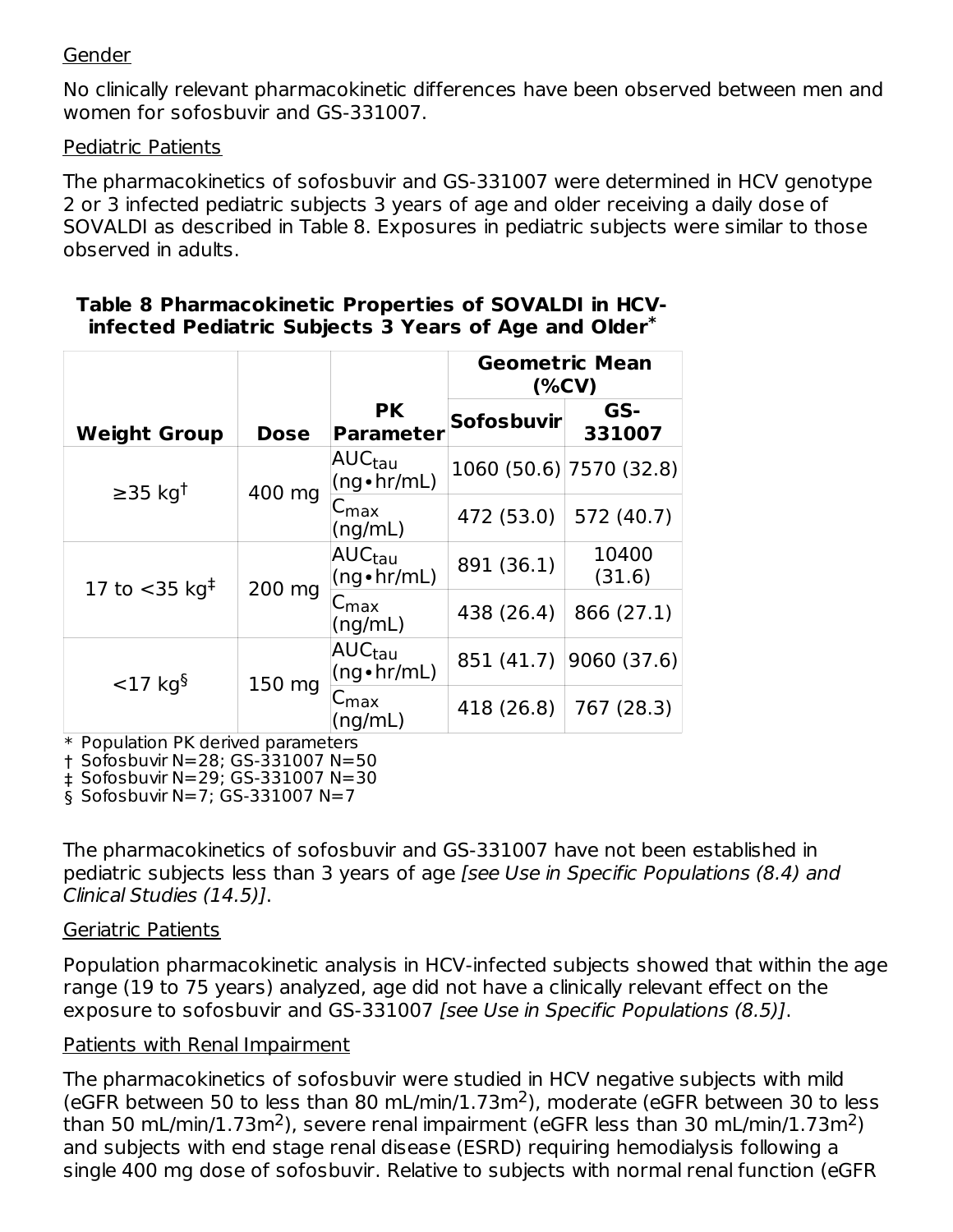greater than 80 mL/min/1.73m<sup>2</sup>), the sofosbuvir AUC<sub>0-inf</sub> was 61%, 107% and 171% higher in mild, moderate and severe renal impairment, while the GS-331007 AUC<sub>0-inf</sub> was 55%, 88% and 451% higher, respectively. In subjects with ESRD, relative to subjects with normal renal function, sofosbuvir and GS-331007 AUC $_{\sf 0{\text{-}}inf}$  was 28% and 1280% higher when sofosbuvir was dosed 1 hour before hemodialysis compared with 60% and 2070% higher when sofosbuvir was dosed 1 hour after hemodialysis, respectively. A 4 hour hemodialysis session removed approximately 18% of administered dose. No dosage adjustment is required for patients with mild or moderate renal impairment. The safety and efficacy of SOVALDI have not been established in patients with severe renal impairment or ESRD. No dosage recommendation can be given for patients with severe renal impairment or ESRD [see Dosage and Administration (2.6) and Use in Specific Populations (8.6)].

## Patients with Hepatic Impairment

The pharmacokinetics of sofosbuvir were studied following 7-day dosing of 400 mg sofosbuvir in HCV-infected subjects with moderate and severe hepatic impairment (Child-Pugh Class B and C). Relative to subjects with normal hepatic function, the sofosbuvir AUC $_{\rm 0-24}$  were  $126\%$  and  $143\%$  higher in moderate and severe hepatic impairment, while the GS-331007 AUC $_{\mathrm{0-24}}$  were 18% and 9% higher, respectively. Population pharmacokinetics analysis in HCV-infected subjects indicated that cirrhosis had no clinically relevant effect on the exposure of sofosbuvir and GS-331007. No dosage adjustment of SOVALDI is recommended for patients with mild, moderate or severe hepatic impairment [see Use in Specific Populations (8.7)].

## Assessment of Drug Interactions

Sofosbuvir is a substrate of drug transporter P-gp and breast cancer resistance protein (BCRP) while GS-331007 is not. Drugs that are P-gp inducers in the intestine (e.g., rifampin or St. John's wort) may decrease sofosbuvir plasma concentration, leading to reduced therapeutic effect of SOVALDI, and thus concomitant use with SOVALDI is not recommended [see Warnings and Precautions (5.3) and Drug Interactions (7.1)].

Coadministration of SOVALDI with drugs that inhibit P-gp and/or BCRP may increase sofosbuvir plasma concentration without increasing GS-331007 plasma concentration; accordingly, SOVALDI may be coadministered with P-gp and/or BCRP inhibitors. Sofosbuvir and GS-331007 are not inhibitors of P-gp and BCRP and thus are not expected to increase exposures of drugs that are substrates of these transporters.

The intracellular metabolic activation pathway of sofosbuvir is mediated by generally low affinity and high capacity hydrolase and nucleotide phosphorylation pathways that are unlikely to be affected by concomitant drugs.

The effects of coadministered drugs on the exposure of sofosbuvir and GS-331007 are shown in Table 9. The effects of sofosbuvir on the exposure of coadministered drugs are shown in Table 10 [see Drug Interactions (7.1, 7.2)].

### **Table 9 Drug Interactions: Changes in Pharmacokinetic Parameters for Sofosbuvir and the Predominant Circulating Metabolite GS-331007 in the Presence of the Coadministered Drug \***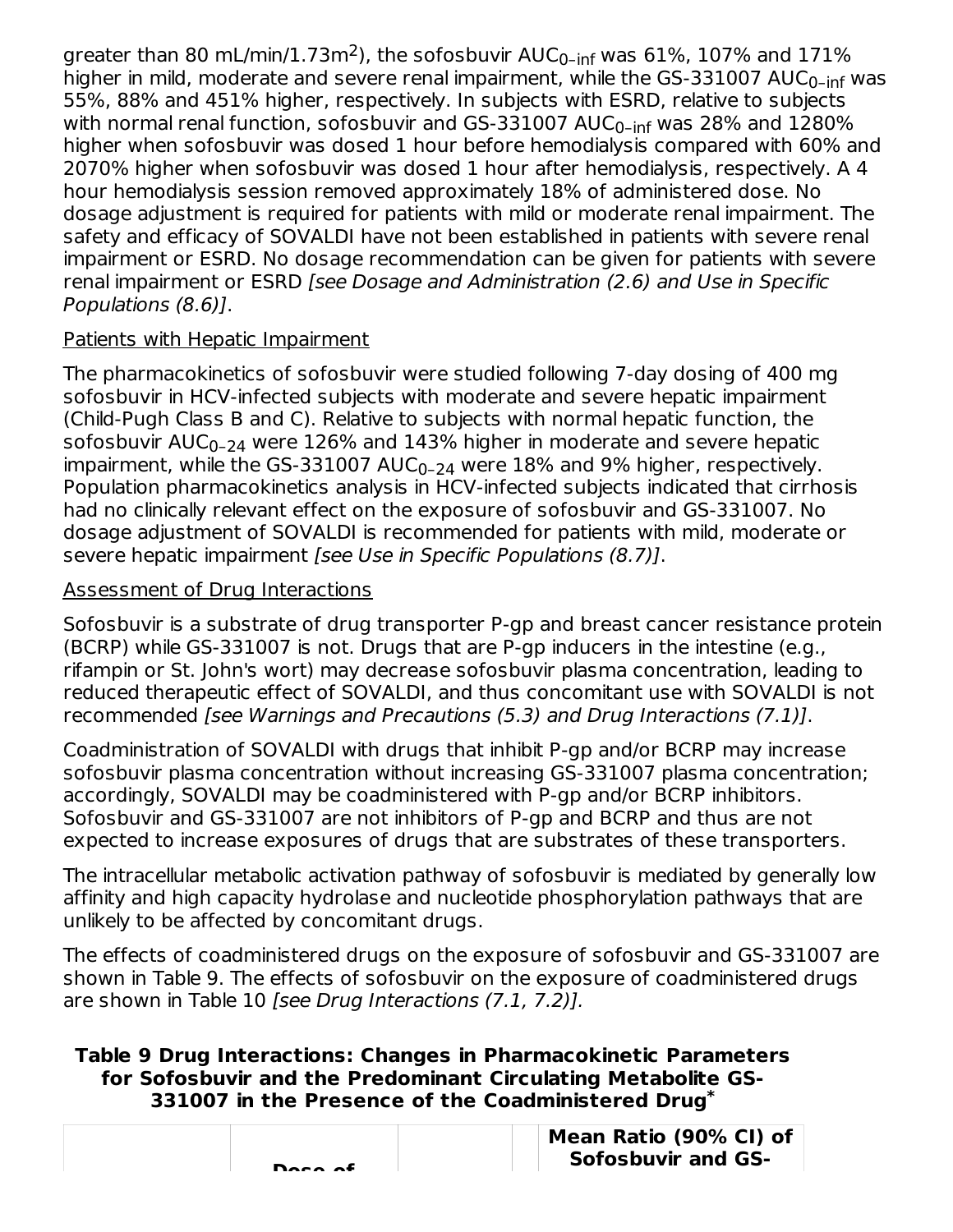| <b>Coadministered</b><br><b>Drug</b>             | <b>DUSE OI</b><br><b>Coadministered</b><br>Drug (mg) | Sofosbuvir N<br>Dose (mg) |            | 331007 PK With/Without<br><b>Coadministered Drug</b> | No Effect= $1.00$                                              |                                          |                                        |           |           |
|--------------------------------------------------|------------------------------------------------------|---------------------------|------------|------------------------------------------------------|----------------------------------------------------------------|------------------------------------------|----------------------------------------|-----------|-----------|
|                                                  |                                                      |                           |            |                                                      | $C_{\text{max}}$ AUC $C_{\text{min}}$                          |                                          |                                        |           |           |
|                                                  |                                                      | 400 single                |            | sofosbuvir (1.87, (3.26,                             | 2.54<br>$3.45$ $(6.30)$                                        | 4.53                                     | <b>NA</b>                              |           |           |
| Cyclosporine                                     | 600 single dose                                      | dose                      | 19         | GS-<br>331007                                        | 0.60<br>(0.53,(0.90,<br>$0.69$   1.20)                         | 1.04                                     | <b>NA</b>                              |           |           |
| Darunavir<br>(boosted with                       | 800/100 once                                         | 400 single                | 18         | sofosbuvir(1.10,(1.12,                               | 1.45<br>1.92)                                                  | 1.34<br>1.59)                            | <b>NA</b>                              |           |           |
| ritonavir)                                       | daily                                                |                           | dose       |                                                      |                                                                |                                          | 0.97<br>(0.90,(1.18,<br>$1.05$   1.30) | 1.24      | <b>NA</b> |
| $E$ favirenz <sup>†</sup>                        | 600 once daily                                       |                           |            |                                                      | 0.81                                                           | 0.94                                     |                                        |           |           |
| Emtricitabine <sup>†</sup>                       | 200 once daily                                       | 400 single                |            | sofosbuvir (0.60, (0.76,                             | $1.10$   1.16)                                                 |                                          | <b>NA</b>                              |           |           |
| Tenofovir<br>disoproxil<br>fumarate <sup>†</sup> | 300 once daily                                       | 16<br>dose                |            |                                                      | GS-<br>331007                                                  | 0.77<br>(0.70, 0.76,<br>$0.84)$ $(0.92)$ | 0.84                                   | <b>NA</b> |           |
| Methadone                                        | 30 to 130 once                                       | 400 once                  | 14         | sofosbuvir (0.68, (1.00,                             | $0.95 \frac{+}{1.30}$<br>$1.33$ ] $1.69$                       |                                          | <b>NA</b>                              |           |           |
|                                                  | daily                                                | daily                     |            | GS-<br>331007                                        | $0.73 \frac{+}{1.04}$<br>(0.65, 0.89, 0.65)<br>$0.83$ ] [1.22] |                                          | <b>NA</b>                              |           |           |
| Rilpivirine                                      | 25 once daily                                        | 400 single                |            | sofosbuvir (0.90, (0.94,                             | 1.21<br>$1.62$ ) $ 1.27$ )                                     | 1.09                                     | <b>NA</b>                              |           |           |
|                                                  |                                                      |                           | 17<br>dose |                                                      | 1.06<br>(0.99, 0.97,<br>$1.14$ ) $ 1.04$ )                     | 1.01                                     | <b>NA</b>                              |           |           |
| <b>Tacrolimus</b>                                | 5 single dose                                        | 400 single                | 16         | sofosbuvir (0.65, (0.81,                             | 0.97<br>$1.43$ ] $ 1.57$                                       | 1.13                                     | <b>NA</b>                              |           |           |
|                                                  |                                                      | dose                      |            | GS-<br>331007                                        | 0.97<br>(0.83, 0.87,<br>$1.14$ $ 1.13$                         | 1.00                                     | <b>NA</b>                              |           |           |

NA = not available/not applicable

\* All interaction studies conducted in healthy volunteers

† Administered as efavirenz/emtricitabine/tenofovir disoproxil fumarate fixed dose tablet

‡ Comparison based on historic control

No effect on the pharmacokinetic parameters of sofosbuvir and GS-331007 was observed with raltegravir.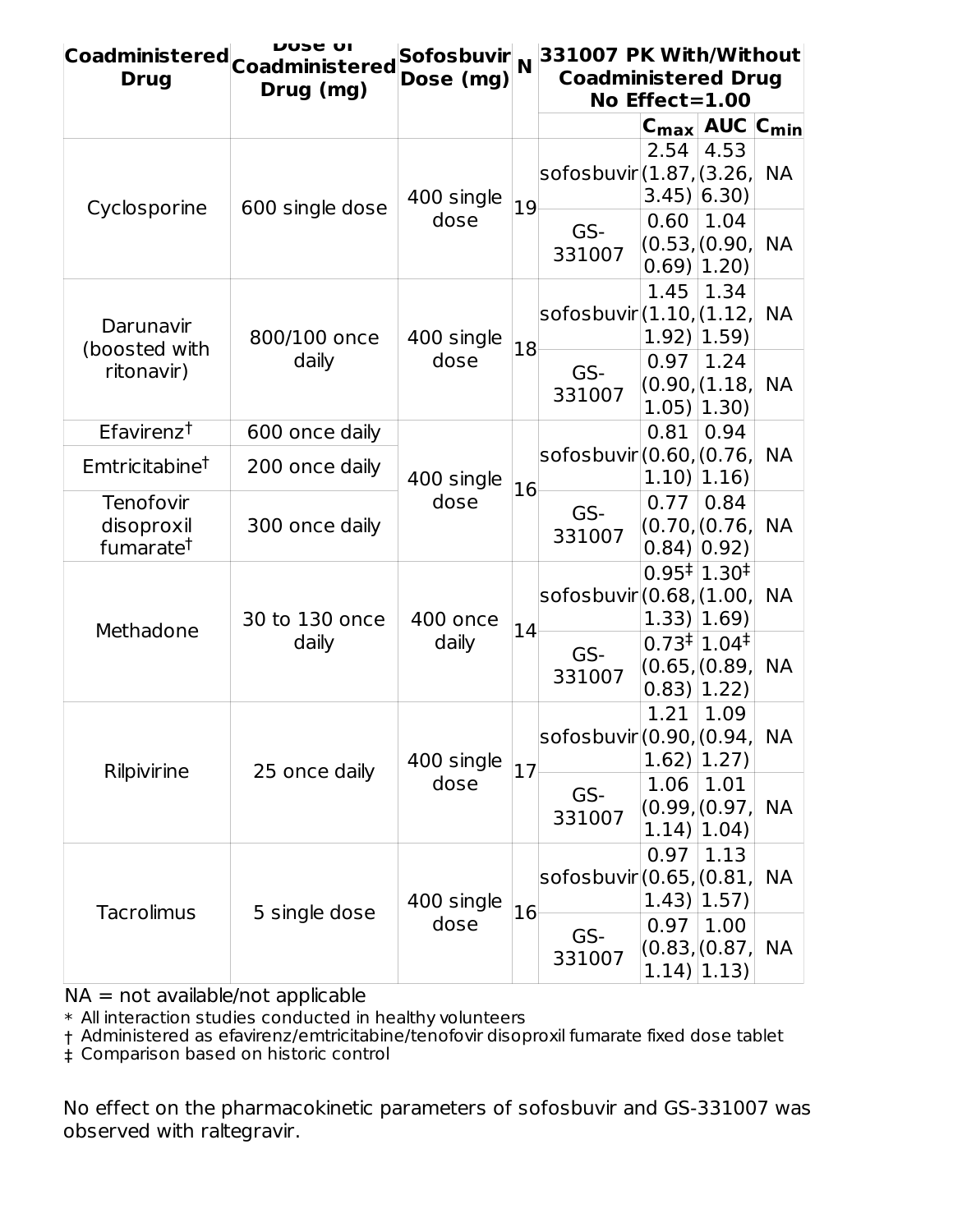#### **Table 10 Drug Interactions: Changes in Pharmacokinetic Parameters for Coadministered Drug in the Presence of Sofosbuvir \***

| Coadministered  <sub>Coadministered</sub><br><b>Drug</b> | Dose of<br>Drug (mg)                                                      | <b>Sofosbuvir</b><br>Dose (mg) | N |                                  | <b>Mean Ratio</b><br>(90% CI) of<br><b>Coadministered</b><br><b>Drug PK</b><br>With/Without<br><b>Sofosbuvir</b><br>No Effect=1.00 |                                       |
|----------------------------------------------------------|---------------------------------------------------------------------------|--------------------------------|---|----------------------------------|------------------------------------------------------------------------------------------------------------------------------------|---------------------------------------|
|                                                          |                                                                           |                                |   |                                  | $C_{\text{max}}$ AUC $C_{\text{min}}$                                                                                              |                                       |
| Norelgestromin                                           | norgestimate<br>0.18/0.215/0.25/<br>ethinyl estradiol<br>0.025 once daily |                                |   | 1.07                             | 1.06<br>(1.22)   1.21   1.28                                                                                                       | 1.07<br>(0.94, (0.92, (0.89,          |
| Norgestrel                                               |                                                                           | 400 once<br>daily              |   | 1.18                             | 1.19<br>$1.41$ ] $ 1.45$ ] $ 1.51$                                                                                                 | 1.23<br>15(0.99, $(0.98, 1.00, 1.00)$ |
| Ethinyl estradiol                                        |                                                                           |                                |   | 1.15                             | 1.09<br>$(1.36)$ $(1.26)$ $(1.23)$                                                                                                 | 0.99<br>(0.97, (0.94, (0.80,          |
| Raltegravir                                              | 400 twice daily                                                           | 400 single<br>dose             |   | 0.57                             | 0.73<br>$0.75$   $0.91$                                                                                                            | 0.95<br>19(0.44,(0.59,(0.81,<br>1.12) |
| <b>Tacrolimus</b>                                        | 5 single dose                                                             | 400 single<br>dose             |   | 0.73<br>16(0.59, (0.84,<br>0.90) | 1.09<br>1.40)                                                                                                                      | <b>NA</b>                             |
| Tenofovir<br>disoproxil<br>fumarate <sup>†</sup>         | 300 once daily                                                            | 400 single<br>dose             |   | 1.25                             | 0.98<br>$1.45$ $ 1.05$ $ 1.07$                                                                                                     | 0.99<br>16(1.08, (0.91, (0.91,        |

 $NA = not available/not applicable$ 

 $\ast$  All interaction studies conducted in healthy volunteers

† Administered as efavirenz/emtricitabine/tenofovir disoproxil fumarate fixed dose tablet

No effect on the pharmacokinetic parameters of the following coadministered drugs was observed with sofosbuvir: cyclosporine, darunavir/ritonavir, efavirenz, emtricitabine, methadone, or rilpivirine.

## **12.4 Microbiology**

## Mechanism of Action

Sofosbuvir is an inhibitor of the HCV NS5B RNA-dependent RNA polymerase, which is essential for viral replication. Sofosbuvir is a nucleotide prodrug that undergoes intracellular metabolism to form the pharmacologically active uridine analog triphosphate (GS-461203), which can be incorporated into HCV RNA by the NS5B polymerase and acts as a chain terminator. In a biochemical assay, GS-461203 inhibited the polymerase activity of the recombinant NS5B from HCV genotype  $1{\sf b}$ , 2a, 3a and 4a with IC $_{50}$  values ranging from 0.7 to 2.6 micromolar. GS-461203 is neither an inhibitor of human DNA and RNA polymerases nor an inhibitor of mitochondrial RNA polymerase.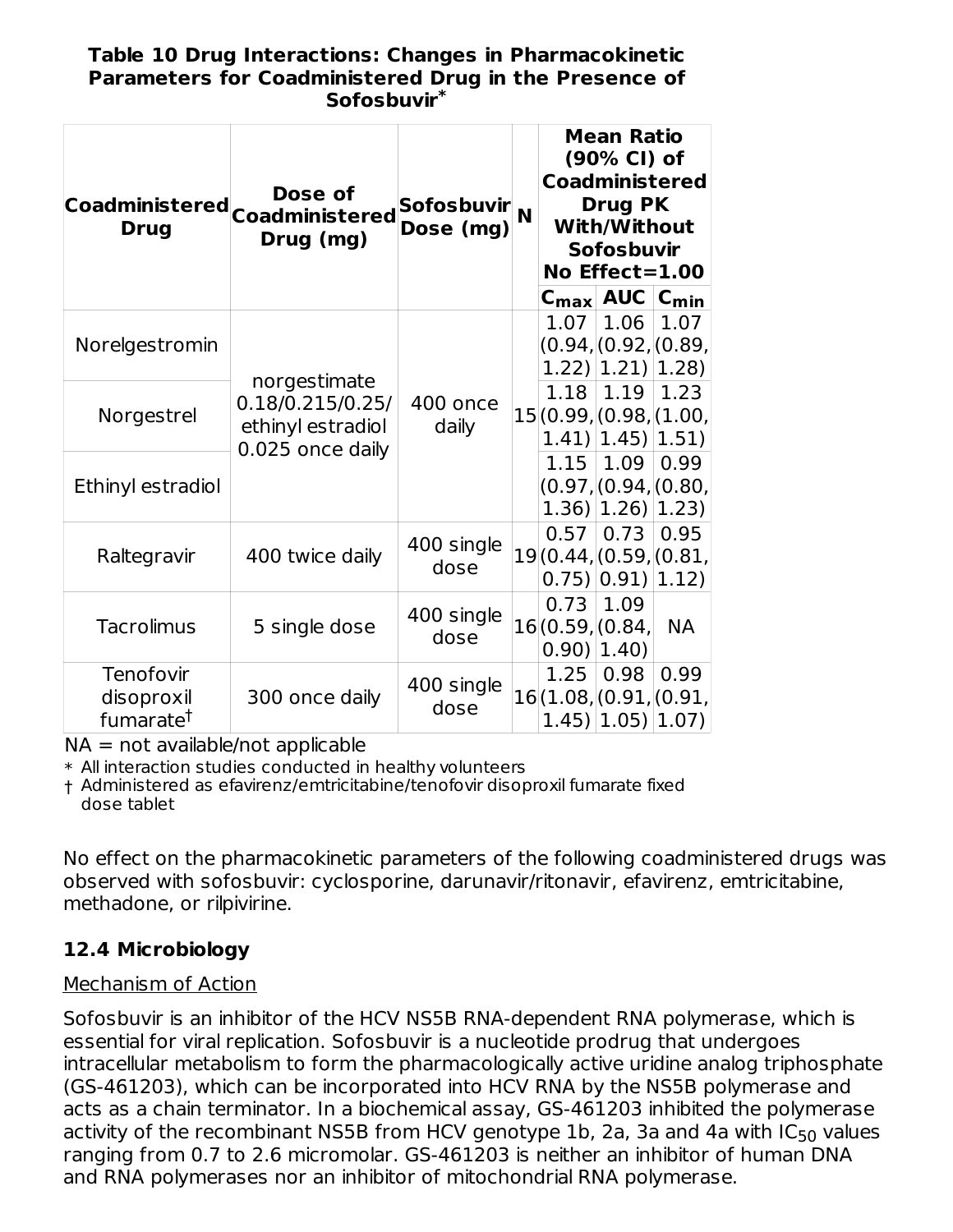## Antiviral Activity

In HCV replicon assays, the  $\mathsf{EC}_{50}$  values of sofosbuvir against full-length replicons from genotype 1a, 1b, 2a, 3a and 4a, and chimeric 1b replicons encoding NS5B from genotype 2b, 5a or 6a ranged from 0.014 to 0.11 micromolar. The median EC $_{50}$  value of sofosbuvir against chimeric replicons encoding NS5B sequences from clinical isolates was 0.062 micromolar for genotype 1a (range 0.029-0.128 micromolar; N=67), 0.102 micromolar for genotype 1b (range 0.045–0.170 micromolar; N=29), 0.029 micromolar for genotype 2 (range 0.014–0.081 micromolar; N=15) and 0.081 micromolar for genotype 3a (range 0.024–0.181 micromolar; N=106). In infectious virus assays, the  $\mathsf{EC}_{50}$  values of sofosbuvir against genotype  $1$ a and  $2$ a were  $0.03$  and  $0.02$  micromolar, respectively. The presence of 40% human serum had no effect on the anti-HCV activity of sofosbuvir. Evaluation of sofosbuvir in combination with interferon alpha or ribavirin showed no antagonistic effect in reducing HCV RNA levels in replicon cells.

## Resistance

## In Cell Culture

HCV replicons with reduced susceptibility to sofosbuvir have been selected in cell culture for multiple genotypes including 1b, 2a, 2b, 3a, 4a, 5a and 6a. Reduced susceptibility to sofosbuvir was associated with the primary NS5B substitution S282T in all replicon genotypes examined. An M289L substitution developed along with the S282T substitution in genotype 2a, 5 and 6 replicons. Site-directed mutagenesis of the S282T substitution in replicons of 8 genotypes conferred 2- to 18-fold reduced susceptibility to sofosbuvir and reduced the replication viral capacity by 89% to 99% compared to the corresponding wild-type. In biochemical assays, recombinant NS5B polymerase from genotypes 1b, 2a, 3a and 4a expressing the S282T substitution showed reduced susceptibility to GS-461203 compared to respective wild-types.

## In Clinical Trials

In a pooled analysis of 982 subjects who received SOVALDI in Phase 3 trials, 224 subjects had post-baseline NS5B genotypic data from next generation nucleotide sequencing (assay cutoff of 1%).

Treatment-emergent substitutions L159F (n=6) and V321A (n=5) were detected in postbaseline samples from GT3a-infected subjects across the Phase 3 trials. No detectable shift in the phenotypic susceptibility to sofosbuvir of subject isolates with L159F or V321A substitutions was seen. The sofosbuvir-associated resistance substitution S282T was not detected at baseline or in the failure isolates from Phase 3 trials. However, an S282T substitution was detected in one genotype 2b subject who relapsed at Week 4 post-treatment after 12 weeks of sofosbuvir monotherapy in the Phase 2 trial P7977- 0523 [ELECTRON]. The isolate from this subject displayed a mean 13.5-fold reduced susceptibility to sofosbuvir. For this subject, the S282T substitution was no longer detectable at Week 12 post-treatment by next generation sequencing with an assay cutoff of 1%.

In the trial done in subjects with hepatocellular carcinoma awaiting liver transplantation where subjects received up to 48 weeks of sofosbuvir and ribavirin, the L159F substitution emerged in multiple subjects with GT1a or GT2b HCV who experienced virologic failure (breakthrough and relapse). Furthermore, the presence of substitutions L159F and/or C316N at baseline was associated with sofosbuvir breakthrough and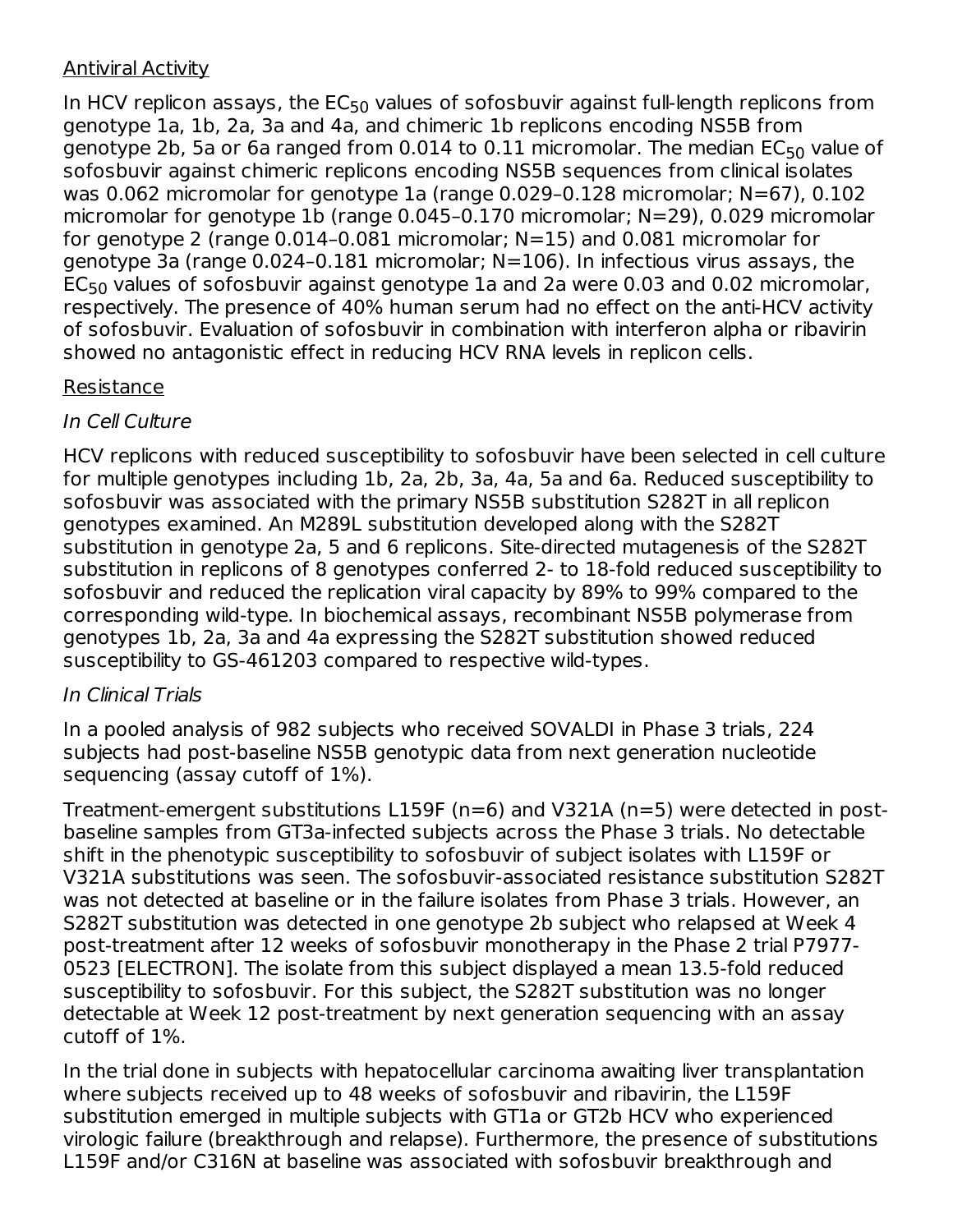relapse post-transplant in multiple subjects infected with GT1b HCV. In addition, S282R and L320F substitutions were detected on-treatment by next generation sequencing in a subject infected with GT1a HCV with a partial treatment response.

The clinical significance of these substitutions is not known.

## Cross Resistance

HCV replicons expressing the sofosbuvir-associated resistance substitution S282T were susceptible to NS5A inhibitors and ribavirin. HCV replicons expressing the ribavirinassociated substitutions T390I and F415Y were susceptible to sofosbuvir. Sofosbuvir was active against HCV replicons with NS3/4A protease inhibitor, NS5B non-nucleoside inhibitor and NS5A inhibitor resistant variants.

# **13 NONCLINICAL TOXICOLOGY**

## **13.1 Carcinogenesis, Mutagenesis, Impairment of Fertility**

## Carcinogenesis and Mutagenesis

Use with Ribavirin and/or Peginterferon alfa: Refer to prescribing information for ribavirin and/or peginterferon alfa for information on carcinogenesis and mutagenesis.

Sofosbuvir was not genotoxic in a battery of *in vitro* or *in vivo* assays, including bacterial mutagenicity, chromosome aberration using human peripheral blood lymphocytes and in vivo mouse micronucleus assays.

Two-year carcinogenicity studies in mice and rats were conducted with sofosbuvir. Mice were administered doses of up to 200 mg/kg/day in males and 600 mg/kg/day in females, while rats were administered doses of up to 750 mg/kg/day in males and females. No increase in the incidence of drug-related neoplasms were observed at the highest doses tested in mice and rats, resulting in AUC exposure to the predominant circulating metabolite GS-331007 of approximately 7 and 30 times (in mice) and 13 and 17 times (in rats), in males and females respectively, the exposure in humans at the recommended clinical dose.

## Impairment of Fertility

Use with Ribavirin and/or Peginterferon alfa: Refer to prescribing information for ribavirin and/or peginterferon alfa for information on impairment of fertility.

Sofosbuvir had no effects on embryo-fetal viability or on fertility when evaluated in rats. At the highest dose tested, AUC exposure to the predominant circulating metabolite GS-331007 was approximately 8 times the exposure in humans at the recommended clinical dose.

# **14 CLINICAL STUDIES**

# **14.1 Description of Clinical Trials**

The safety and efficacy of SOVALDI was evaluated in five Phase 3 trials in a total of 1724 HCV mono-infected subjects with genotypes 1 to 6 chronic hepatitis C virus, one Phase 3 trial in 223 HCV/HIV-1 coinfected subjects with genotype 1, 2 or 3 HCV, and one trial in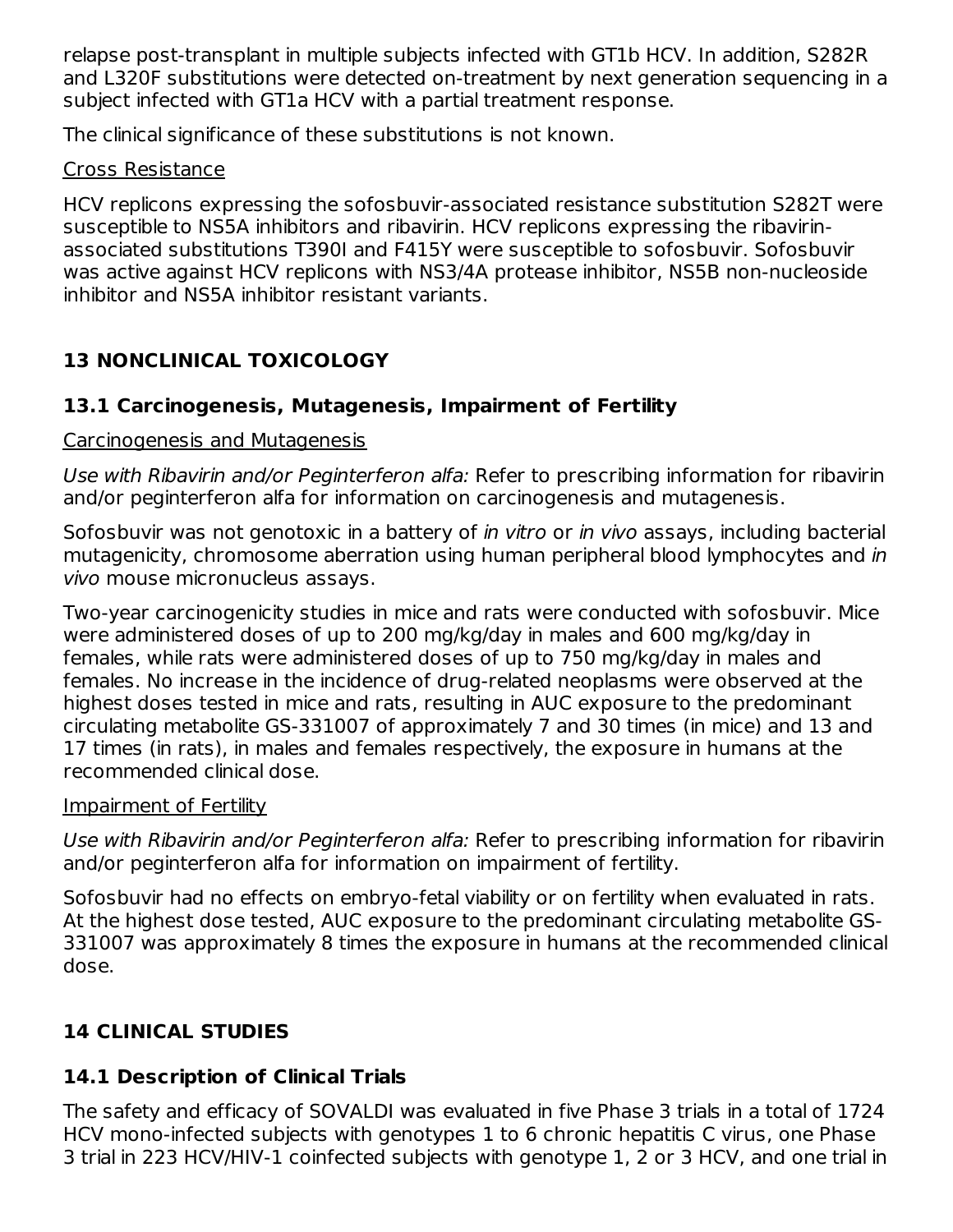106 pediatric subjects 3 years of age and older with genotype 2 or 3 HCV, as summarized in Table 11 [see Clinical Studies (14.2, 14.3, 14.4, and 14.5)].

#### **Table 11 Trials Conducted with SOVALDI with Peginterferon Alfa and/or Ribavirin in Subjects with Chronic HCV Genotype 1, 2, 3, or 4 Infection**

| <b>Trial</b>                           | <b>Population</b>                                                                                                                                            | <b>Study Arms (Number</b><br>of Subjects Treated)                                                                                                                                       |
|----------------------------------------|--------------------------------------------------------------------------------------------------------------------------------------------------------------|-----------------------------------------------------------------------------------------------------------------------------------------------------------------------------------------|
| NEUTRINO <sup>*</sup><br>(NCT01641640) | Treatment naïve (TN)<br>(GT1, 4, 5 or 6)                                                                                                                     | SOVALDI+Peg-IFN<br>alfa+RBV 12 weeks (327)                                                                                                                                              |
| FISSION <sup>*</sup><br>(NCT01497366)  | TN (GT2 or 3)                                                                                                                                                | SOVALDI+RBV 12 Weeks<br>(256)<br>Peg-IFN alfa+RBV 24<br>weeks (243)                                                                                                                     |
| POSITRON <sup>+</sup><br>(NCT01542788) | Interferon intolerant,<br>ineligible or unwilling<br>subjects (GT2 or 3)                                                                                     | SOVALDI+RBV 12 Weeks<br>(207)<br>Placebo 12 weeks (71)                                                                                                                                  |
| FUSION <sup>+</sup><br>(NCT01604850)   | Previous interferon<br>relapsers or<br>nonresponders (GT2<br>or 3)                                                                                           | SOVALDI+RBV 12 Weeks<br>(103)<br>SOVALDI+RBV 16 Weeks<br>(98)                                                                                                                           |
| VALENCE <sup>+</sup><br>(NCT01682720)  | TN or previous<br>interferon relapsers<br>or nonresponders<br>(GT2 or 3)                                                                                     | SOVALDI+RBV 12 Weeks<br>for GT2 (73)<br>SOVALDI+RBV 12 Weeks<br>for GT3 (11)<br>SOVALDI+RBV 24 Weeks<br>for GT3 (250)<br>Placebo for 12 weeks (85)                                      |
| PHOTON-1 <sup>*</sup><br>(NCT01667731) | HCV/HIV-1<br>$\bullet$<br>coinfected TN<br>(GT1)<br>• HCV/HIV-1<br>coinfected TN or<br>previous<br>interferon<br>relapsers or<br>nonresponders<br>(GT2 or 3) | SOVALDI+RBV 24 Weeks<br>for GT1 (114)<br>SOVALDI+RBV 12 Weeks<br>for GT2 or 3 TN (68)<br>SOVALDI+RBV 24 Weeks<br>for GT2 or 3 previous<br>interferon relapsers or<br>nonresponders (41) |
| 1112<br>$(NCT02175758)^*$              | GT2 or GT3 pediatric<br>subjects 3 years of<br>age and older                                                                                                 | SOVALDI+RBV 12 Weeks<br>for GT2 $(31)$<br>SOVALDI+RBV 24 Weeks<br>for GT3 (75)                                                                                                          |

\* Open label.

† Double-blind, placebo-controlled.

Subjects in the adult trials did not have cirrhosis or had compensated cirrhosis. SOVALDI was administered at a dose of 400 mg once daily. The ribavirin (RBV) dosage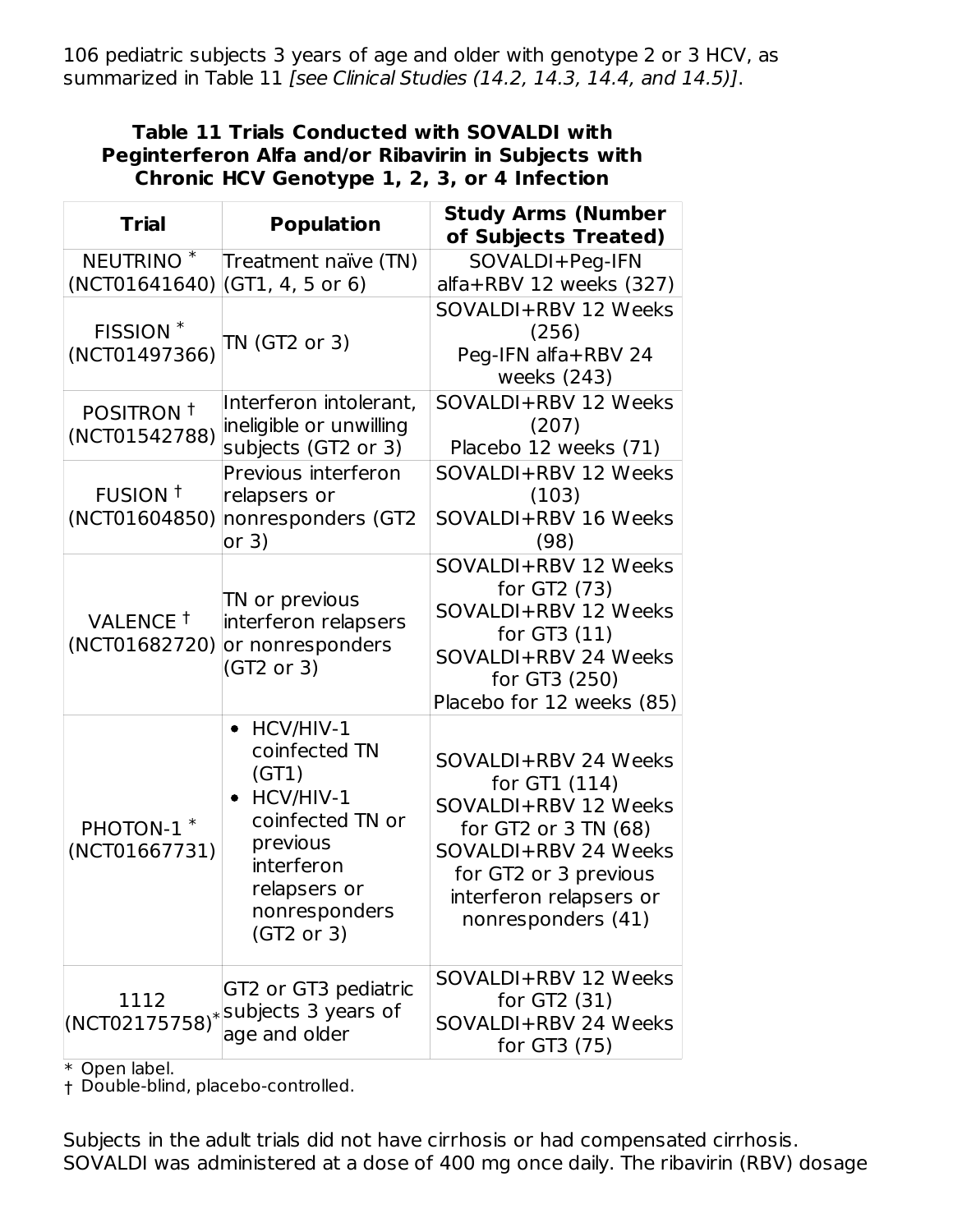for adult subjects was weight-based at 1000–1200 mg daily administered in two divided doses when used in combination with SOVALDI, and the peginterferon alfa 2a dosage, where applicable, was 180 micrograms per week. Treatment duration was fixed in each trial and was not guided by subjects' HCV RNA levels (no response guided algorithm). Plasma HCV RNA values were measured during the clinical trials using the COBAS TaqMan HCV test (version 2.0), for use with the High Pure System. The assay had a lower limit of quantification (LLOQ) of 25 IU per mL. Sustained virologic response (SVR12) was the primary endpoint which was defined as HCV RNA less than LLOQ at 12 weeks after the end of treatment.

## **14.2 Clinical Trials in Subjects with Genotype 1 or 4 HCV**

## Treatment-Naïve Adults ─ NEUTRINO (Study 110)

NEUTRINO was an open-label, single-arm trial that evaluated 12 weeks of treatment with SOVALDI in combination with peginterferon alfa 2a and ribavirin in treatment-naïve subjects with genotype 1, 4, 5 or 6 HCV infection compared to pre-specified historical control.

Treated subjects (N=327) had a median age of 54 years (range: 19 to 70); 64% of the subjects were male; 79% were White, 17% were Black; 14% were Hispanic or Latino; mean body mass index was 29 kg/m<sup>2</sup> (range: 18 to 56 kg/m<sup>2</sup>); 78% had baseline HCV RNA greater than 6 log $_{\rm 10}$  IU per mL; 17% had cirrhosis; 89% had HCV genotype 1; 9% had HCV genotype 4 and 2% had HCV genotype 5 or 6. Table 12 presents the SVR12 for the treatment group of SOVALDI + peginterferon alfa + ribavirin in subjects with genotype 1 or 4 HCV. Available data on subjects with genotype 5 or 6 HCV treated with SOVALDI + peginterferon alfa + ribavirin for 12 weeks were insufficient for dosing recommendations; therefore these results are not presented in Table 12 [see Use in Specific Populations (8.10)].

|                                   | SOVALDI + Peg-IFN alfa + RBV 12<br>weeks |
|-----------------------------------|------------------------------------------|
|                                   | $N = 320$                                |
| <b>Overall SVR</b>                | 90% (289/320)                            |
| Genotype $1^*$                    | 90% (262/292)                            |
| Genotype 1a                       | 92% (206/225)                            |
| Genotype 1b                       | 83% (55/66)                              |
| Genotype 4                        | 96% (27/28)                              |
| Outcome for subjects without SVR  |                                          |
| On-treatment virologic<br>failure | 0/320                                    |
| Relapse <sup>t</sup>              | 9% (28/319)                              |
| Other $†$                         | 1% (3/320)                               |

### **Table 12 Study NEUTRINO: SVR12 for Treatment-Naïve Subjects with Genotype 1 or 4 HCV**

\* One subject had genotype 1a/1b mixed infection.

† The denominator for relapse is the number of subjects with HCV RNA <LLOQ at their last on-treatment assessment.

‡ Other includes subjects who did not achieve SVR and did not meet virologic failure criteria (e.g., lost to follow-up).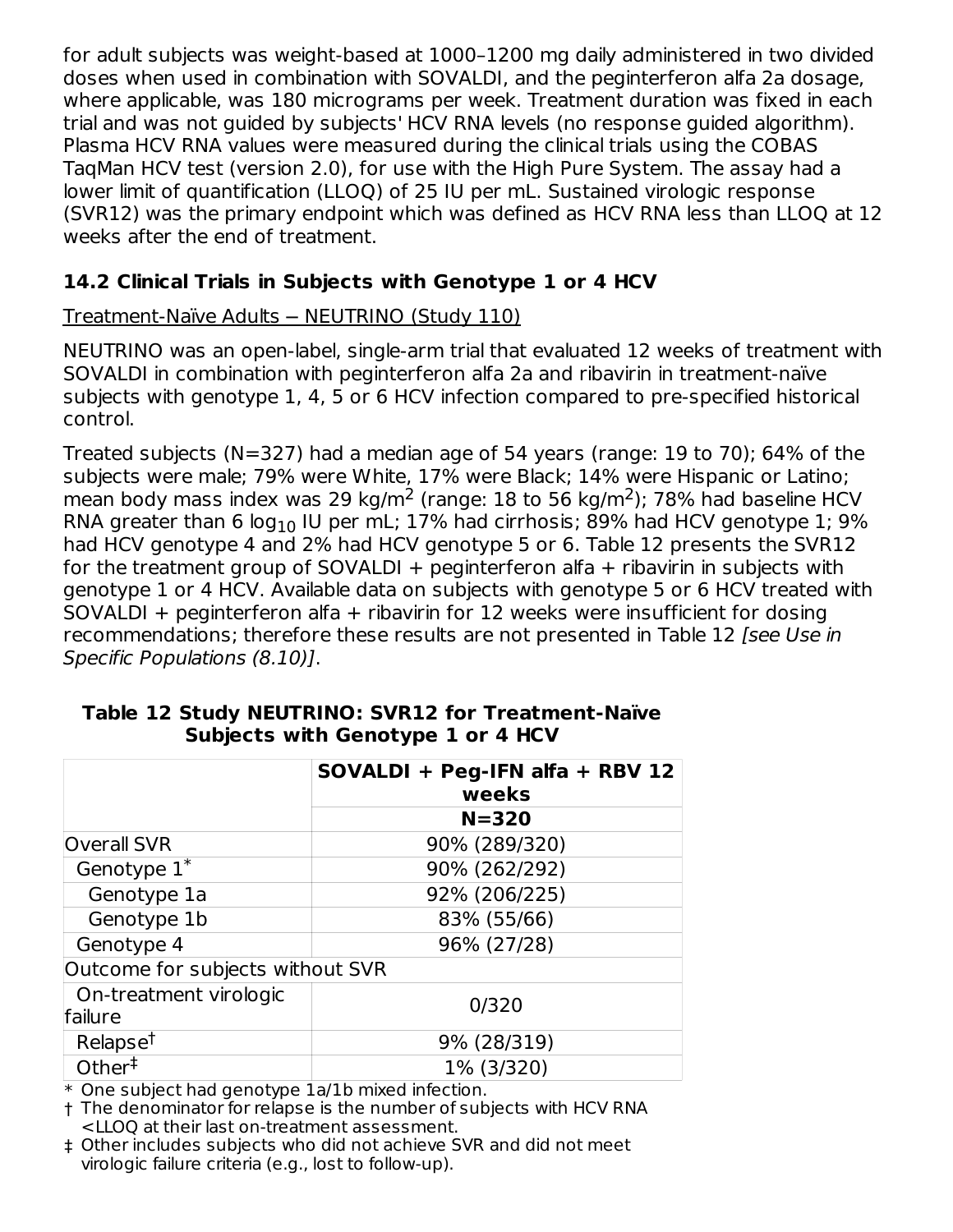|                                                                                        | SOVALDI + Peg-IFN alfa + RBV 12<br>weeks |
|----------------------------------------------------------------------------------------|------------------------------------------|
| <b>Cirrhosis</b>                                                                       |                                          |
| No                                                                                     | 93% (247/267)                            |
| Yes                                                                                    | 79% (42/53)                              |
| Race                                                                                   |                                          |
| <b>Black</b>                                                                           | 87% (47/54)                              |
| Non-black                                                                              | 91% (242/266)                            |
| Multiple Baseline Factors                                                              |                                          |
| Genotype 1, Metavir<br>F3/F4 fibrosis, IL28B non-<br>$C/C$ , HCV RNA >800,000<br>IU/mL | 71% (37/52)                              |

## **Table 13 SVR12 Rates for Selected Subgroups in NEUTRINO in Subjects with Genotype 1 or 4 HCV**

SVR12 rates were 99% (89/90) in subjects with genotype 1 or 4 HCV and baseline IL28B C/C allele and 87% (200/230) in subjects with genotype 1 or 4 HCV and baseline IL28B non-C/C alleles.

It is estimated that the SVR12 in patients who previously failed pegylated interferon and ribavirin therapy will approximate the observed SVR12 in NEUTRINO subjects with multiple baseline factors traditionally associated with a lower response to interferonbased treatment (Table 13).

The SVR12 rate in the NEUTRINO trial in genotype 1 subjects with IL28B non-C/C alleles, HCV RNA greater than 800,000 IU/mL and Metavir F3/F4 fibrosis was 71% (37/52).

## **14.3 Clinical Trials in Subjects with Genotype 2 or 3 HCV**

## Treatment-Naïve Adults ─ FISSION (Study 1231)

FISSION was a randomized, open-label, active-controlled trial that evaluated 12 weeks of treatment with SOVALDI and ribavirin compared to 24 weeks of treatment with peginterferon alfa 2a and ribavirin in treatment-naïve subjects with genotype 2 and 3 HCV. The ribavirin dosage used in the SOVALDI  $+$  ribavirin and peginterferon alfa 2a  $+$ ribavirin arms were weight-based 1000–1200 mg per day and 800 mg per day regardless of weight, respectively. Subjects were randomized in a 1:1 ratio and stratified by cirrhosis (presence vs. absence), HCV genotype (2 vs. 3) and baseline HCV RNA level (less than 6 log $_{10}$  IU/mL vs. at least 6 log $_{10}$  IU/mL). Subjects with genotype 2 or 3 HCV were enrolled in an approximately 1:3 ratio.

Treated subjects (N=499) had a median age of 50 years (range: 19 to 77); 66% of the subjects were male; 87% were White, 3% were Black; 14% were Hispanic or Latino; mean body mass index was 28 kg/m<sup>2</sup> (range: 17 to 52 kg/m<sup>2</sup>); 57% had baseline HCV RNA levels greater than 6 log $_{\rm 10}$  IU per mL; 20% had cirrhosis; 72% had HCV genotype 3. Table 14 presents the SVR12 for the treatment groups of SOVALDI + ribavirin and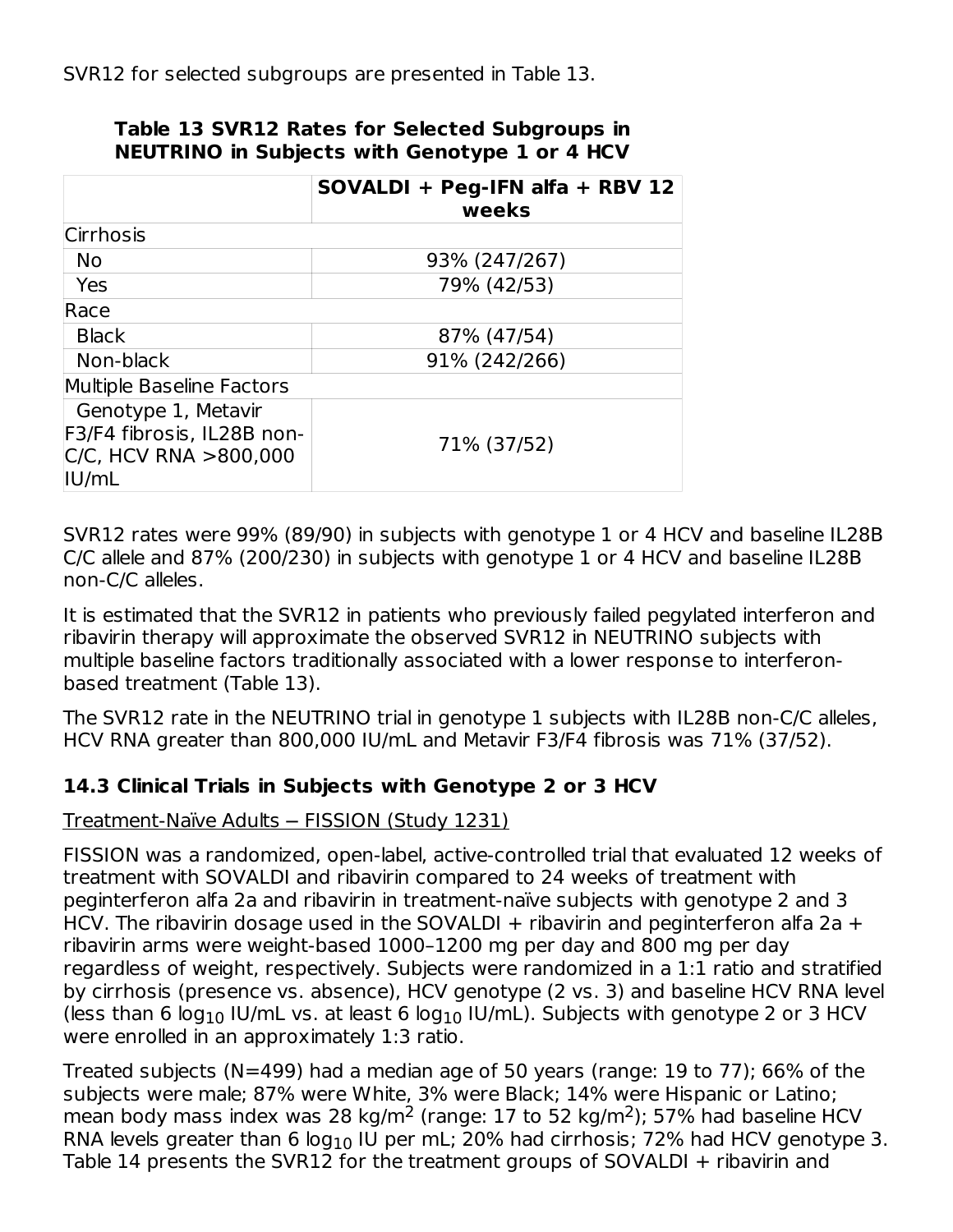peginterferon alfa + ribavirin in subjects with genotype 2 HCV. SVR12 for genotype 3 subjects treated with SOVALDI + ribavirin for 12 weeks was suboptimal; therefore these results are not presented in Table 14.

|                                     | Table 14 Study FISSION: SVR12 in Treatment-Naïve |
|-------------------------------------|--------------------------------------------------|
| <b>Subjects with Genotype 2 HCV</b> |                                                  |

|                                           | <b>SOVALDI + RBV</b><br>12 weeks | Peg-IFN alfa + RBV<br>24 weeks |
|-------------------------------------------|----------------------------------|--------------------------------|
|                                           | $N=73$ <sup>*</sup>              | $N = 67$ <sup>*</sup>          |
| SVR12                                     | 95% (69/73)                      | 78% (52/67)                    |
| Outcome for subjects without SVR12        |                                  |                                |
| On-treatment<br>virologic failure         | 0/73                             | 4% (3/67)                      |
| Relapse <sup>t</sup>                      | 5% (4/73)                        | 15% (9/62)                     |
| Other <sup><math>\frac{1}{1}</math></sup> | 0/73                             | 4% (3/67)                      |

 $\ast$  Including three subjects with recombinant genotype 2/1 HCV infection.

† The denominator for relapse is the number of subjects with HCV RNA <LLOQ at their last on-treatment assessment.

‡ Other includes subjects who did not achieve SVR and did not meet virologic failure criteria (e.g., lost to follow-up).

SVR12 for genotype 2 HCV-infected subjects with cirrhosis at baseline are presented in Table 15.

| Table 15 SVR12 Rates by Cirrhosis in Study FISSION in |
|-------------------------------------------------------|
| <b>Subjects with Genotype 2 HCV</b>                   |

|                  | <b>SOVALDI + RBV</b><br>12 weeks | $\left  \text{Peg-IFN affa} + \text{RBV} \right $<br>24 weeks |  |  |
|------------------|----------------------------------|---------------------------------------------------------------|--|--|
|                  | $N=73$                           | $N=67$                                                        |  |  |
| <b>Cirrhosis</b> |                                  |                                                               |  |  |
| No               | 97% (59/61)                      | 81% (44/54)                                                   |  |  |
| Yes              | 83% (10/12)                      | 62% (8/13)                                                    |  |  |

Interferon Intolerant, Ineligible or Unwilling Adults — POSITRON (Study 0107)

POSITRON was a randomized, double-blinded, placebo-controlled trial that evaluated 12 weeks of treatment with SOVALDI and ribavirin (N=207) compared to placebo (N=71) in subjects who are interferon intolerant, ineligible or unwilling. Subjects were randomized in 3:1 ratio and stratified by cirrhosis (presence vs. absence).

Treated subjects (N=278) had a median age of 54 years (range: 21 to 75); 54% of the subjects were male; 91% were White, 5% were Black; 11% were Hispanic or Latino; mean body mass index was 28 kg/m<sup>2</sup> (range: 18 to 53 kg/m<sup>2</sup>); 70% had baseline HCV RNA levels greater than 6 log $_{\rm 10}$  IU per mL; 16% had cirrhosis; 49% had HCV genotype 3. The proportions of subjects who were interferon intolerant, ineligible, or unwilling were 9%, 44%, and 47%, respectively. Most subjects had no prior HCV treatment (81%). Table 16 presents the SVR12 for the treatment groups of SOVALDI + ribavirin and placebo in subjects with genotype 2 HCV. SVR12 for genotype 3 subjects treated with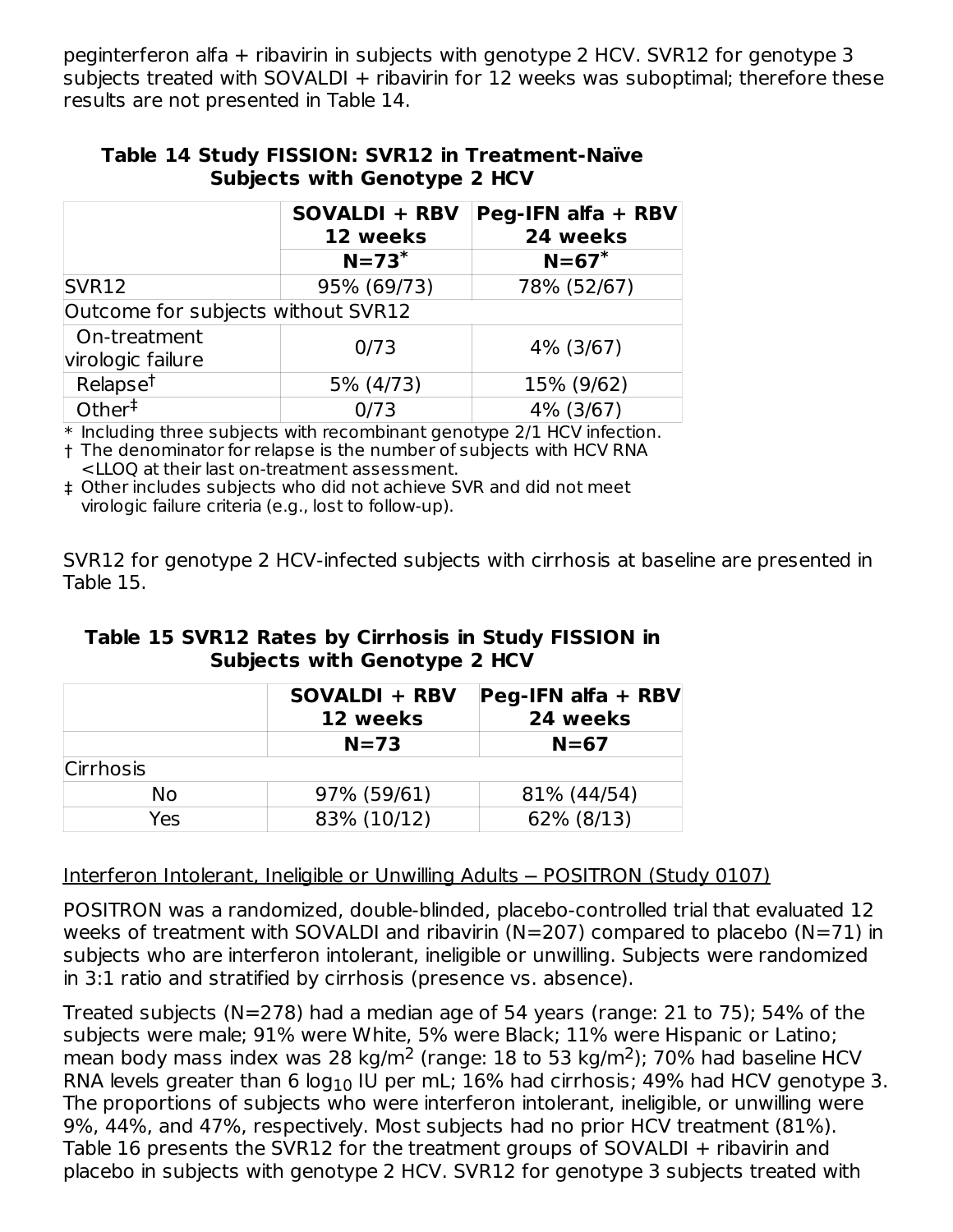SOVALDI + ribavirin for 12 weeks was suboptimal; therefore these results are not presented in Table 16.

#### **Table 16 Study POSITRON: SVR12 in Interferon Intolerant, Ineligible or Unwilling Subjects with Genotype 2 HCV**

|                                            | SOVALDI + RBV 12<br>weeks | <b>Placebo 12 weeks</b> |  |  |
|--------------------------------------------|---------------------------|-------------------------|--|--|
|                                            | $N = 109$                 | $N = 34$                |  |  |
| SVR <sub>12</sub><br>93% (101/109)<br>0/34 |                           |                         |  |  |
| Outcome for subjects without SVR12         |                           |                         |  |  |
| On-treatment<br>virologic failure          | 0/109                     | 97% (33/34)             |  |  |
| Relapse <sup>*</sup>                       | 5% (5/107)                | 0/0                     |  |  |
| Other <sup>†</sup>                         | 3% (3/109)                | 3% (1/34)               |  |  |

 $\ast$  The denominator for relapse is the number of subjects with HCV RNA <LLOQ at their last on-treatment assessment.

† Other includes subjects who did not achieve SVR and did not meet virologic failure criteria (e.g., lost to follow-up).

Table 17 presents the subgroup analysis for cirrhosis and interferon classification in subjects with genotype 2 HCV.

|                           | SOVALDI + RBV 12 weeks<br>$N = 109$ |  |
|---------------------------|-------------------------------------|--|
|                           |                                     |  |
| Cirrhosis                 |                                     |  |
| No                        | 92% (85/92)                         |  |
| Yes                       | 94% (16/17)                         |  |
| Interferon Classification |                                     |  |
| Ineligible                | 88% (36/41)                         |  |
| Intolerant                | 100% (9/9)                          |  |
| Unwilling                 | 95% (56/59)                         |  |

### **Table 17 SVR12 Rates for Selected Subgroups in POSITRON in Subjects with Genotype 2 HCV**

Previously Treated Adults ─ FUSION (Study 0108)

FUSION was a randomized, double-blinded trial that evaluated 12 or 16 weeks of treatment with SOVALDI and ribavirin in subjects who did not achieve SVR with prior interferon-based treatment (relapsers and nonresponders). Subjects were randomized in a 1:1 ratio and stratified by cirrhosis (presence vs. absence) and HCV genotype (2 vs. 3).

Treated subjects (N=201) had a median age of 56 years (range: 24 to 70); 70% of the subjects were male; 87% were White; 3% were Black; 9% were Hispanic or Latino; mean body mass index was 29 kg/m<sup>2</sup> (range: 19 to 44 kg/m<sup>2</sup>); 73% had baseline HCV RNA levels greater than 6 log $_{\rm 10}$  IU per mL; 34% had cirrhosis; 63% had HCV genotype 3;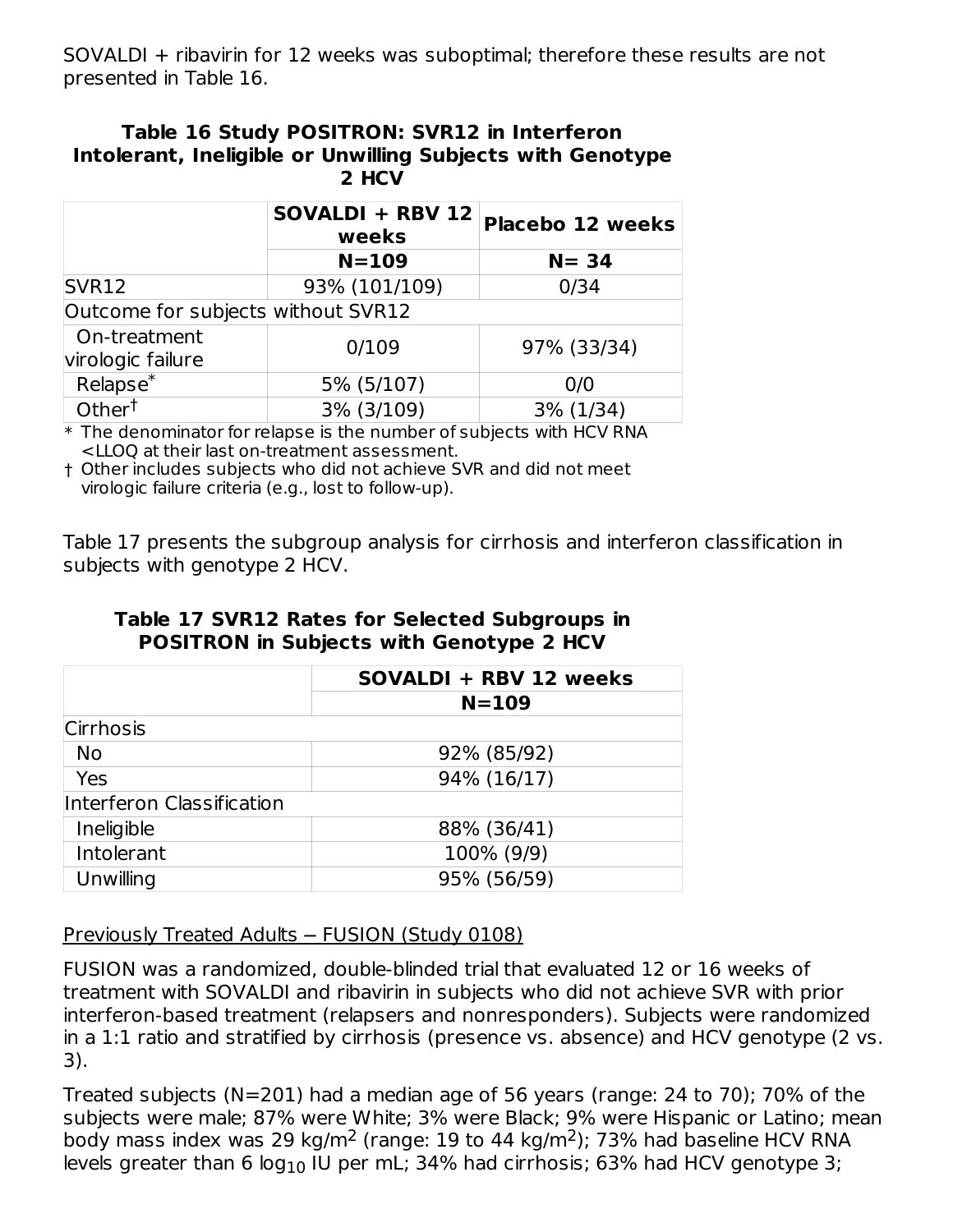75% were prior relapsers. Table 18 presents the SVR12 for the treatment groups of SOVALDI + ribavirin for 12 weeks in subjects with genotype 2 HCV. Treatment of 16 weeks in subjects with genotype 2 HCV was not shown to increase the SVR12 observed with 12 weeks of treatment. SVR12 for genotype 3 subjects treated with SOVALDI + ribavirin for 12 or 16 weeks was suboptimal; therefore these results are not presented in Table 18.

### **Table 18 Study FUSION: SVR12 in Previous Interferon Relapsers and Nonresponders with Genotype 2 HCV**

|                                    | <b>SOVALDI + RBV</b><br>12 weeks |
|------------------------------------|----------------------------------|
|                                    | $N=39$ <sup>*</sup>              |
| SVR <sub>12</sub>                  | 82% (32/39)                      |
| Outcome for subjects without SVR12 |                                  |
| On-treatment virologic failure     | 0/39                             |
| Relapse <sup>t</sup>               | 18% (7/39)                       |
| Other <sup>#</sup>                 | 0/39                             |

\* Including three subjects with recombinant genotype 2/1 HCV infection.

† The denominator for relapse is the number of subjects with HCV RNA <LLOQ at their last on-treatment assessment.

‡ Other includes subjects who did not achieve SVR and did not meet virologic failure criteria (e.g., lost to follow-up).

Table 19 presents the subgroup analysis for cirrhosis and response to prior HCV treatment in subjects with genotype 2 HCV.

### **Table 19 SVR12 Rates for Selected Subgroups in Study FUSION in Subjects with Genotype 2 HCV**

|                                 | SOVALDI + RBV 12 weeks |  |  |
|---------------------------------|------------------------|--|--|
|                                 | $N = 39$               |  |  |
| <b>Cirrhosis</b>                |                        |  |  |
| <b>No</b>                       | 90% (26/29)            |  |  |
| Yes                             | 60% (6/10)             |  |  |
| Response to prior HCV treatment |                        |  |  |
| Relapser/breakthrough           | 86% (25/29)            |  |  |
| Nonresponder                    | 70% (7/10)             |  |  |

## Treatment-Naïve and Previously Treated Adults - VALENCE (Study 0133)

The VALENCE trial evaluated SOVALDI in combination with weight-based ribavirin for the treatment of genotype 2 or 3 HCV infection in treatment-naïve subjects or subjects who did not achieve SVR with prior interferon-based treatment, including subjects with compensated cirrhosis. The original trial design was a 4 to 1 randomization to SOVALDI + ribavirin for 12 weeks or placebo. Based on emerging data, this trial was unblinded and all genotype 2 HCV-infected subjects continued the original planned treatment and received SOVALDI + ribavirin for 12 weeks, and duration of treatment with SOVALDI + ribavirin in genotype 3 HCV-infected subjects was extended to 24 weeks. Eleven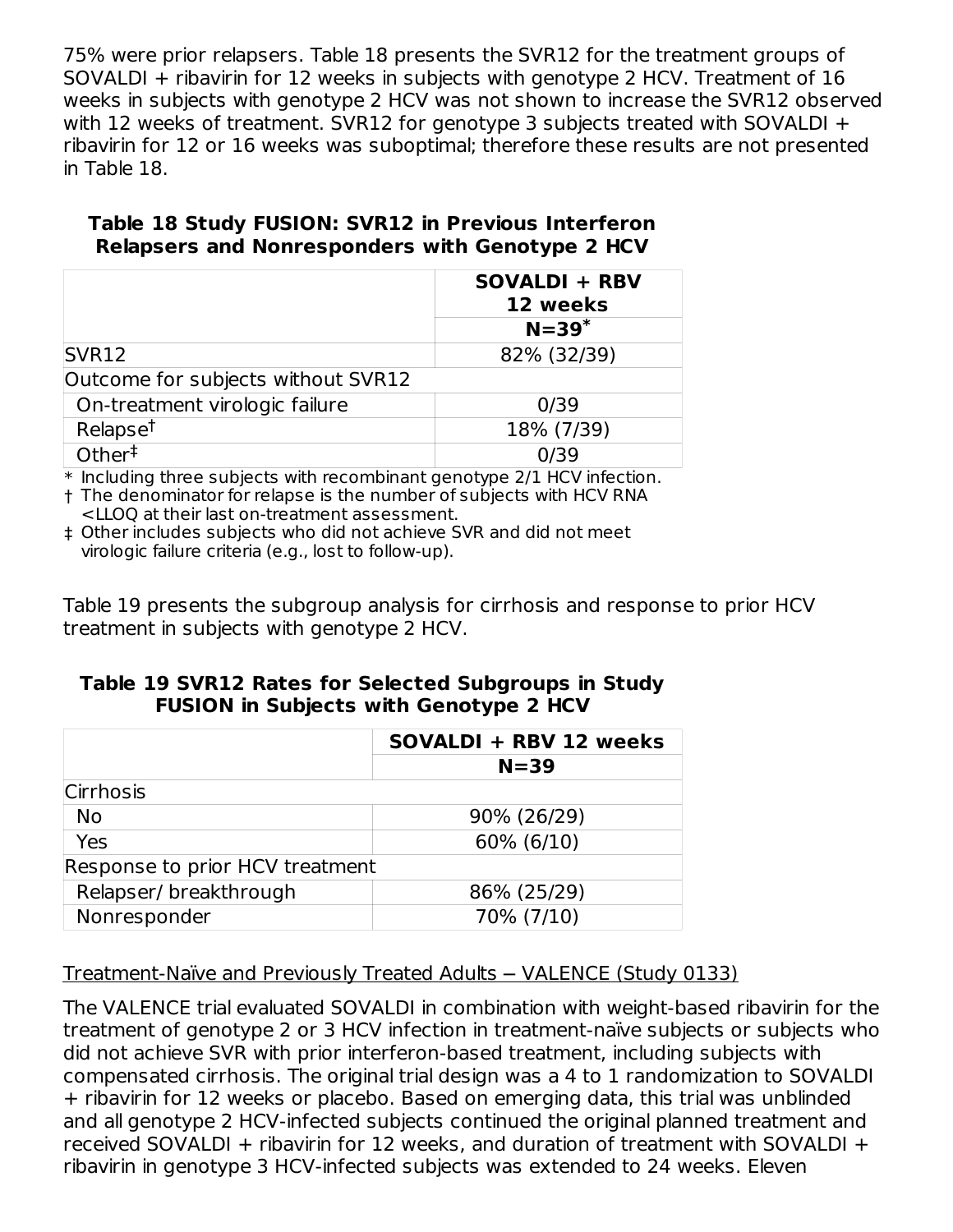genotype 3 subjects had already completed SOVALDI + ribavirin for 12 weeks at the time of the amendment.

Treated subjects (N=419) had a median age of 51 years (range: 19 to 74); 60% of the subjects were male; mean body mass index was 26 kg/m<sup>2</sup> (range: 17 to 44 kg/m<sup>2</sup>); the mean baseline HCV RNA level was 6.4  $\log_{10}$  IU per mL; 78% had HCV genotype 3; 58% of the subjects were treatment-experienced and 65% of those subjects experienced relapse/breakthrough to prior HCV treatment.

Table 20 presents the SVR12 for the treatment groups of SOVALDI + ribavirin for 12 weeks and 24 weeks.

#### **Table 20 Study VALENCE : SVR12 in Subjects with \* Genotype 2 or 3 HCV Who were Treatment-Naïve or Who Did Not Achieve SVR12 with Prior Interferon-Based Treatment**

|                                  | <b>Genotype 2</b><br>SOVALDI +<br><b>RBV 12</b><br>weeks | <b>Genotype 3</b><br>SOVALDI +<br><b>RBV 24</b><br>weeks |
|----------------------------------|----------------------------------------------------------|----------------------------------------------------------|
|                                  | $N=73$                                                   | $N = 250$                                                |
| <b>Overall SVR</b>               | 93% (68/73)                                              | 84% (210/250)                                            |
| Outcome for subjects without SVR |                                                          |                                                          |
| On-treatment virologic failure   | 0% (0/73)                                                | $<$ 1% (1/250)                                           |
| Relapse <sup>t</sup>             | 7% (5/73)                                                | 14% (34/249)                                             |
| Treatment-naïve                  | $3\%$ (1/32)                                             | 5% (5/105)                                               |
| Treatment-experienced            | 10% (4/41)                                               | 20% (29/144)                                             |
| Other <sup>‡</sup>               | 0% (0/73)                                                | 2% (5/250)                                               |

\* Placebo subjects (N=85) were not included as none achieved SVR12.

† The denominator for relapse is the number of subjects with HCV RNA <LLOQ at their last on-treatment assessment.

‡ Other includes subjects who did not achieve SVR12 and did not meet virologic failure criteria (e.g., lost to follow-up).

Table 21 presents the subgroup analysis by genotype for cirrhosis and prior HCV treatment experience.

#### **Table 21 SVR12 Rates for Selected Subgroups by Genotype in Study VALENCE in Subjects with Genotype 2 or 3 HCV**

|                 | <b>Genotype 2</b><br>SOVALDI +<br><b>RBV 12</b><br>weeks | Genotype 3<br>SOVALDI +<br><b>RBV 24</b><br>weeks |
|-----------------|----------------------------------------------------------|---------------------------------------------------|
|                 | $N = 73$                                                 | $N = 250$                                         |
| Treatment-naïve | 97% (31/32)                                              | 93% (98/105)                                      |
| Non-cirrhotic   | 97% (29/30)                                              | 93% (86/92)                                       |
| Cirrhotic       | 100% (2/2)                                               | 92% (12/13)                                       |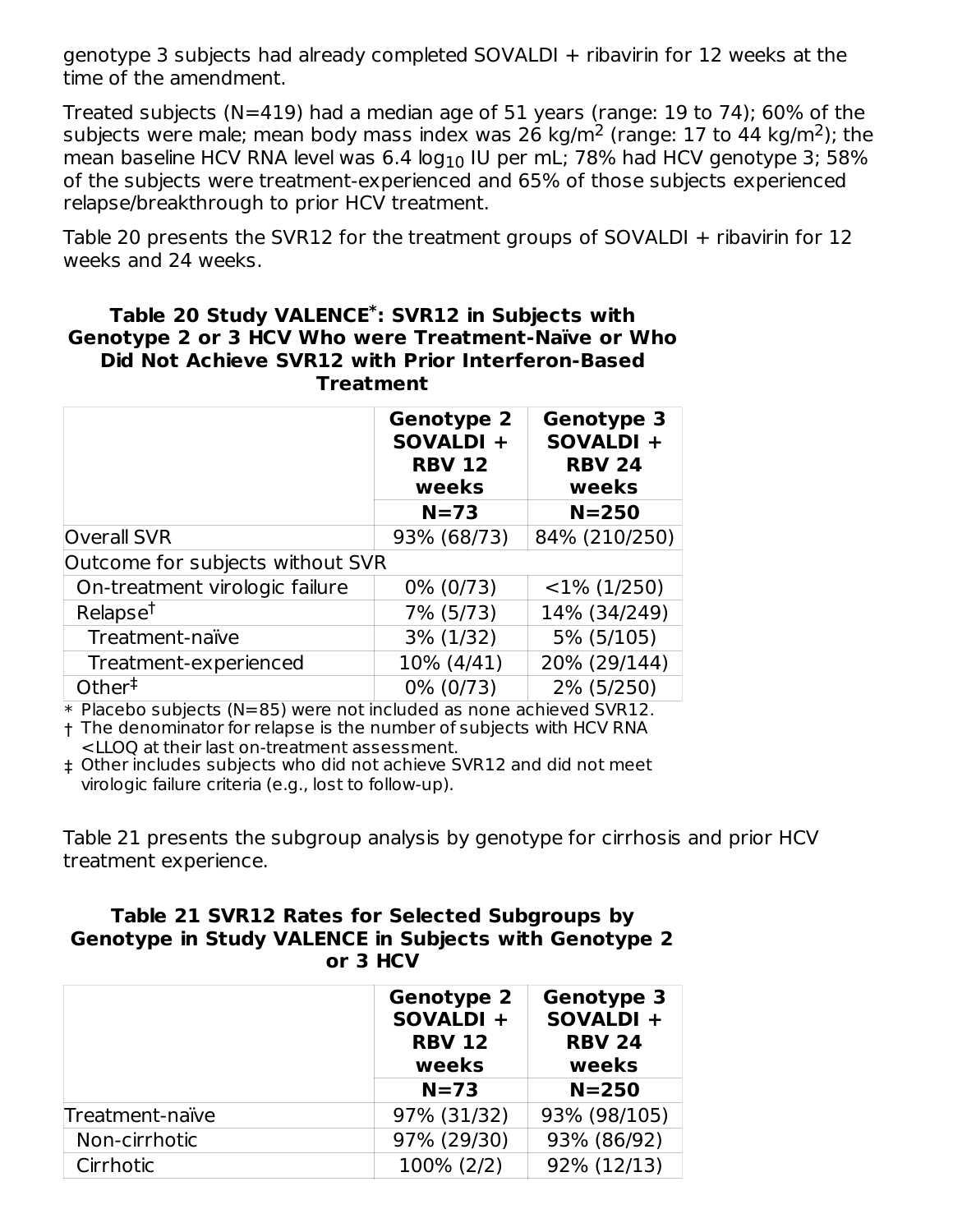| Treatment-experienced |             | $90\% (37/41)$   77% (112/145) |
|-----------------------|-------------|--------------------------------|
| Non-cirrhotic         | 91% (30/33) | 85% (85/100)                   |
| Cirrhotic             | 88% (7/8)   | 60% (27/45)                    |

### **14.4 Clinical Trials in Adult Subjects Coinfected with HCV and HIV-1** ─ **Photon-1 (Study 0123)**

SOVALDI was studied in an open-label clinical trial (Study PHOTON-1) evaluating the safety and efficacy of 12 or 24 weeks of treatment with SOVALDI and ribavirin in adult subjects with genotype 1, 2 or 3 chronic hepatitis C coinfected with HIV-1. Genotype 2 and 3 subjects were either HCV treatment-naïve or experienced, whereas genotype 1 subjects were all treatment-naïve. Subjects received 400 mg SOVALDI and weight-based ribavirin (1000 mg for subjects weighing less than 75 kg or 1200 mg for subjects weighing at least 75 kg) daily for 12 or 24 weeks based on genotype and prior treatment history. Subjects were either not on antiretroviral therapy with a CD4+ cell count greater than 500 cells/mm $^3$  or had virologically suppressed HIV-1 with a CD4+ cell count greater than 200 cells/mm<sup>3</sup>. Efficacy data 12 weeks post treatment are available for 210 subjects (see Table 22).

| Table 22 Study PHOTON-1 <sup>*</sup> : SVR12 in Treatment-Naïve or |
|--------------------------------------------------------------------|
| Treatment-Experienced Subjects with Genotype 1, 2, or 3            |
| <b>HCV</b>                                                         |

|                                   |                                    |                         | HCV genotype HCV genotype HCV genotype<br>3 |  |  |
|-----------------------------------|------------------------------------|-------------------------|---------------------------------------------|--|--|
|                                   | SOVALDI +<br><b>RBV</b>            | SOVALDI +<br><b>RBV</b> | SOVALDI +<br><b>RBV</b>                     |  |  |
|                                   | 24 weeks<br>$TN(N=114)$            | 12 weeks<br>$TN(N=26)$  | 24 weeks<br>$TE(N=13)$                      |  |  |
| Overall                           | 76% (87/114)                       | 88% (23/26)             | 92% (12/13)                                 |  |  |
|                                   | Outcome for subjects without SVR12 |                         |                                             |  |  |
| On-treatment<br>virologic failure | $1\%$ (1/114)                      | 4% (1/26)               | 0/13                                        |  |  |
| Relapse <sup>t</sup>              | 22% (25/113)                       | 0/25                    | $8\%$ (1/13)                                |  |  |
| Other <sup>†</sup>                | 1% (1/114)                         | 8% (2/26)               | 0/13                                        |  |  |

 $TN = Treatment \cdot naïve$ ;  $TE = Treatment \cdot experienced$ 

\* Subjects with genotype 2 HCV treated with SOVALDI + RBV for 24 weeks  $(N=15)$  and subjects with genotype 3 HCV treated with SOVALDI + RBV for 12 weeks ( $N=42$ ) are not included in the table.

† The denominator for relapse is the number of subjects with HCV RNA <LLOQ at their last on-treatment assessment.

‡ Other includes subjects who did not achieve SVR12 and did not meet virologic failure criteria (e.g., lost to follow-up).

In subjects with HCV genotype 1 infection, the SVR12 rate was 82% (74/90) in subjects with genotype 1a infection and 54% (13/24) in subjects with genotype 1b infection, with relapse accounting for the majority of treatment failures. SVR12 rates in subjects with HCV genotype 1 infection were 80% (24/30) in subjects with baseline IL28B C/C allele and 75% (62/83) in subjects with baseline IL28B non-C/C alleles.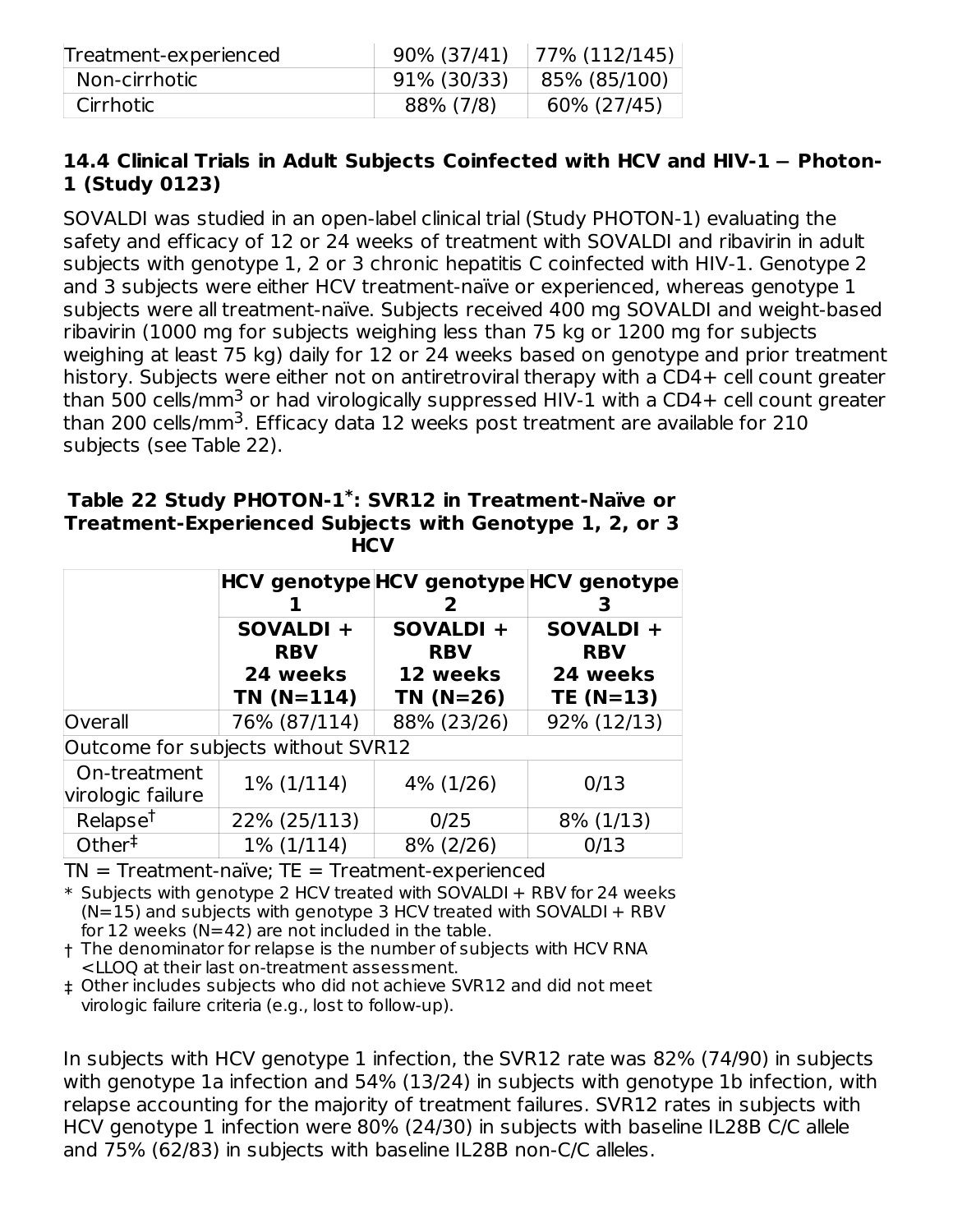In the 223 HCV subjects with HIV-1 coinfection, the percentage of CD4+ cells did not change during treatment. Median CD4+ cell count decreases of 85 cells/mm $^3$  and 84 cells/mm<sup>3</sup> were observed at the end of treatment with SOVALDI  $+$  ribavirin for 12 or 24 weeks, respectively. HIV-1 rebound during SOVALDI + ribavirin treatment occurred in 2 subjects (0.9%) on antiretroviral therapy.

## **14.5 Clinical Trial in Pediatrics (Study 1112)**

The efficacy of SOVALDI in HCV-infected pediatric subjects 3 years of age and older was evaluated in 106 subjects with HCV genotype 2 ( $N = 31$ ) or genotype 3 ( $N = 75$ ) in a Phase 2, open label clinical trial. Subjects with HCV genotype 2 or 3 infection in the trial were treated with SOVALDI and weight-based ribavirin for 12 or 24 weeks, respectively [see Dosage and Administration (2.3)].

Subjects 12 Years to <18 Years of Age: SOVALDI was evaluated in 52 subjects12 years to  $\langle$ 18 years of age with HCV genotype 2 (N = 13) or genotype 3 (N = 39) infection. The median age was 15 years (range: 12 to 17); 40% of the subjects were female; 90% were White, 4% were Black, and 2% were Asian; 4% were Hispanic/Latino; mean body mass index was 22 kg/m<sup>2</sup> (range: 16 to 32 kg/m<sup>2</sup>); mean weight was 60 kg (range: 30 to 101 kg); 17% were treatment experienced; 65% had baseline HCV RNA levels greater than or equal to 800,000 IU/mL; and no subjects had known cirrhosis. The majority of subjects (71%) had been infected through vertical transmission.

The SVR12 rate was 100% [13/13] in genotype 2 subjects and 97% [38/39] in genotype 3 subjects. No subject experienced on-treatment virologic failure or relapse.

Subjects 6 Years to <12 Years of Age: SOVALDI was evaluated in 41 subjects 6 years to  $\langle$  12 years of age with HCV genotype 2 (N = 13) or genotype 3 (N = 28) infection. The median age was 9 years (range: 6 to 11); 73% of the subjects were female; 71% were White and 20% were Asian; 15% were Hispanic/Latino; mean body mass index was 19 kg/m<sup>2</sup> (range: 13 to 32 kg/m<sup>2</sup>); mean weight was 34 kg (range 15 to 80 kg); 98% were treatment naive; 46% had baseline HCV RNA levels greater than or equal to 800,000 IU/mL; and no subjects had known cirrhosis. The majority of subjects (98%) had been infected through vertical transmission.

The SVR12 rate was 100% (13/13) in genotype 2 and 100% (28/28) in genotype 3 subjects.). No subjects experienced on-treatment virologic failure or relapse.

Subjects 3 Years to <6 Years of Age: SOVALDI was evaluated in 13 subjects 3 years to  $<$ 6 years of age with HCV genotype 2 (N = 5) or genotype 3 (N = 8) infection. The median age was 4 years (range: 3 to 5); 77% of the subjects were female; 69% were White, 8% were Black, and 8% were Asian; 8% were Hispanic/Latino; mean body mass index was 15 kg/m<sup>2</sup> (range: 13 to 17 kg/m<sup>2</sup>); mean weight was 17 kg (range 13 to 19 kg); 100% were treatment naive; 23% had baseline HCV RNA levels greater than or equal to 800,000 IU/mL; and no subjects had known cirrhosis. The majority of subjects (85%) had been infected through vertical transmission.

The SVR12 rate was 80% (4/5) in genotype 2 subjects and 100% (8/8) in genotype 3 subjects. No subjects experienced on-treatment virologic failure or relapse. One subject prematurely discontinued study treatment due to an adverse event.

## **16 HOW SUPPLIED/STORAGE AND HANDLING**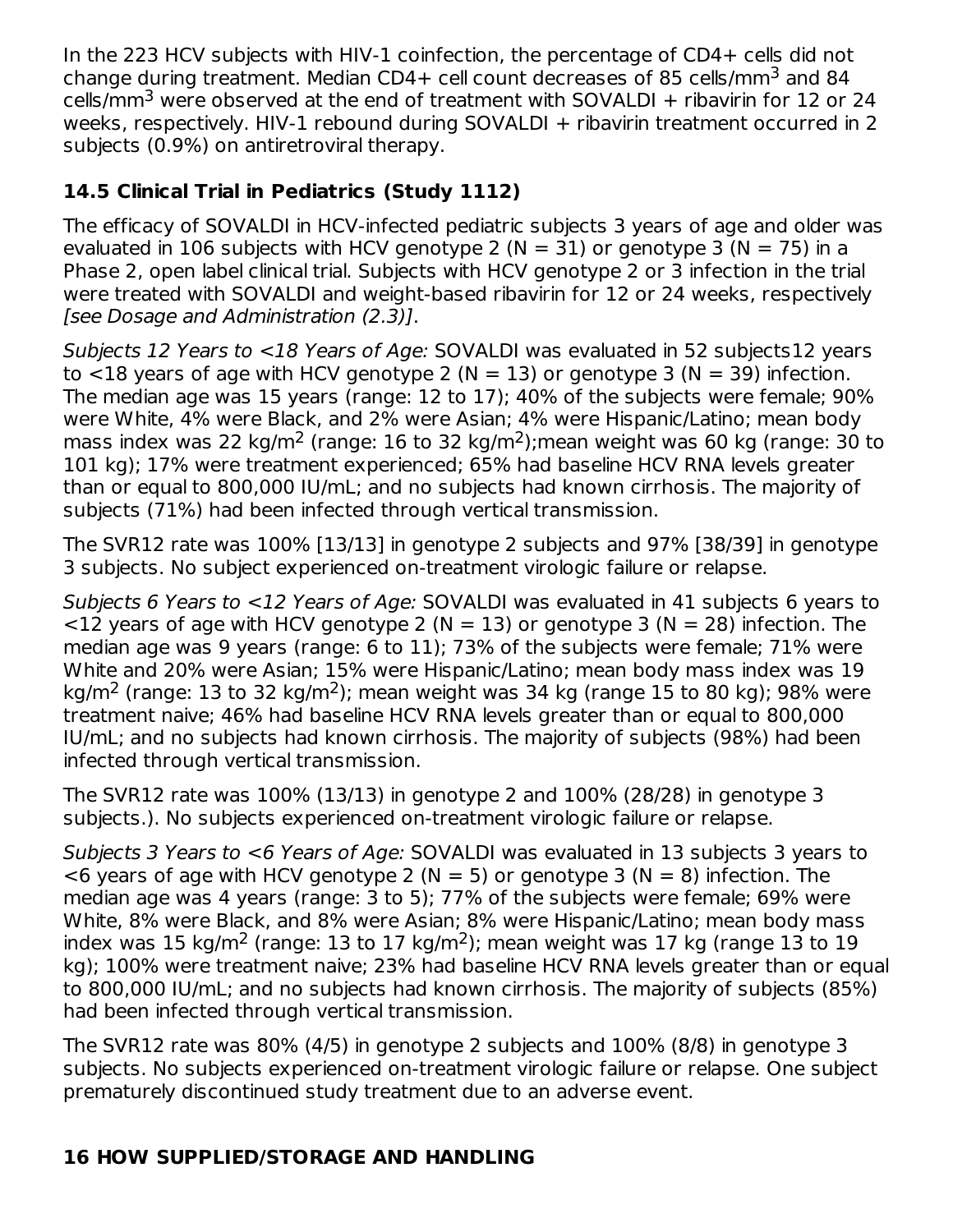### **Tablets**

SOVALDI tablets, 400 mg, are yellow, capsule-shaped, film-coated tablets containing 400 mg sofosbuvir debossed with "GSI" on one side and "7977" on the other side. Each bottle contains 28 tablets (NDC 61958-1501-1), a silica gel desiccant and polyester coil with a child-resistant closure.

SOVALDI tablets, 200 mg, are yellow, oval-shaped, film-coated tablets containing 200 mg sofosbuvir debossed with "GSI" on one side and "200" on the other side. Each bottle contains 28 tablets (NDC 61958-1503-1) and a polyester coil with a child-resistant closure.

Store below 30 °C (86 °F).

- Dispense only in original container
- Do not use if seal over bottle opening is broken or missing

## Oral Pellets

SOVALDI pellets, 150 mg, are white to off-white pellets supplied as unit-dose packets in cartons. Each carton contains 28 packets (NDC 61958-1504-1)

SOVALDI pellets, 200 mg, are white to off-white pellets supplied as unit-dose packets in cartons. Each carton contains 28 packets (NDC 61958-1505-1)

- Store below 30  $^{\circ}$ C (86  $^{\circ}$ F).
- Do not use if carton tamper-evident or packet seal is broken or damaged.

## **17 PATIENT COUNSELING INFORMATION**

Advise the patient to read the FDA-approved patient labeling (Patient Information and Instructions for Use).

## Risk of Hepatitis B Virus Reactivation in Patients Coinfected with HCV and HBV

Inform patients that HBV reactivation can occur in patients coinfected with HBV during or after treatment of HCV infection. Advise patients to tell their healthcare provider if they have a history of HBV infection [see Warnings and Precautions (5.1)].

## Serious Symptomatic Bradycardia When Coadministered with Amiodarone

Advise patients to seek medical evaluation immediately for symptoms of bradycardia such as near-fainting or fainting, dizziness or lightheadedness, malaise, weakness, excessive tiredness, shortness of breath, chest pain, confusion or memory problems [see Warnings and Precautions (5.2), Adverse Reactions (6.2), and Drug Interactions  $(7.1)$ ].

### **Pregnancy**

Advise patients to avoid pregnancy during combination treatment with SOVALDI and ribavirin or SOVALDI and peginterferon and ribavirin. Inform patients to notify their health care provider immediately in the event of a pregnancy [see Use in Specific Populations (8.1)].

## Drug Interactions

Advise patients that SOVALDI may interact with some drugs; therefore, patients should be advised to report the use of any prescription, non-prescription medication or herbal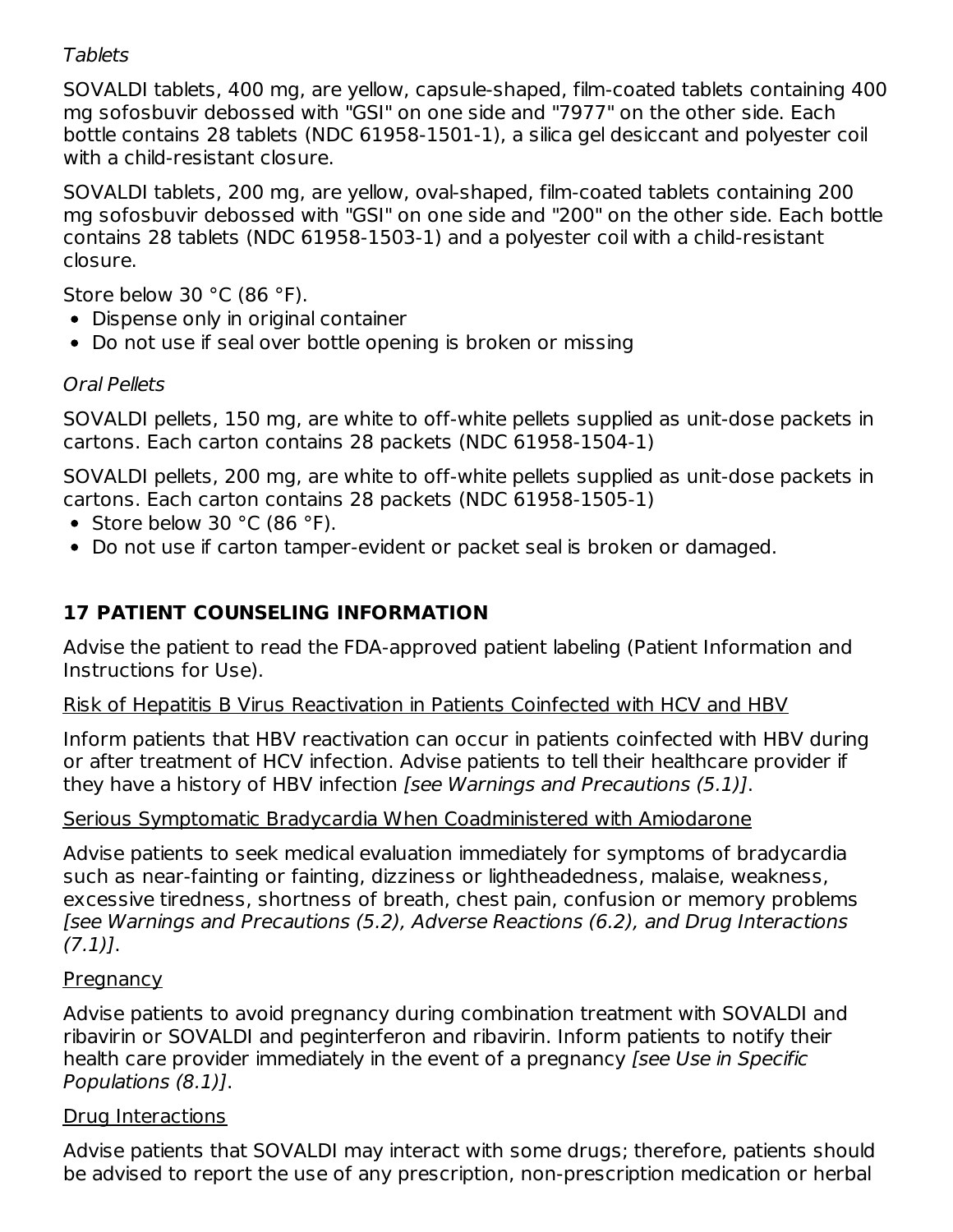products to their healthcare provider [see Warnings and Precautions (5.3) and Drug Interactions (7.1)].

### Hepatitis C Virus Transmission

Inform patients that the effect of treatment of hepatitis C infection on transmission is not known, and that appropriate precautions to prevent transmission of the hepatitis C virus during treatment or in the event of treatment failure should be taken.

### Administration

Advise patients to take SOVALDI every day at the regularly scheduled time with or without food. Inform patients that it is important not to miss or skip doses and to take SOVALDI for the duration that is recommended by the physician.

For SOVALDI oral pellets, advise patients or caregivers to read and follow the Instructions for Use for preparing the correct dose.

### Important Information on Coadministration with Ribavirin or Peginterferon and Ribavirin

Advise patients that the recommended regimen for patients with genotype 1 or 4 HCV infection is SOVALDI administered in combination with peginterferon alfa and ribavirin and the recommended regimen for patients with genotype 2 or 3 HCV infection is SOVALDI administered in combination with ribavirin. If peginterferon and/or ribavirin are permanently discontinued, SOVALDI should also be discontinued.

Manufactured and distributed by: Gilead Sciences, Inc. Foster City, CA 94404

SOVALDI and HARVONI are trademarks of Gilead Sciences, Inc., or its related companies. All other trademarks referenced herein are the property of their respective owners.

©2020 Gilead Sciences, Inc. All rights reserved.

204671-GS-0010

| <b>Patient Information</b>          |                         |
|-------------------------------------|-------------------------|
| SOVALDI <sup>®</sup> (soh-VAHL-dee) | SOVALDI® (soh-VAHL-dee) |
| (sofosbuvir)                        | (sofosbuvir)            |
| tablets                             | oral pellets            |

**Important: SOVALDI is used in combination with other antiviral medicines. When taking SOVALDI with ribavirin or in combination with peginterferon alfa and ribavirin you should also read those Medication Guides.** The information in this Patient Information Leaflet talks about SOVALDI when it is used with ribavirin and in combination with peginterferon alfa and ribavirin.

**What is the most important information I should know about SOVALDI? SOVALDI can cause serious side effects, including:**

**Hepatitis B virus reactivation:** Before starting treatment with SOVALDI, your healthcare provider will do blood tests to check for hepatitis B virus infection. If you have ever had hepatitis B virus infection, the hepatitis B virus could become active again during or after treatment of hepatitis C virus with SOVALDI. Hepatitis B virus becoming active again (called reactivation) may cause serious liver problems including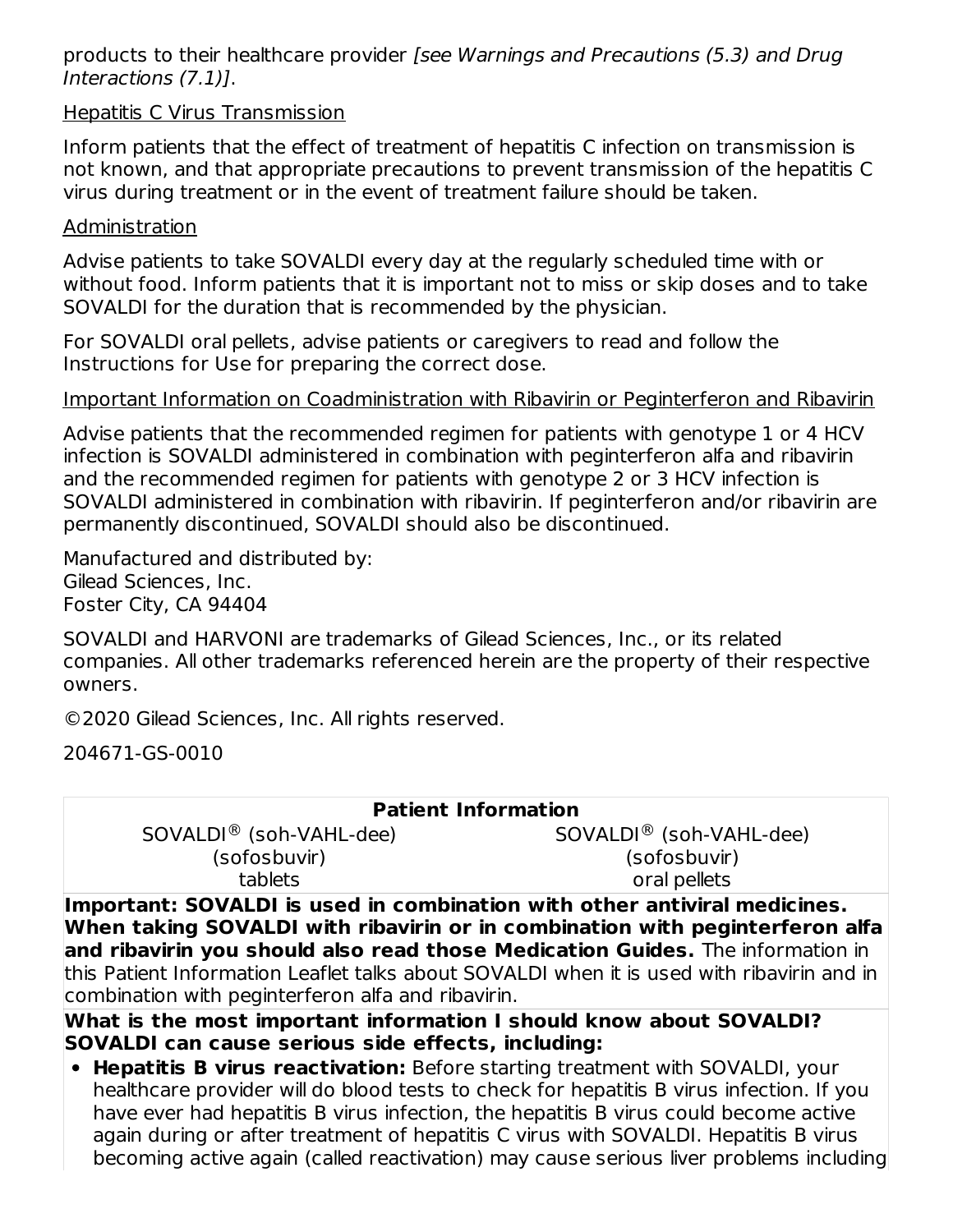liver failure and death. Your healthcare provider will monitor you if you are at risk for hepatitis B virus reactivation during treatment and after you stop taking SOVALDI.

## **For more information about side effects, see the section "What are the possible side effects of SOVALDI?"**

## **What is SOVALDI?**

SOVALDI is a prescription medicine used with other antiviral medicines to treat adults with chronic (lasting a long time) hepatitis C virus (HCV):

- genotype 1 or 4 infection without cirrhosis or with compensated cirrhosis in combination with peginterferon alfa and ribavirin
- genotype 2 or 3 infection without cirrhosis or with compensated cirrhosis in combination with ribavirin

SOVALDI is used to treat children 3 years of age and older with chronic HCV genotype 2 or 3 infection without cirrhosis or with compensated cirrhosis in combination with ribavirin.

It is not known if SOVALDI is safe and effective in children under 3 years of age with HCV genotype 2 or 3 infection, or with HCV genotype 1 or 4 infection.

It is not known if SOVALDI is safe and effective in people who have had a liver transplant.

### **Before taking SOVALDI, tell your healthcare provider about all of your medical conditions, including if you:**

- have ever had hepatitis B virus infection
- have liver problems other than hepatitis C infection
- have had a liver transplant
- have severe kidney problems or you are on dialysis
- have HIV infection
- are pregnant or plan to become pregnant. It is not known if SOVALDI will harm your unborn baby.
	- **Males and females who take SOVALDI in combination with ribavirin should also read the ribavirin Medication Guide for important pregnancy, contraception, and infertility information.**
- are breastfeeding or plan to breastfeed. It is not known if SOVALDI passes into your breast milk. Talk to your healthcare provider about the best way to feed your baby during treatment with SOVALDI.

**Tell your healthcare provider about all the medicines you take,** including prescription and over-the-counter medicines, vitamins, and herbal supplements. SOVALDI and other medicines may affect each other. This can cause you to have too much or not enough SOVALDI or other medicines in your body. This may affect the way SOVALDI or your other medicines work, or may cause side effects.

### **Keep a list of your medicines to show your healthcare provider and pharmacist.**

- You can ask your healthcare provider or pharmacist for a list of medicines that interact with SOVALDI.
- **Do not start taking a new medicine without telling your healthcare provider.** Your healthcare provider can tell you if it is safe to take SOVALDI with other medicines.

## **How should I take SOVALDI?**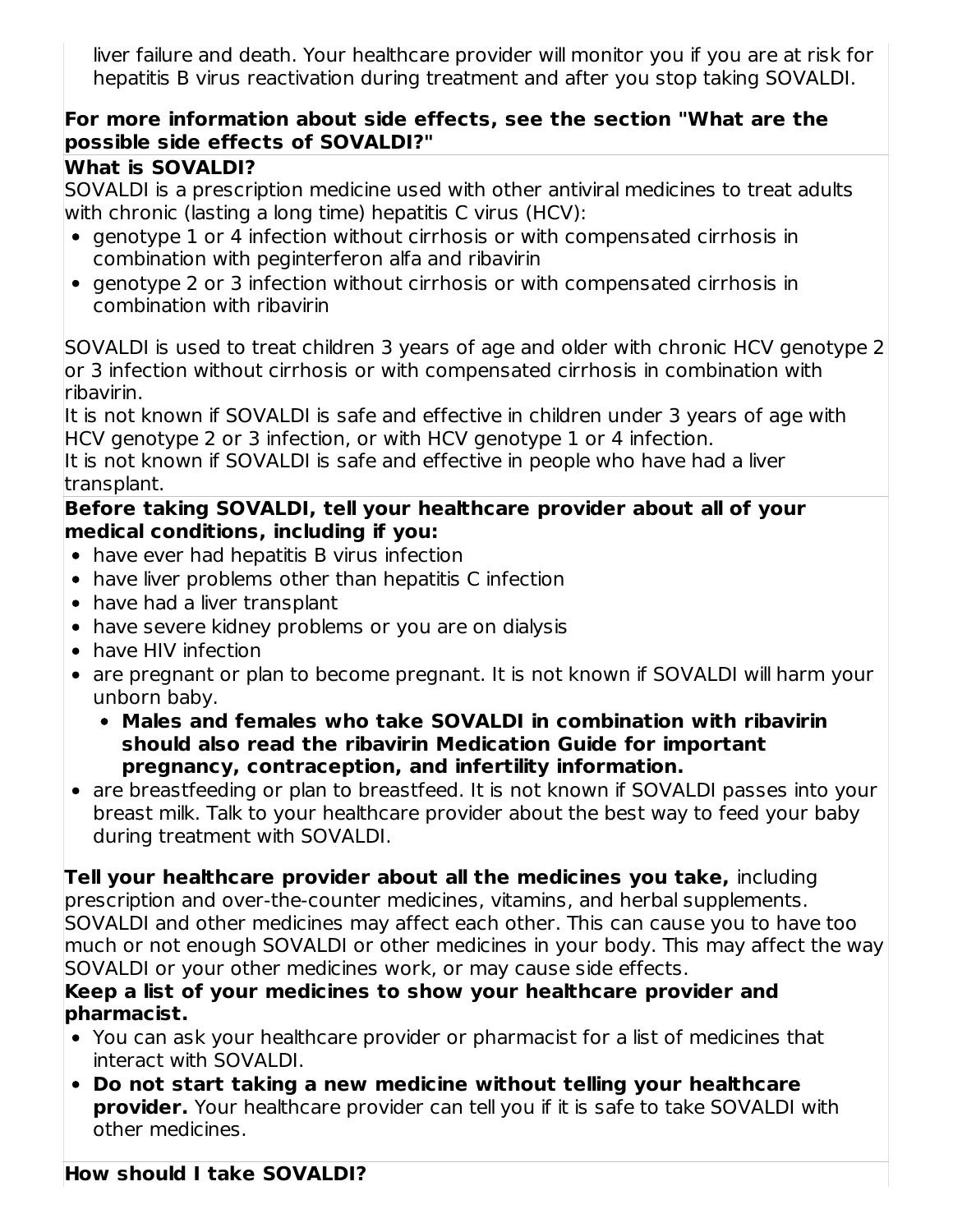- Take SOVALDI exactly as your healthcare provider tells you to take it. Do not change your dose unless your healthcare provider tells you to.
- Do not stop taking SOVALDI without first talking with your healthcare provider.
- Take SOVALDI tablets or oral pellets by mouth, with or without food.
- For adults the usual dose of SOVALDI is one 400 mg tablet each day.
- For children 3 years of age and older, your healthcare provider will prescribe the right dose of SOVALDI tablets or oral pellets based on your child's body weight.
	- Tell your healthcare provider if your child has problems with swallowing tablets.
	- If your healthcare provider prescribes SOVALDI pellets for your child, see "**How should I give SOVALDI oral pellets to my child."**
- Do not miss a dose of SOVALDI. Missing a dose lowers the amount of medicine in your blood. Refill your SOVALDI prescription before you run out of medicine.
- If you take too much SOVALDI, call your healthcare provider or go to the nearest hospital emergency room right away.

## **How should I give SOVALDI oral pellets to my child?**

## **See the detailed Instructions for Use for information about how to give or take a dose of SOVALDI oral pellets.**

- Administer SOVALDI oral pellets exactly as instructed by your healthcare provider.
- Do not open the packet until ready to use.
- Hold the SOVALDI pellets packet with the cut line on top.
- Shake the SOVALDI pellets packet gently to settle the pellets.
- Tear or cut the SOVALDI packet along the cut line.
- SOVALDI pellets can be taken right in the mouth without chewing, or with food.
- If SOVALDI pellets are taken with food, sprinkle the pellets on one or more spoonfuls of non-acidic soft food at or below room temperature. Examples of non-acidic foods include pudding, chocolate syrup, mashed potato, and ice cream. Take SOVALDI pellets within 30 minutes of gently mixing with food and swallow the entire contents without chewing to avoid a bitter taste.
- Do not store any leftover SOVALDI mixture (oral pellets mixed with food) for use at a later time. Throw away any unused portion.

## **What are the possible side effects of SOVALDI? SOVALDI can cause serious side effects, including:**

- **Hepatitis B virus reactivation.** See "What is the most important information I should know about SOVALDI?"
- **Slow heart rate (bradycardia).** SOVALDI treatment may result in slowing of the heart rate along with other symptoms when taken with amiodarone (Cordarone $^{\circledR}$ , Nexterone $^{\circledR}$ , Pacerone $^{\circledR}$ ), a medicine used to treat certain heart problems. In some cases bradycardia has led to death or the need for a heart pacemaker when amiodarone is taken with SOVALDI. Get medical help right away if you take amiodarone with SOVALDI and get any of the following symptoms:
	- fainting or near-fainting dizziness or
- weakness
- $\bullet$  chest pain
- confusion
- memory problems
- not feeling well
- The most common side effects of SOVALDI when used in combination with ribavirin
- 
- lightheadedness • shortness of breath
	- extreme tiredness
-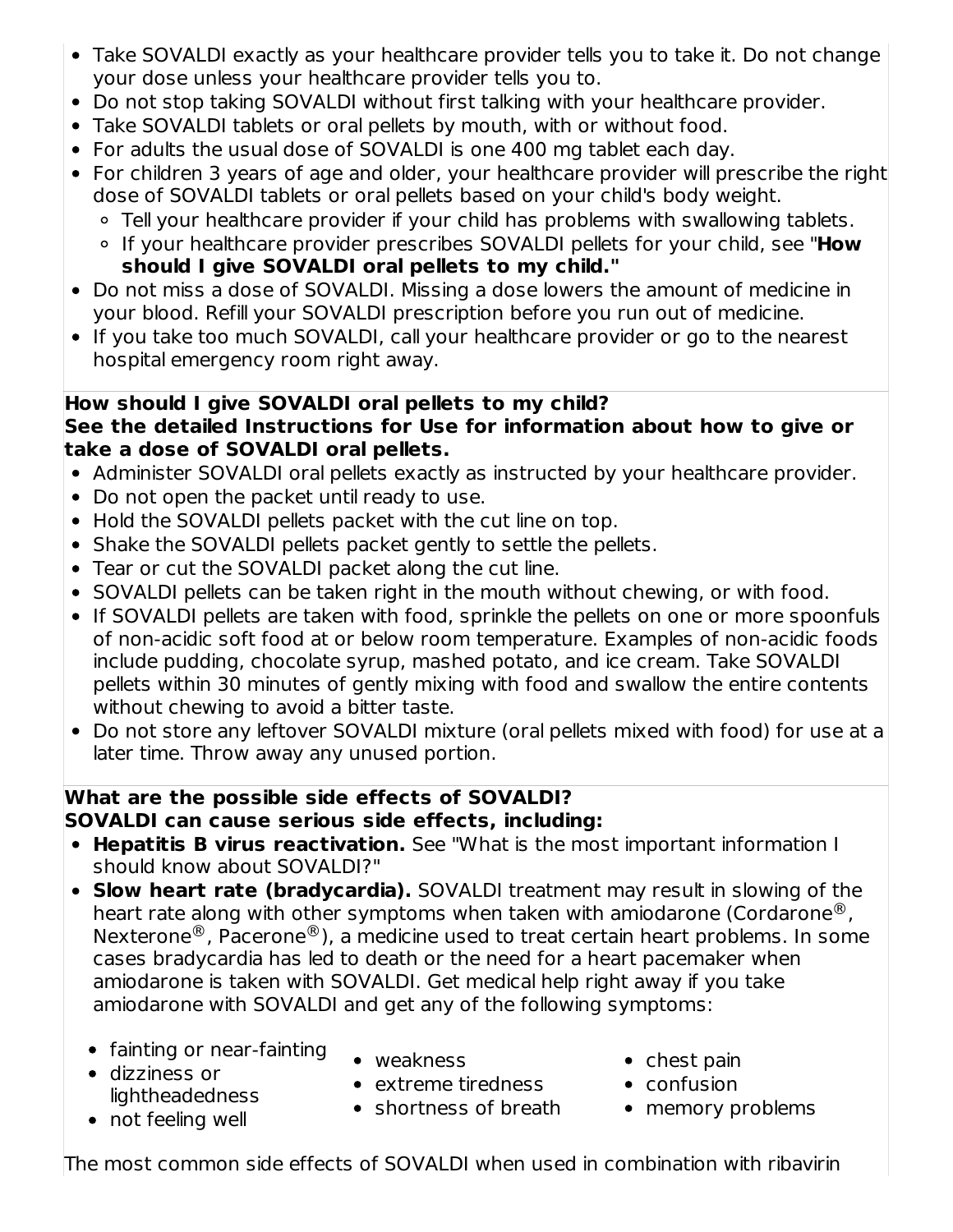include:

- 
- tiredness headache

The most common side effects of SOVALDI when used in combination with peginterferon alfa and ribavirin include:

• tiredness

nausea

• low red blood cell count

headache

• difficulty sleeping

These are not all the possible side effects of SOVALDI. For more information, ask your healthcare provider or pharmacist.

Call your doctor for medical advice about side effects. You may report side effects to FDA at 1-800-FDA-1088.

## **How should I store SOVALDI?**

- Store SOVALDI tablets or pellets below 86°F (30°C).
- Keep SOVALDI tablets in the original container.
- Do not use SOVALDI tablets if the seal over the bottle opening is broken or missing.
- Do not use SOVALDI pellets if the carton tamper-evident seal, or the pellets packet seal, is broken or damaged.

## **Keep SOVALDI and all medicines out of the reach of children.**

## **General information about the safe and effective use of SOVALDI.**

Medicines are sometimes prescribed for purposes other than those listed in a Patient Information leaflet. Do not use SOVALDI for a condition for which it was not prescribed. Do not give SOVALDI to other people, even if they have the same symptoms you have. It may harm them. You can ask your healthcare provider or pharmacist for information about SOVALDI that is written for health professionals. For more information, call 1-800- 445-3235 or go to www.SOVALDI.com.

## **What are the ingredients in SOVALDI?**

## **Active ingredient:** sofosbuvir

**Inactive ingredients, Tablets:** colloidal silicon dioxide, croscarmellose sodium, magnesium stearate, mannitol, and microcrystalline cellulose. The tablet film-coat contains polyethylene glycol, polyvinyl alcohol, talc, titanium dioxide, and yellow iron oxide.

**Inactive ingredients, Oral Pellets:** amino methacrylate copolymer, colloidal silicon dioxide, croscarmellose sodium, hydroxypropyl cellulose, hypromellose, lactose monohydrate, microcrystalline cellulose, polyethylene glycol, silicon dioxide, sodium lauryl sulfate, sodium stearyl fumarate, stearic acid, and talc.

Gilead Sciences, Inc., Foster City, CA 94404

For more information, call 1-800-445-3235 or go to www.SOVALDI.com.

SOVALDI is a trademark of Gilead Sciences, Inc., or its related companies. All other trademarks referenced herein are the property of their respective owners.

©2020 Gilead Sciences, Inc. All rights reserved.

204671-GS-010

This Patient Information has been approved by the U.S. Food and Drug Administration.

Revised: 03/2020

**INSTRUCTIONS FOR USE**

**SOVALDI® (soh-VAHL-dee)**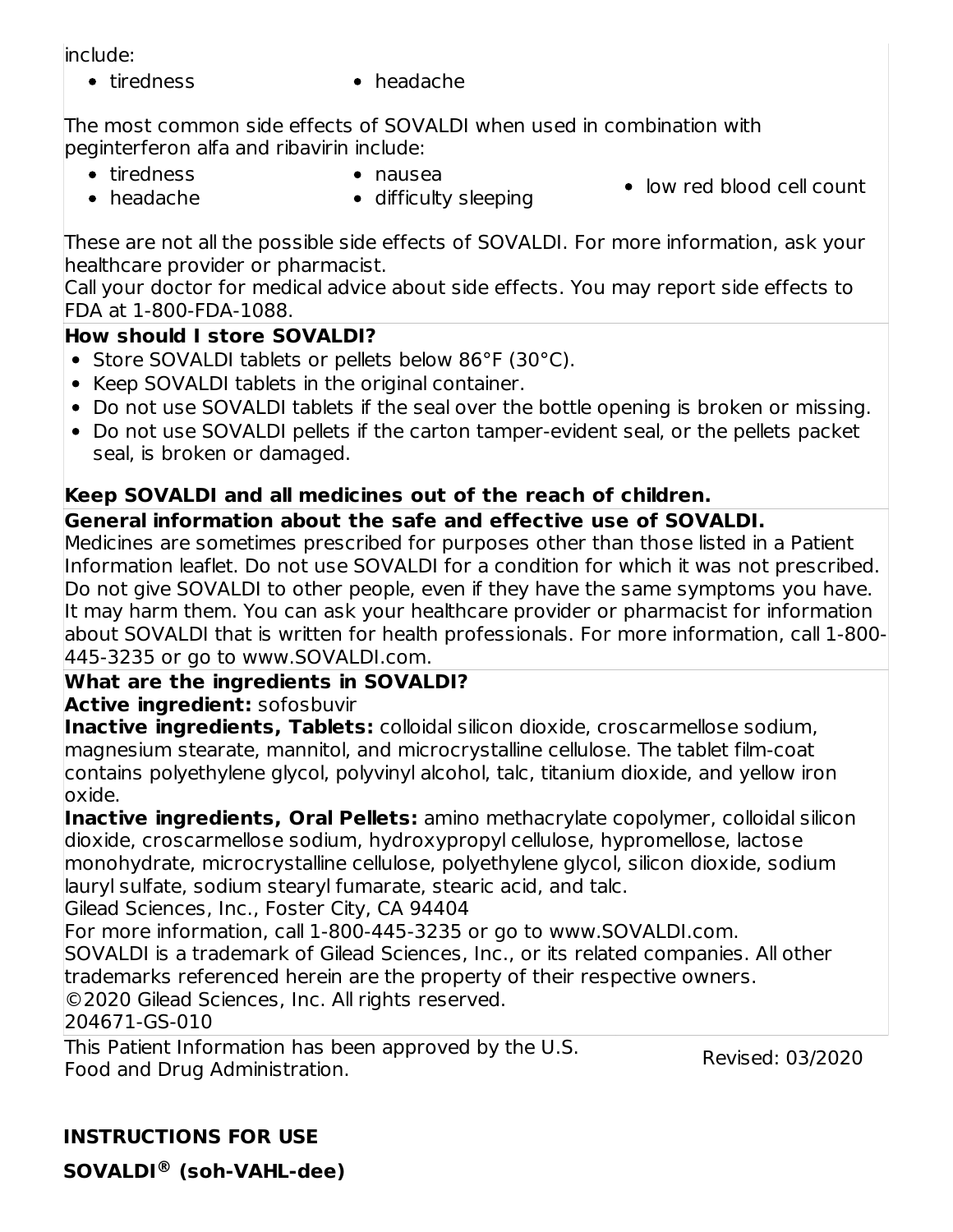### **(sofosbuvir) pellets, for oral use**

Read the Patient Information that comes with SOVALDI oral pellets for important information about SOVALDI.

This Instructions for Use contains information on how to take SOVALDI oral pellets. Be sure you understand and follow the instructions. If you have any questions, ask your healthcare provider or pharmacist.

## **Important Information You Need to Know Before Taking SOVALDI oral pellets**

- **For oral use only** (take by mouth with or without food).
- **Do not** open the SOVALDI oral pellet packet(s) until ready to use.
- SOVALDI oral pellets are white to off-white pellets supplied as single-use packets in cartons. Each carton contains 28 packets.
- **Do not** use SOVALDI oral pellets if the carton tamper-evident seal, or the pellets packet seal, is broken or damaged.

### **Preparing a dose of SOVALDI oral pellets to be taken with food:**

Before you prepare a dose of SOVALDI oral pellets to be taken with food, gather the following supplies:

- Daily SOVALDI oral pellet packet(s), as prescribed by your healthcare provider
- One or more spoonfuls of non-acidic soft food such as pudding, chocolate syrup, mashed potato, or ice cream
- Bowl
- Spoon
- Scissors (optional)

**Step 1:** Add one or more spoonfuls of non-acidic soft food to the bowl first.

**Step 2:** Hold the SOVALDI oral pellets packet with the cut line on top (see **Figure A**).

**Step 3:** Shake the packet gently to settle the pellets to the bottom of the packet (see **Figure B**).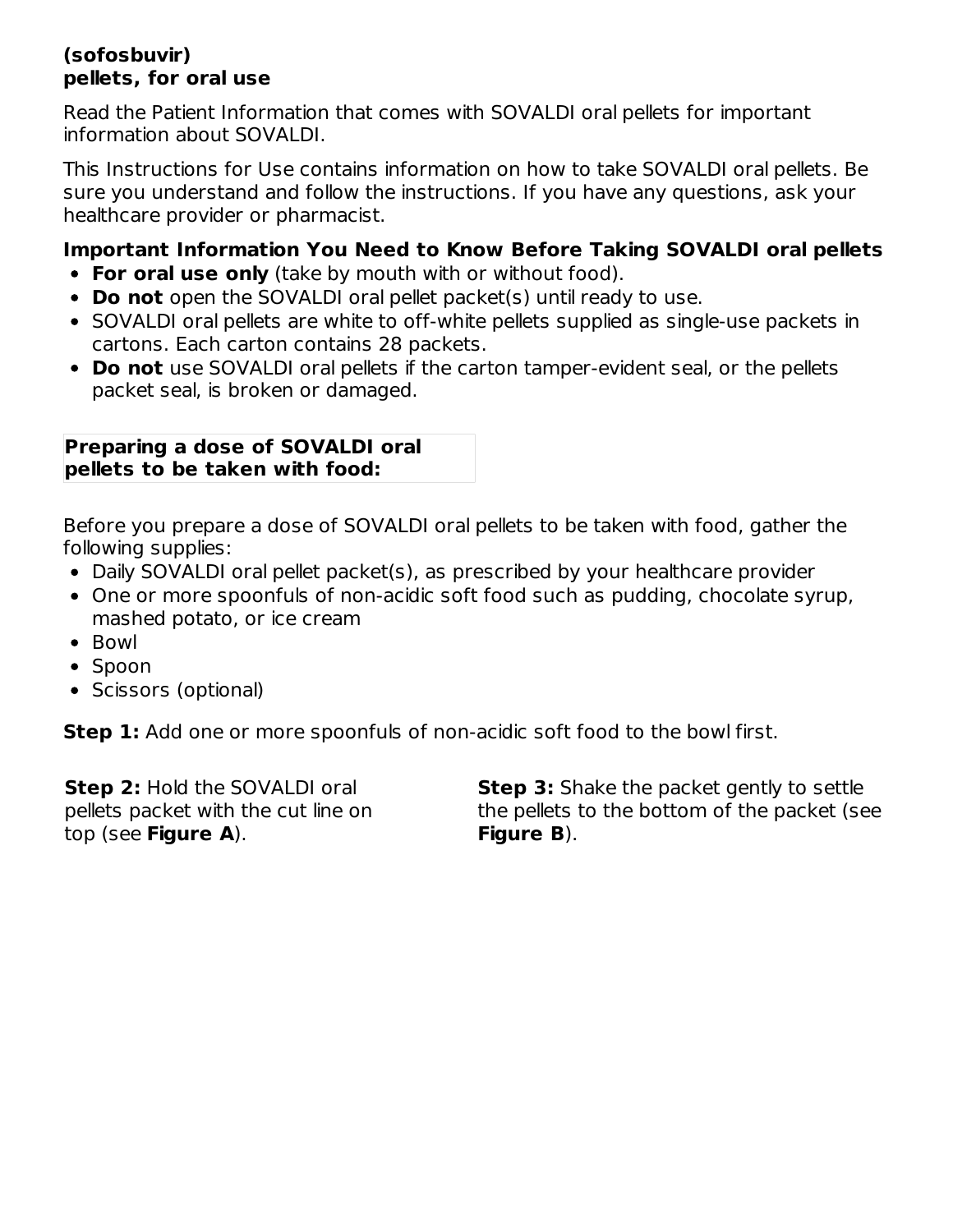

**Step 4:** Cut the packet along the cut line with scissors (see **Figure C**), or fold the packet back at the tear line (see **Figure D**) and tear open (see **Figure E**).



**Step 5:** Carefully pour the **entire contents** of the prescribed number of SOVALDI oral pellet packet(s) onto the food in the bowl and gently mix with a spoon (see **Figure F**). Make sure that no SOVALDI oral pellets remain in the packet(s).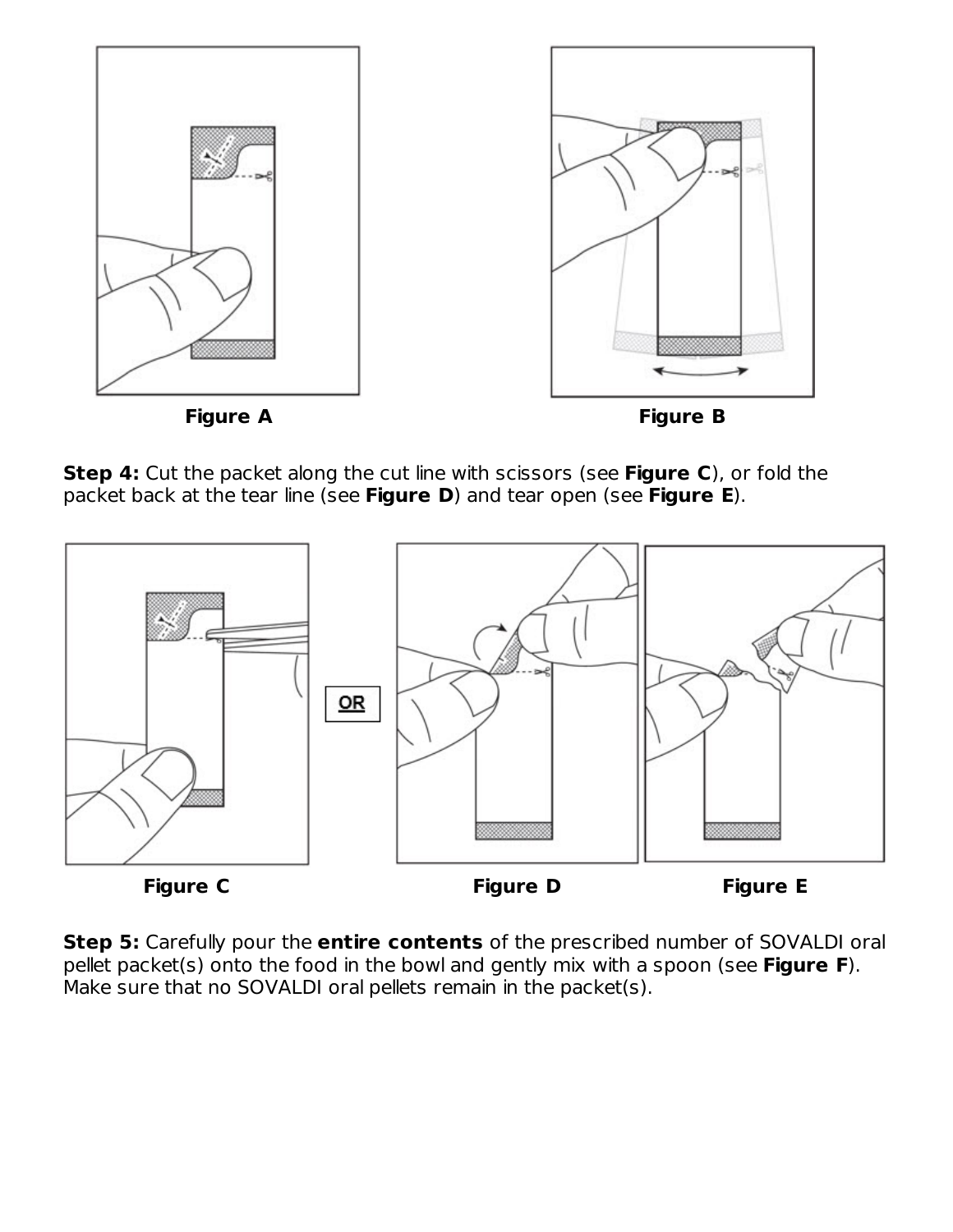

**Figure F**

**Step 6:** Take the SOVALDI oral pellets and food mixture within 30 minutes without chewing to avoid a bitter taste. **Ensure all of the SOVALDI oral pellets are taken.**

### **Preparing a dose of SOVALDI oral pellets to be taken without food:**

Before you prepare a dose of SOVALDI oral pellets to be taken without food, gather the following supplies:

- Daily SOVALDI oral pellet packet(s), as prescribed by your healthcare provider
- Scissors (optional)
- Water (optional)

**Step 1:** Hold the SOVALDI oral pellets packet with the cut line on top (see **Figure G**).



**Step 2:** Shake the packet gently to settle the pellets to the bottom of the packet (see **Figure H**).



**Figure G Figure H**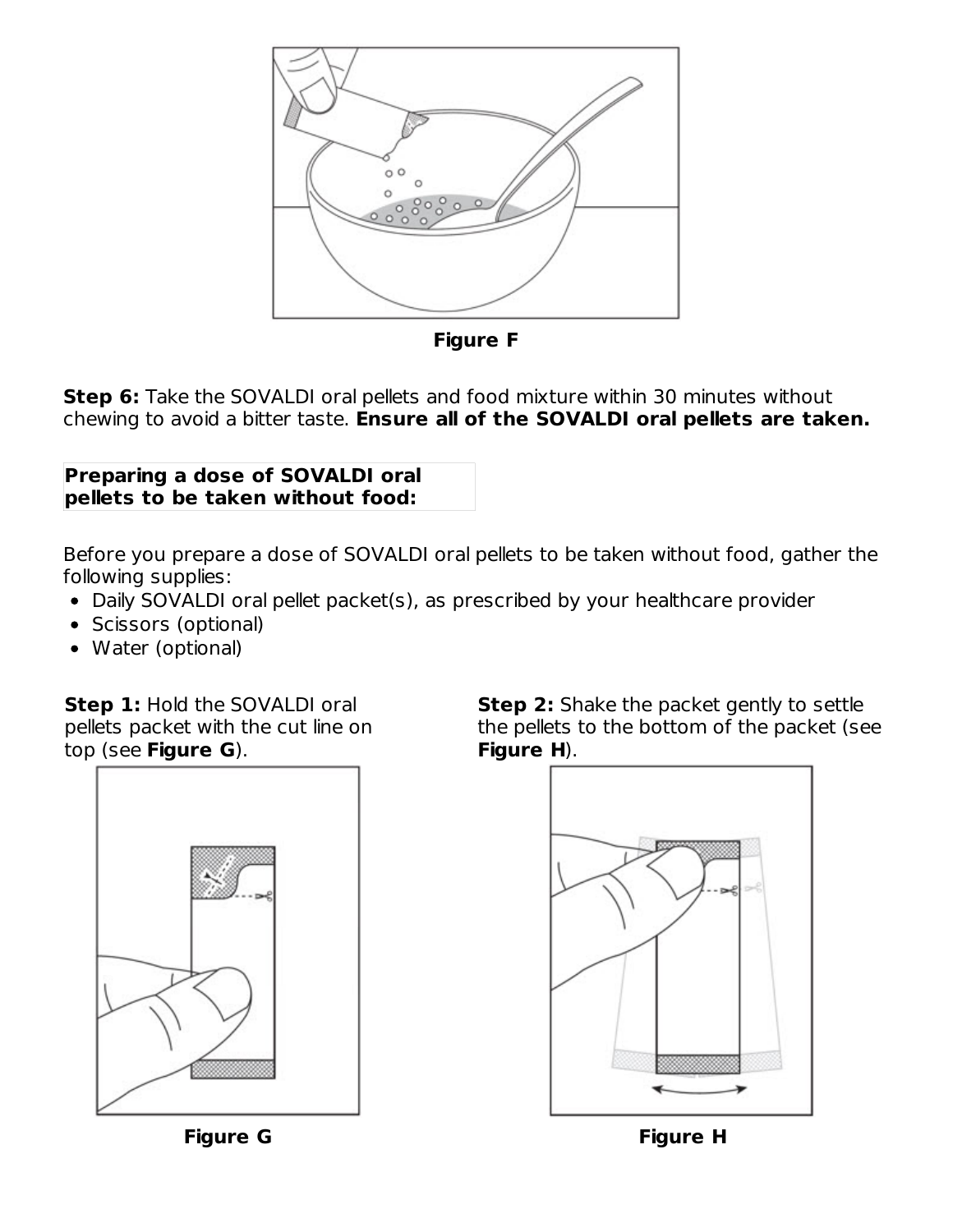**Step 3:** Cut the packet along the cut line with scissors (see **Figure I**), or fold the packet back at the tear line (see **Figure J**) and tear open (see **Figure K**).



**Step 4:** Pour the **entire contents** of the SOVALDI oral pellets packet directly in the mouth and swallow without chewing to avoid a bitter taste (see **Figure L**). Water may be taken after swallowing the pellets, if needed. Make sure that no SOVALDI oral pellets remain in the packet. If your healthcare provider prescribed more than one SOVALDI oral pellets packet, repeat Steps 1 through 4.



**Figure L**

## **Storing SOVALDI oral pellets**

- Store SOVALDI pellets below 86°F (30°C).
	- **Keep SOVALDI oral pellets and all medicines out of the reach of children.**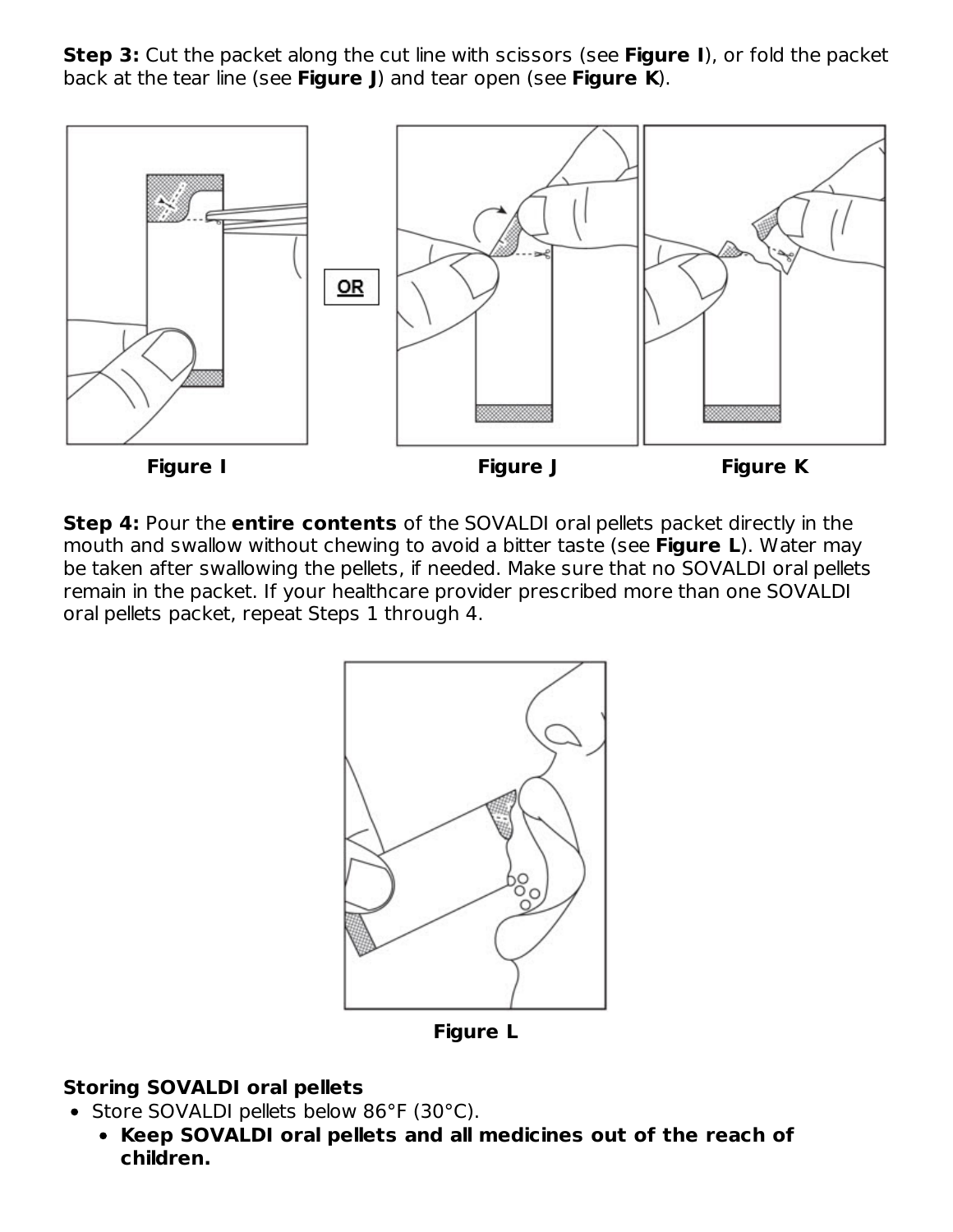#### **Disposing of SOVALDI oral pellets**

Throw away any unused portion. Do not store and reuse any leftover SOVALDI mixture (pellets mixed with food).

For more information, call 1-800-445-3235 or go to www.SOVALDI.com.

Manufactured for and distributed by: Gilead Sciences, Inc., Foster City, CA 94404 SOVALDI is a trademark of Gilead Sciences, Inc., or its related companies.

© 2020 Gilead Sciences, Inc. All rights reserved. 204671-GS-010

This Instructions for Use has been approved by the U.S. Food and Drug Administration. Issued: March 2020

### **PRINCIPAL DISPLAY PANEL - 400 mg Tablet Bottle Label**

NDC 61958-1501-1 28 tablets

Sovaldi ®(sofosbuvir) tablets 400 mg

Take 1 tablet once daily

Note to pharmacist: Do not cover ALERT box with pharmacy label.

ALERT: Find out about medicines that should NOT be taken with Sovaldi

| Sovaldi tablets<br>Each tablet contains<br>400 mg of sofosbuvir.           | NDC 61958-1501-1 28 tablets                                                                           | 2016 Gilead Sciences, Inc. |                        |
|----------------------------------------------------------------------------|-------------------------------------------------------------------------------------------------------|----------------------------|------------------------|
| Store below 30 °C (86 °F)<br>(see insert).                                 | <b>Sovaldi</b> ®                                                                                      |                            |                        |
| Dispense only in<br>original container.                                    | (sofosbuvir) tablets                                                                                  |                            |                        |
| See package insert<br>for dosage and<br>administration.                    | $400$ mg                                                                                              |                            | ᅼ<br>▭<br>'n           |
| <b>Manufactured for:</b><br>Gilead Sciences, Inc.<br>Foster City, CA 94404 | <b>Take 1 tablet once daily</b><br>Note to pharmacist:<br>Do not cover ALERT box with pharmacy label. | C<br>⊄<br>ш                | ø<br>വ<br>ru<br>o<br>H |
| Made in Ireland<br>$R_{\rm o}$ only                                        | <b>ALERT: Find out about medicines that</b><br>should NOT be taken with Sovaldi                       | -                          |                        |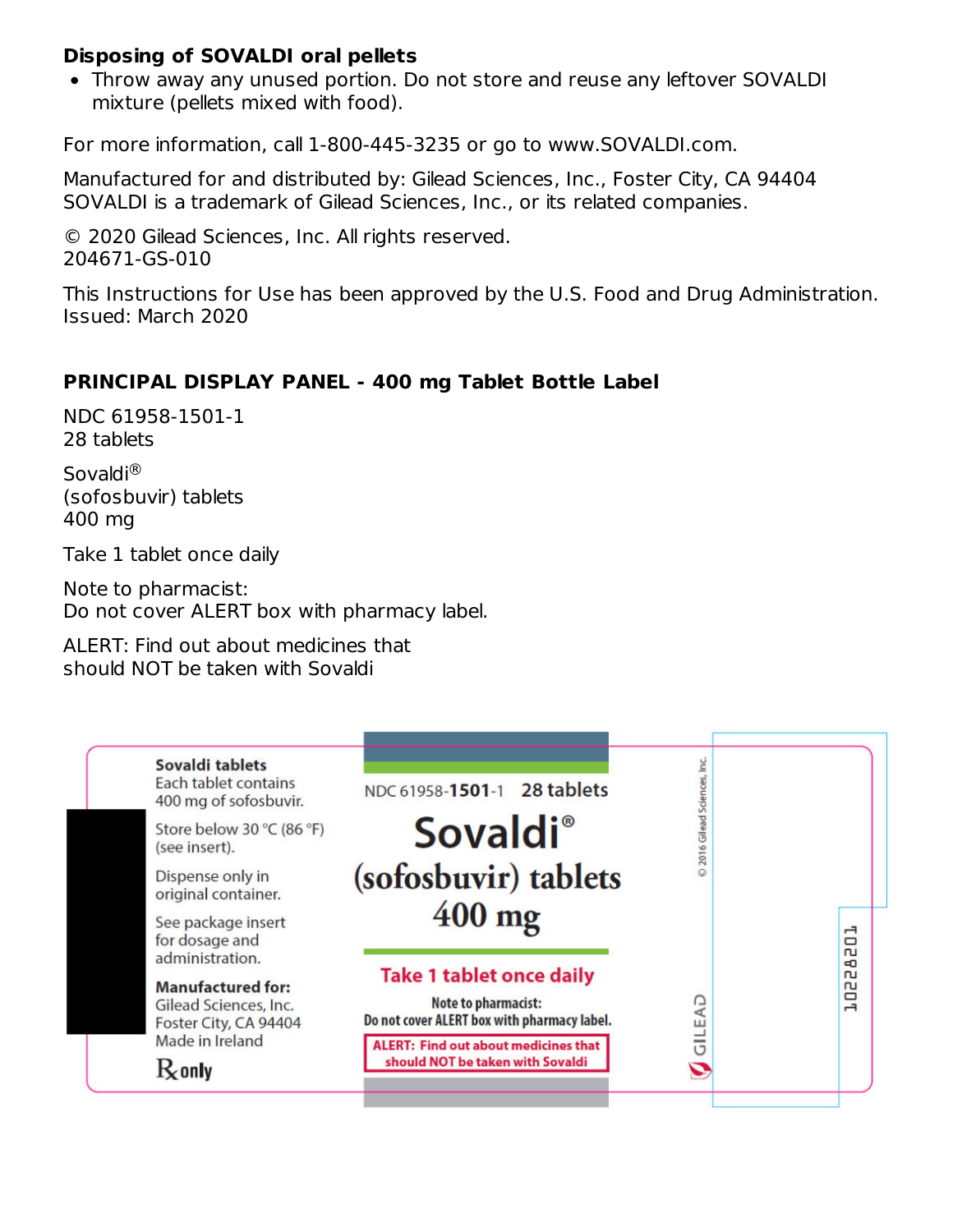

## **PRINCIPAL DISPLAY PANEL - 200 mg Tablet Bottle Label**

NDC 61958-1503-1 28 tablets

Sovaldi ®(sofosbuvir) tablets

200 mg

Take 1 tablet once daily

Note to pharmacist: Do not cover ALERT box with pharmacy label.

ALERT: Find out about medicines that should NOT be taken with Sovaldi

| Sovaldi tablets                                      |                                                                                 |                            |              |
|------------------------------------------------------|---------------------------------------------------------------------------------|----------------------------|--------------|
| <b>Each tablet contains</b>                          | NDC 61958-1503-1<br>28 tablets                                                  |                            |              |
| 200 mg of sofosbuvir.<br>Store below 30 °C (86 °F)   |                                                                                 |                            |              |
| (see insert).                                        | <b>Sovaldi</b> <sup>®</sup>                                                     |                            |              |
| Dispense only in<br>original container.              | (sofosbuvir) tablets                                                            | 2019 Gilead Sciences, Inc. |              |
| See package insert for<br>dosage and administration. | 200 mg                                                                          |                            |              |
| <b>Manufactured for:</b>                             | <b>Take 1 tablet once daily</b>                                                 | GA                         | н<br>59      |
| Gilead Sciences, Inc.<br>Foster City, CA 94404       | <b>Note to pharmacist:</b><br>Do not cover ALERT box with pharmacy label.       | Ш<br><b>COMPANY</b>        | EO.<br>m     |
| Made in Canada<br>$\rm R$ only                       | <b>ALERT: Find out about medicines that</b><br>should NOT be taken with Sovaldi | U<br>D                     | 'n<br>o<br>m |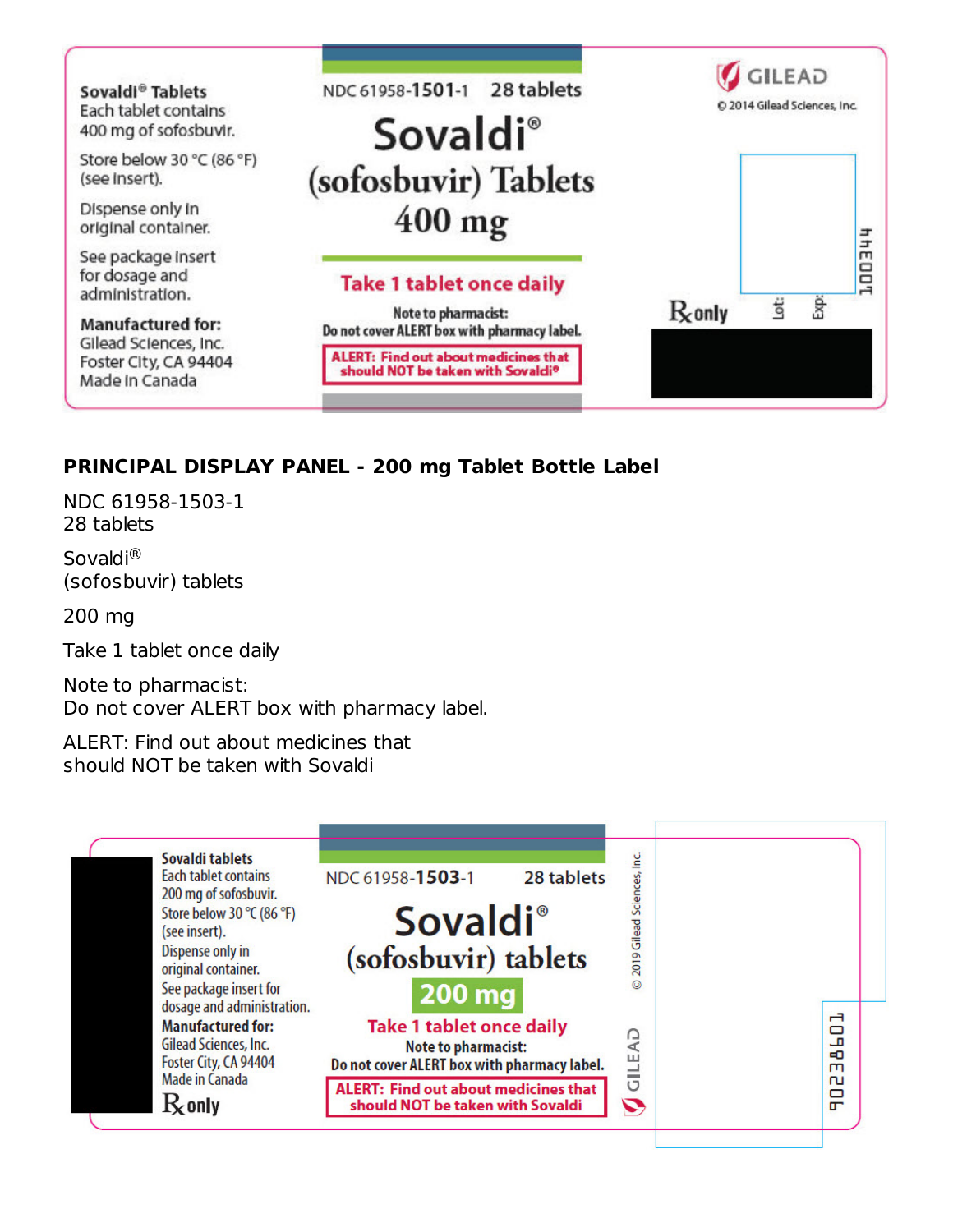### **PRINCIPAL DISPLAY PANEL - 150 mg Pellet Packet Carton Label**

NDC 61958-**1504**-1 **28 packets**

**Sovaldi ® (sofosbuvir) oral pellets**

**150 mg per packet**

**Rx only**

**Note to pharmacist: Do not cover ALERT box with pharmacy label.**

**ALERT: Find out about medicines that should NOT be taken with Sovaldi**



## **PRINCIPAL DISPLAY PANEL - 200 mg Pellet Packet Carton Label**

NDC 61958-**1505**-1 **28 packets**

**Sovaldi ®(sofosbuvir) oral pellets**

**200 mg per packet**

**Rx only**

**Note to pharmacist: Do not cover ALERT box with pharmacy label.**

**ALERT: Find out about medicines that should NOT be taken with Sovaldi**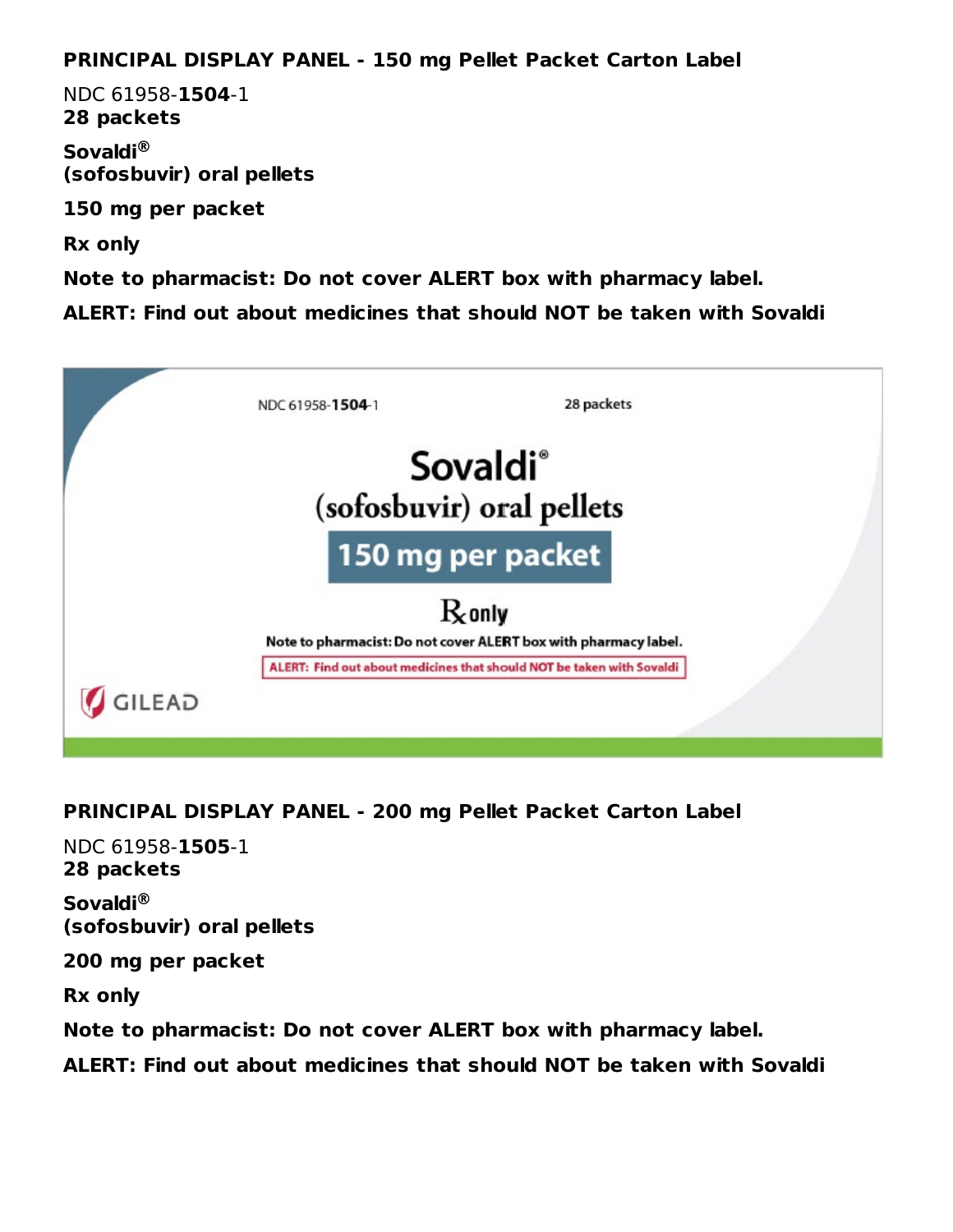

## **SOVALDI**

sofosbuvir tablet, film coated

| <b>Product Information</b>                                         |                         |                 |                          |  |                 |  |  |
|--------------------------------------------------------------------|-------------------------|-----------------|--------------------------|--|-----------------|--|--|
| <b>Product Type</b>                                                | HUMAN PRESCRIPTION DRUG |                 | NDC:61958-1501           |  |                 |  |  |
| <b>Route of Administration</b>                                     | ORAI                    |                 |                          |  |                 |  |  |
|                                                                    |                         |                 |                          |  |                 |  |  |
| <b>Active Ingredient/Active Moiety</b>                             |                         |                 |                          |  |                 |  |  |
|                                                                    |                         |                 |                          |  |                 |  |  |
|                                                                    | <b>Ingredient Name</b>  |                 | <b>Basis of Strength</b> |  | <b>Strength</b> |  |  |
| <b>SOFOSBUVIR (UNII: W6CA3ZU8B) (SOFOSBUVIR - UNII: W6CA3ZU8B)</b> |                         |                 | <b>SOFOSBUVIR</b>        |  | 400 mg          |  |  |
|                                                                    |                         |                 |                          |  |                 |  |  |
| <b>Inactive Ingredients</b>                                        |                         |                 |                          |  |                 |  |  |
|                                                                    |                         | <b>Strength</b> |                          |  |                 |  |  |
| <b>MANNITOL (UNII: 30WL53L36A)</b>                                 |                         |                 |                          |  |                 |  |  |
| MICROCRYSTALLINE CELLULOSE (UNII: OP1R32D61U)                      |                         |                 |                          |  |                 |  |  |
| <b>CROSCARMELLOSE SODIUM (UNII: M280L1HH48)</b>                    |                         |                 |                          |  |                 |  |  |
| <b>SILICON DIOXIDE (UNII: ETJ7Z6XBU4)</b>                          |                         |                 |                          |  |                 |  |  |
| <b>MAGNESIUM STEARATE (UNII: 70097M6I30)</b>                       |                         |                 |                          |  |                 |  |  |
| POLYVINYL ALCOHOL, UNSPECIFIED (UNII: 532B59J990)                  |                         |                 |                          |  |                 |  |  |
| TITANIUM DIOXIDE (UNII: 15FIX9V2JP)                                |                         |                 |                          |  |                 |  |  |
| POLYETHYLENE GLYCOL, UNSPECIFIED (UNII: 3WQ0SDW1A)                 |                         |                 |                          |  |                 |  |  |
| TALC (UNII: 7SEV7J4R1U)                                            |                         |                 |                          |  |                 |  |  |
| FERRIC OXIDE YELLOW (UNII: EX43802MRT)                             |                         |                 |                          |  |                 |  |  |
| <b>WATER (UNII: 059QF0KO0R)</b>                                    |                         |                 |                          |  |                 |  |  |
|                                                                    |                         |                 |                          |  |                 |  |  |
| <b>Product Characteristics</b>                                     |                         |                 |                          |  |                 |  |  |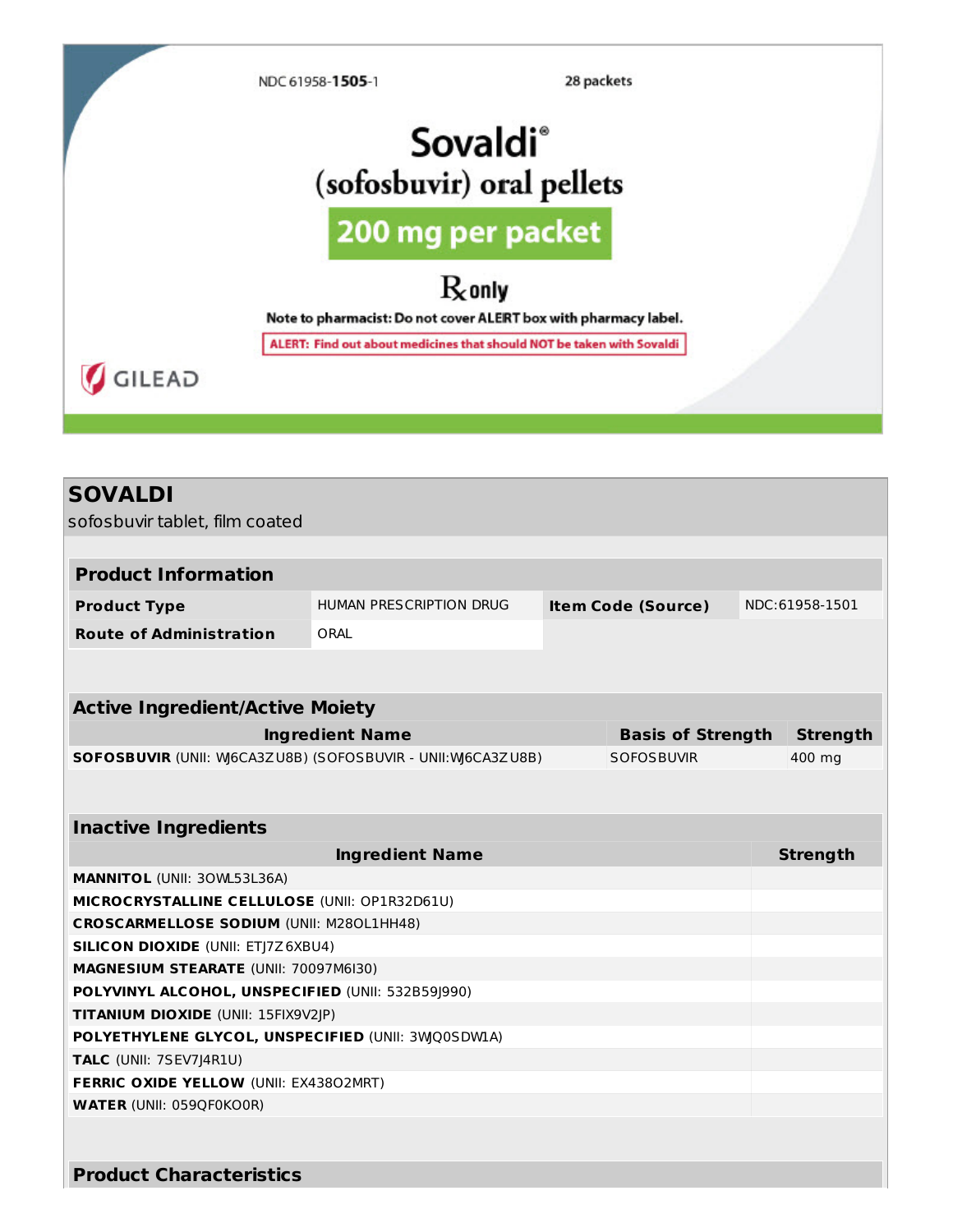| Color                                                                                     |                                                   | yellow                                 |                                                             |             | <b>Score</b>                          |          | no score                            |  |
|-------------------------------------------------------------------------------------------|---------------------------------------------------|----------------------------------------|-------------------------------------------------------------|-------------|---------------------------------------|----------|-------------------------------------|--|
|                                                                                           | <b>Shape</b>                                      | OVAL (Capsule-shaped)                  |                                                             | <b>Size</b> |                                       |          | 20mm                                |  |
|                                                                                           | Flavor                                            |                                        | <b>Imprint Code</b>                                         |             |                                       | GSI;7977 |                                     |  |
|                                                                                           | <b>Contains</b>                                   |                                        |                                                             |             |                                       |          |                                     |  |
|                                                                                           |                                                   |                                        |                                                             |             |                                       |          |                                     |  |
|                                                                                           |                                                   |                                        |                                                             |             |                                       |          |                                     |  |
|                                                                                           | <b>Packaging</b>                                  |                                        |                                                             |             |                                       |          |                                     |  |
| #                                                                                         | <b>Item Code</b>                                  | <b>Package Description</b>             |                                                             |             | <b>Marketing Start</b><br><b>Date</b> |          | <b>Marketing End</b><br><b>Date</b> |  |
| $\mathbf{1}$                                                                              | NDC:61958-<br>1501-1                              | Product                                | 28 in 1 BOTTLE; Type 0: Not a Combination                   | 12/06/2013  |                                       |          |                                     |  |
|                                                                                           |                                                   |                                        |                                                             |             |                                       |          |                                     |  |
|                                                                                           |                                                   |                                        |                                                             |             |                                       |          |                                     |  |
|                                                                                           | <b>Marketing Information</b>                      |                                        |                                                             |             |                                       |          |                                     |  |
|                                                                                           | <b>Marketing</b>                                  |                                        | <b>Application Number or Monograph</b>                      |             | <b>Marketing Start</b>                |          | <b>Marketing End</b>                |  |
|                                                                                           | <b>Category</b>                                   |                                        | <b>Citation</b>                                             |             | Date                                  |          | Date                                |  |
| <b>NDA</b>                                                                                |                                                   | NDA204671                              |                                                             |             | 12/06/2013                            |          |                                     |  |
|                                                                                           |                                                   |                                        |                                                             |             |                                       |          |                                     |  |
|                                                                                           |                                                   |                                        |                                                             |             |                                       |          |                                     |  |
|                                                                                           | <b>SOVALDI</b>                                    |                                        |                                                             |             |                                       |          |                                     |  |
|                                                                                           | sofosbuvir tablet, film coated                    |                                        |                                                             |             |                                       |          |                                     |  |
|                                                                                           |                                                   |                                        |                                                             |             |                                       |          |                                     |  |
|                                                                                           | <b>Product Information</b>                        |                                        |                                                             |             |                                       |          |                                     |  |
|                                                                                           | <b>Product Type</b>                               |                                        | HUMAN PRESCRIPTION DRUG                                     |             | <b>Item Code (Source)</b>             |          | NDC:61958-1503                      |  |
|                                                                                           | <b>Route of Administration</b>                    |                                        | ORAL                                                        |             |                                       |          |                                     |  |
|                                                                                           |                                                   |                                        |                                                             |             |                                       |          |                                     |  |
|                                                                                           |                                                   |                                        |                                                             |             |                                       |          |                                     |  |
|                                                                                           | <b>Active Ingredient/Active Moiety</b>            |                                        |                                                             |             |                                       |          |                                     |  |
|                                                                                           |                                                   |                                        | <b>Ingredient Name</b>                                      |             | <b>Basis of Strength</b>              |          | <b>Strength</b>                     |  |
|                                                                                           |                                                   |                                        | SOFOSBUVIR (UNII: W6CA3ZU8B) (SOFOSBUVIR - UNII: W6CA3ZU8B) |             | <b>SOFOSBUVIR</b>                     |          | 200 mg                              |  |
|                                                                                           |                                                   |                                        |                                                             |             |                                       |          |                                     |  |
|                                                                                           |                                                   |                                        |                                                             |             |                                       |          |                                     |  |
|                                                                                           | <b>Inactive Ingredients</b>                       |                                        |                                                             |             |                                       |          |                                     |  |
| <b>Ingredient Name</b>                                                                    |                                                   |                                        |                                                             |             | <b>Strength</b>                       |          |                                     |  |
| MANNITOL (UNII: 30WL53L36A)                                                               |                                                   |                                        |                                                             |             |                                       |          |                                     |  |
| MICROCRYSTALLINE CELLULOSE (UNII: OP1R32D61U)                                             |                                                   |                                        |                                                             |             |                                       |          |                                     |  |
| <b>CROSCARMELLOSE SODIUM (UNII: M280L1HH48)</b>                                           |                                                   |                                        |                                                             |             |                                       |          |                                     |  |
| <b>SILICON DIOXIDE (UNII: ETJ7Z6XBU4)</b>                                                 |                                                   |                                        |                                                             |             |                                       |          |                                     |  |
|                                                                                           | MAGNESIUM STEARATE (UNII: 70097M6I30)             |                                        |                                                             |             |                                       |          |                                     |  |
|                                                                                           | POLYVINYL ALCOHOL, UNSPECIFIED (UNII: 532B59J990) |                                        |                                                             |             |                                       |          |                                     |  |
| TITANIUM DIOXIDE (UNII: 15FIX9V2JP)<br>POLYETHYLENE GLYCOL, UNSPECIFIED (UNII: 3WQ0SDWLA) |                                                   |                                        |                                                             |             |                                       |          |                                     |  |
|                                                                                           | TALC (UNII: 7SEV7J4R1U)                           |                                        |                                                             |             |                                       |          |                                     |  |
|                                                                                           |                                                   | FERRIC OXIDE YELLOW (UNII: EX43802MRT) |                                                             |             |                                       |          |                                     |  |

**WATER** (UNII: 059QF0KO0R)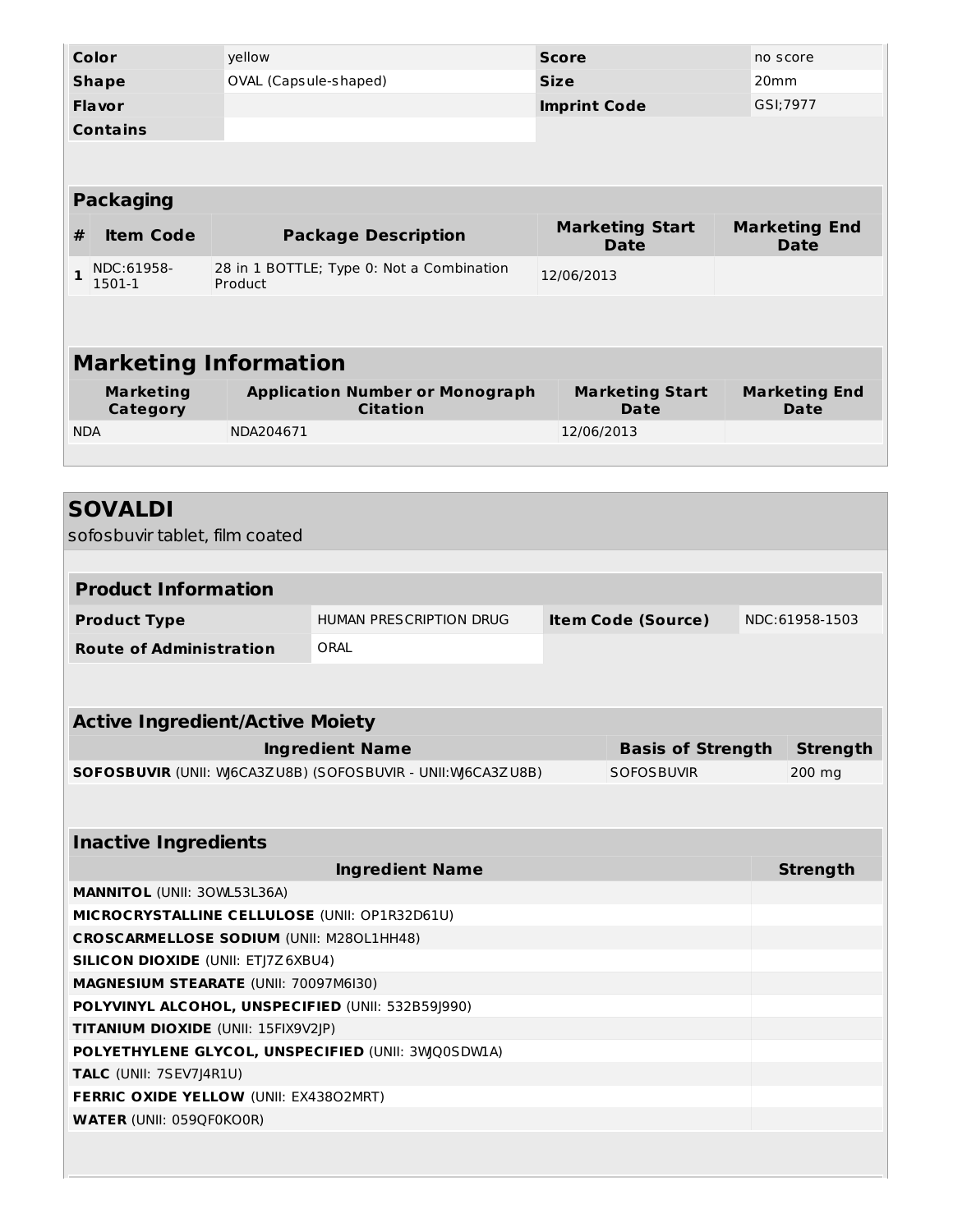|                                                                                                                   | <b>Product Characteristics</b>         |                            |                                                             |             |            |                                       |                                     |                              |  |
|-------------------------------------------------------------------------------------------------------------------|----------------------------------------|----------------------------|-------------------------------------------------------------|-------------|------------|---------------------------------------|-------------------------------------|------------------------------|--|
| <b>YELLOW</b><br>Color                                                                                            |                                        |                            | <b>Score</b>                                                |             |            |                                       | no score                            |                              |  |
|                                                                                                                   | OVAL (Oval-shaped)<br><b>Shape</b>     |                            |                                                             | <b>Size</b> |            |                                       | 15 <sub>mm</sub>                    |                              |  |
|                                                                                                                   | <b>Flavor</b>                          | <b>Imprint Code</b>        |                                                             |             | GSI;200    |                                       |                                     |                              |  |
|                                                                                                                   | <b>Contains</b>                        |                            |                                                             |             |            |                                       |                                     |                              |  |
|                                                                                                                   |                                        |                            |                                                             |             |            |                                       |                                     |                              |  |
|                                                                                                                   | <b>Packaging</b>                       |                            |                                                             |             |            |                                       |                                     |                              |  |
| #                                                                                                                 | <b>Item Code</b>                       | <b>Package Description</b> |                                                             |             |            | <b>Marketing Start</b><br><b>Date</b> | <b>Marketing End</b><br><b>Date</b> |                              |  |
| 1                                                                                                                 | NDC:61958-<br>1503-1                   | Product                    | 28 in 1 BOTTLE; Type 0: Not a Combination                   |             | 08/28/2019 |                                       |                                     |                              |  |
|                                                                                                                   |                                        |                            |                                                             |             |            |                                       |                                     |                              |  |
|                                                                                                                   | <b>Marketing Information</b>           |                            |                                                             |             |            |                                       |                                     |                              |  |
|                                                                                                                   | <b>Marketing</b><br>Category           |                            | <b>Application Number or Monograph</b><br><b>Citation</b>   |             |            | <b>Marketing Start</b><br>Date        |                                     | <b>Marketing End</b><br>Date |  |
| <b>NDA</b>                                                                                                        |                                        | NDA204671                  |                                                             |             | 08/28/2019 |                                       |                                     |                              |  |
|                                                                                                                   |                                        |                            |                                                             |             |            |                                       |                                     |                              |  |
|                                                                                                                   |                                        |                            |                                                             |             |            |                                       |                                     |                              |  |
|                                                                                                                   | <b>SOVALDI</b><br>sofosbuvir pellet    |                            |                                                             |             |            |                                       |                                     |                              |  |
|                                                                                                                   |                                        |                            |                                                             |             |            |                                       |                                     |                              |  |
|                                                                                                                   | <b>Product Information</b>             |                            |                                                             |             |            |                                       |                                     |                              |  |
|                                                                                                                   | <b>Product Type</b>                    |                            | HUMAN PRESCRIPTION DRUG                                     |             |            | <b>Item Code (Source)</b>             |                                     | NDC:61958-1504               |  |
|                                                                                                                   | <b>Route of Administration</b>         |                            | ORAL                                                        |             |            |                                       |                                     |                              |  |
|                                                                                                                   |                                        |                            |                                                             |             |            |                                       |                                     |                              |  |
|                                                                                                                   |                                        |                            |                                                             |             |            |                                       |                                     |                              |  |
|                                                                                                                   | <b>Active Ingredient/Active Moiety</b> |                            |                                                             |             |            |                                       |                                     |                              |  |
|                                                                                                                   |                                        |                            |                                                             |             |            |                                       |                                     |                              |  |
|                                                                                                                   |                                        |                            | <b>Ingredient Name</b>                                      |             |            | <b>Basis of Strength</b>              |                                     | <b>Strength</b>              |  |
|                                                                                                                   |                                        |                            | SOFOSBUVIR (UNII: W6CA3ZU8B) (SOFOSBUVIR - UNII: W6CA3ZU8B) |             |            | SOFOSBUVIR                            |                                     | 150 mg                       |  |
|                                                                                                                   |                                        |                            |                                                             |             |            |                                       |                                     |                              |  |
|                                                                                                                   | <b>Inactive Ingredients</b>            |                            |                                                             |             |            |                                       |                                     |                              |  |
|                                                                                                                   |                                        |                            | <b>Ingredient Name</b>                                      |             |            |                                       |                                     |                              |  |
|                                                                                                                   |                                        |                            | MICROCRYSTALLINE CELLULOSE (UNII: OP1R32D61U)               |             |            |                                       |                                     | <b>Strength</b>              |  |
|                                                                                                                   |                                        |                            |                                                             |             |            |                                       |                                     |                              |  |
| LACTOSE MONOHYDRATE (UNII: EWQ57Q8I5X)<br><b>CROSCARMELLOSE SODIUM (UNII: M280L1HH48)</b>                         |                                        |                            |                                                             |             |            |                                       |                                     |                              |  |
| HYDROXYPROPYL CELLULOSE, UNSPECIFIED (UNII: 9XZ8H6N6OH)                                                           |                                        |                            |                                                             |             |            |                                       |                                     |                              |  |
| <b>WATER (UNII: 059QF0KO0R)</b>                                                                                   |                                        |                            |                                                             |             |            |                                       |                                     |                              |  |
| <b>SILICON DIOXIDE (UNII: ETJ7Z6XBU4)</b>                                                                         |                                        |                            |                                                             |             |            |                                       |                                     |                              |  |
| SODIUM STEARYL FUMARATE (UNII: 7CV7WJK4UI)                                                                        |                                        |                            |                                                             |             |            |                                       |                                     |                              |  |
| HYPROMELLOSE, UNSPECIFIED (UNII: 3NXW29V3WO)                                                                      |                                        |                            |                                                             |             |            |                                       |                                     |                              |  |
| POLYETHYLENE GLYCOL, UNSPECIFIED (UNII: 3WQ0SDWLA)                                                                |                                        |                            |                                                             |             |            |                                       |                                     |                              |  |
| DIMETHYLAMINOETHYL METHACRYLATE - BUTYL METHACRYLATE - METHYL METHACRYLATE<br><b>COPOLYMER (UNII: 905HNO1SIH)</b> |                                        |                            |                                                             |             |            |                                       |                                     |                              |  |
|                                                                                                                   | TALC (UNII: 7SEV7J4R1U)                |                            |                                                             |             |            |                                       |                                     |                              |  |
| <b>STEARIC ACID (UNII: 4ELV7Z65AP)</b>                                                                            |                                        |                            |                                                             |             |            |                                       |                                     |                              |  |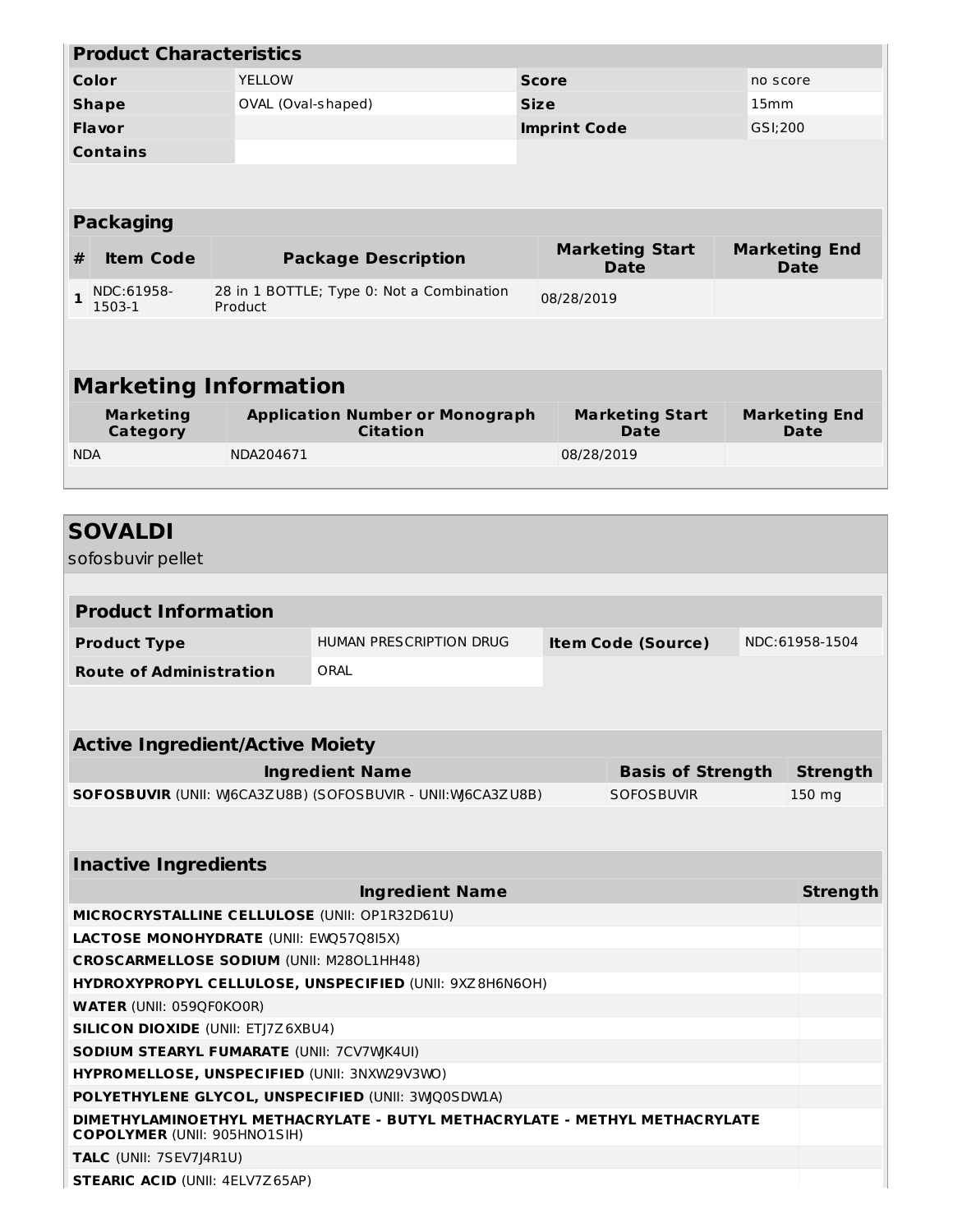| SODIUM LAURYL SULFATE (UNII: 368GB5141J) |                                           |           |                                                             |                        |            |                                       |                 |                                     |
|------------------------------------------|-------------------------------------------|-----------|-------------------------------------------------------------|------------------------|------------|---------------------------------------|-----------------|-------------------------------------|
|                                          |                                           |           |                                                             |                        |            |                                       |                 |                                     |
|                                          | <b>Product Characteristics</b>            |           |                                                             |                        |            |                                       |                 |                                     |
|                                          | Color                                     |           | <b>WHITE</b>                                                | <b>Score</b>           |            |                                       | no score        |                                     |
|                                          | <b>Shape</b>                              |           | <b>ROUND</b>                                                | <b>Size</b>            |            |                                       | 2 <sub>mm</sub> |                                     |
|                                          | Flavor                                    |           |                                                             |                        |            |                                       |                 |                                     |
|                                          |                                           |           |                                                             | <b>Imprint Code</b>    |            |                                       |                 |                                     |
|                                          | <b>Contains</b>                           |           |                                                             |                        |            |                                       |                 |                                     |
|                                          |                                           |           |                                                             |                        |            |                                       |                 |                                     |
|                                          | <b>Packaging</b>                          |           |                                                             |                        |            |                                       |                 |                                     |
| #                                        | <b>Item Code</b>                          |           | <b>Package Description</b>                                  |                        |            | <b>Marketing Start</b><br><b>Date</b> |                 | <b>Marketing End</b><br><b>Date</b> |
| 1                                        | NDC:61958-                                |           | 60 in 1 PACKET; Type 0: Not a Combination                   |                        | 08/28/2019 |                                       |                 |                                     |
|                                          | 1504-1                                    | Product   |                                                             |                        |            |                                       |                 |                                     |
|                                          |                                           |           |                                                             |                        |            |                                       |                 |                                     |
|                                          |                                           |           |                                                             |                        |            |                                       |                 |                                     |
|                                          | <b>Marketing Information</b>              |           |                                                             |                        |            |                                       |                 |                                     |
|                                          | <b>Marketing</b><br>Category              |           | <b>Application Number or Monograph</b><br><b>Citation</b>   |                        |            | <b>Marketing Start</b><br>Date        |                 | <b>Marketing End</b><br>Date        |
| <b>NDA</b>                               |                                           | NDA212480 |                                                             |                        | 08/28/2019 |                                       |                 |                                     |
|                                          |                                           |           |                                                             |                        |            |                                       |                 |                                     |
|                                          |                                           |           |                                                             |                        |            |                                       |                 |                                     |
|                                          |                                           |           |                                                             |                        |            |                                       |                 |                                     |
|                                          | <b>SOVALDI</b>                            |           |                                                             |                        |            |                                       |                 |                                     |
|                                          | sofosbuvir pellet                         |           |                                                             |                        |            |                                       |                 |                                     |
|                                          |                                           |           |                                                             |                        |            |                                       |                 |                                     |
|                                          | <b>Product Information</b>                |           |                                                             |                        |            |                                       |                 |                                     |
|                                          | <b>Product Type</b>                       |           | HUMAN PRESCRIPTION DRUG                                     |                        |            | <b>Item Code (Source)</b>             |                 | NDC:61958-1505                      |
|                                          | <b>Route of Administration</b>            |           | ORAL                                                        |                        |            |                                       |                 |                                     |
|                                          |                                           |           |                                                             |                        |            |                                       |                 |                                     |
|                                          |                                           |           |                                                             |                        |            |                                       |                 |                                     |
|                                          |                                           |           |                                                             |                        |            |                                       |                 |                                     |
|                                          | <b>Active Ingredient/Active Moiety</b>    |           |                                                             |                        |            |                                       |                 |                                     |
|                                          |                                           |           | <b>Ingredient Name</b>                                      |                        |            | <b>Basis of Strength</b>              |                 | <b>Strength</b>                     |
|                                          |                                           |           | SOFOSBUVIR (UNII: W6CA3ZU8B) (SOFOSBUVIR - UNII: W6CA3ZU8B) |                        |            | <b>SOFOSBUVIR</b>                     |                 | 200 mg                              |
|                                          |                                           |           |                                                             |                        |            |                                       |                 |                                     |
|                                          |                                           |           |                                                             |                        |            |                                       |                 |                                     |
|                                          | <b>Inactive Ingredients</b>               |           |                                                             |                        |            |                                       |                 |                                     |
|                                          |                                           |           |                                                             | <b>Ingredient Name</b> |            |                                       |                 | <b>Strength</b>                     |
|                                          |                                           |           | MICROCRYSTALLINE CELLULOSE (UNII: OP1R32D61U)               |                        |            |                                       |                 |                                     |
|                                          | LACTOSE MONOHYDRATE (UNII: EWQ57Q8I5X)    |           |                                                             |                        |            |                                       |                 |                                     |
|                                          |                                           |           | <b>CROSCARMELLOSE SODIUM (UNII: M280L1HH48)</b>             |                        |            |                                       |                 |                                     |
|                                          |                                           |           | HYDROXYPROPYL CELLULOSE, UNSPECIFIED (UNII: 9XZ8H6N6OH)     |                        |            |                                       |                 |                                     |
|                                          | <b>WATER (UNII: 059QF0KO0R)</b>           |           |                                                             |                        |            |                                       |                 |                                     |
|                                          | <b>SILICON DIOXIDE (UNII: ETJ7Z6XBU4)</b> |           |                                                             |                        |            |                                       |                 |                                     |
|                                          |                                           |           | SODIUM STEARYL FUMARATE (UNII: 7CV7WJK4UI)                  |                        |            |                                       |                 |                                     |
|                                          |                                           |           | HYPROMELLOSE, UNSPECIFIED (UNII: 3NXW29V3WO)                |                        |            |                                       |                 |                                     |
|                                          |                                           |           | POLYETHYLENE GLYCOL, UNSPECIFIED (UNII: 3WQ0SDWIA)          |                        |            |                                       |                 |                                     |
|                                          |                                           |           |                                                             |                        |            |                                       |                 |                                     |